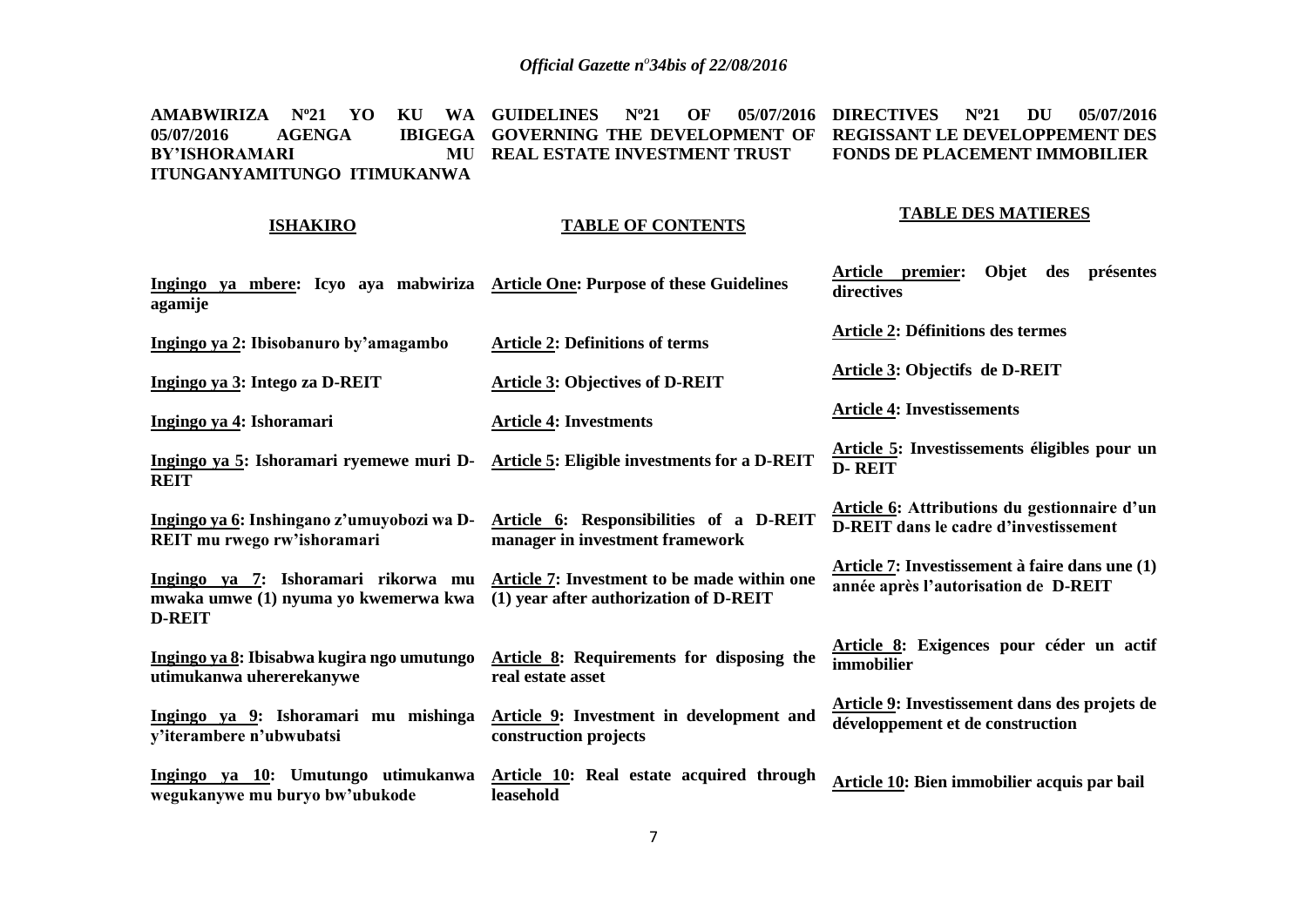| z'agaciro n'inyandiko and instruments<br>isoko inyandiko<br>mvunjwafaranga                                                                   | Ingingo ya 11: Isaranganya ry'abashyira ku Article 11: Spreading of issuers of securities Article 11: Répartition des émetteurs de                         | titres et instruments                                                                                                             |
|----------------------------------------------------------------------------------------------------------------------------------------------|------------------------------------------------------------------------------------------------------------------------------------------------------------|-----------------------------------------------------------------------------------------------------------------------------------|
| Ingingo<br>12:<br>Kutubahirizwa<br>va<br>kw'amategeko akumira                                                                                | Article 12: Non applicability of restrictive Article 12: Inapplication des lois restrictives<br>laws                                                       |                                                                                                                                   |
| ishoramari mu gihe ntarengwa                                                                                                                 | Ingingo ya 13: Ingaruka zo kudasaranganya Article 13: Effects of failure to spread Article 13: Effets de ne pas répartir les<br>investments in time limits | investissements dans les délais limités                                                                                           |
| Ingingo ya 14: Ishoramari aho imigabane<br>yose ifitwe kandi igenzurwa n'ikigo<br>gishinzwe ibikorwa birebana n'umutungo<br>utimukanwa       | Article 14: Investment in a wholly owned and<br>controlled company carrying out real estate<br>related activities                                          | Article 14: Investissement dans une société<br>totalement détenue et contrôlée exerçant les<br>activités relatives à l'immobilier |
| Ingingo ya 15: Igurisha rya D-REIT                                                                                                           | <b>Article 15: Offer of a D-REIT</b>                                                                                                                       | Article 15: Offre d'un D-REIT                                                                                                     |
| Ingingo ya 16: Abashoramari<br><b>D-REIT</b><br>igomba kuba gifite nibura                                                                    | <b>Article 16: Minimum investors required for Article 16: Nombre minimum d'investisseurs</b><br>a D-REIT                                                   | requis pour un D-REIT                                                                                                             |
| Ingingo ya 17: Agaciro ko hasi k'umugabane<br>shingiro wa D-REIT                                                                             | Article 17: Minimum value of the share<br>capital of D-REIT                                                                                                | Article 17: Valeur minimale du capital de D-<br><b>REIT</b>                                                                       |
| Ingingo ya 18: Ingaruka zo kutubahiriza<br>ibisabwa by'ibanze mu kugura imigabane<br>y'ikigo ifitwe n'abandi bantu batari<br>abanyamigabane  | Article 18: Effects of breach of the minimum<br>requirements for the free float                                                                            | Article 18: Effets de la violation des exigences<br>minimales pour le libre flottant                                              |
| Ingingo ya 19: Uburyo bukurikizwa mu Article 19: Procedure for launching<br>gutangiza ikigega D-REIT                                         | <b>D-REIT</b> scheme                                                                                                                                       | Article 19: Procédure de lancement du fonds<br><b>D-REIT</b>                                                                      |
| Ingingo ya 20: Ishyirwa ku isoko ry'imari Article 20: Listing of D-REIT securities<br>n'imigabane y'inyandiko z'agaciro za D-<br><b>REIT</b> |                                                                                                                                                            | <b>Article 20: Cotation des titres de D-REIT</b>                                                                                  |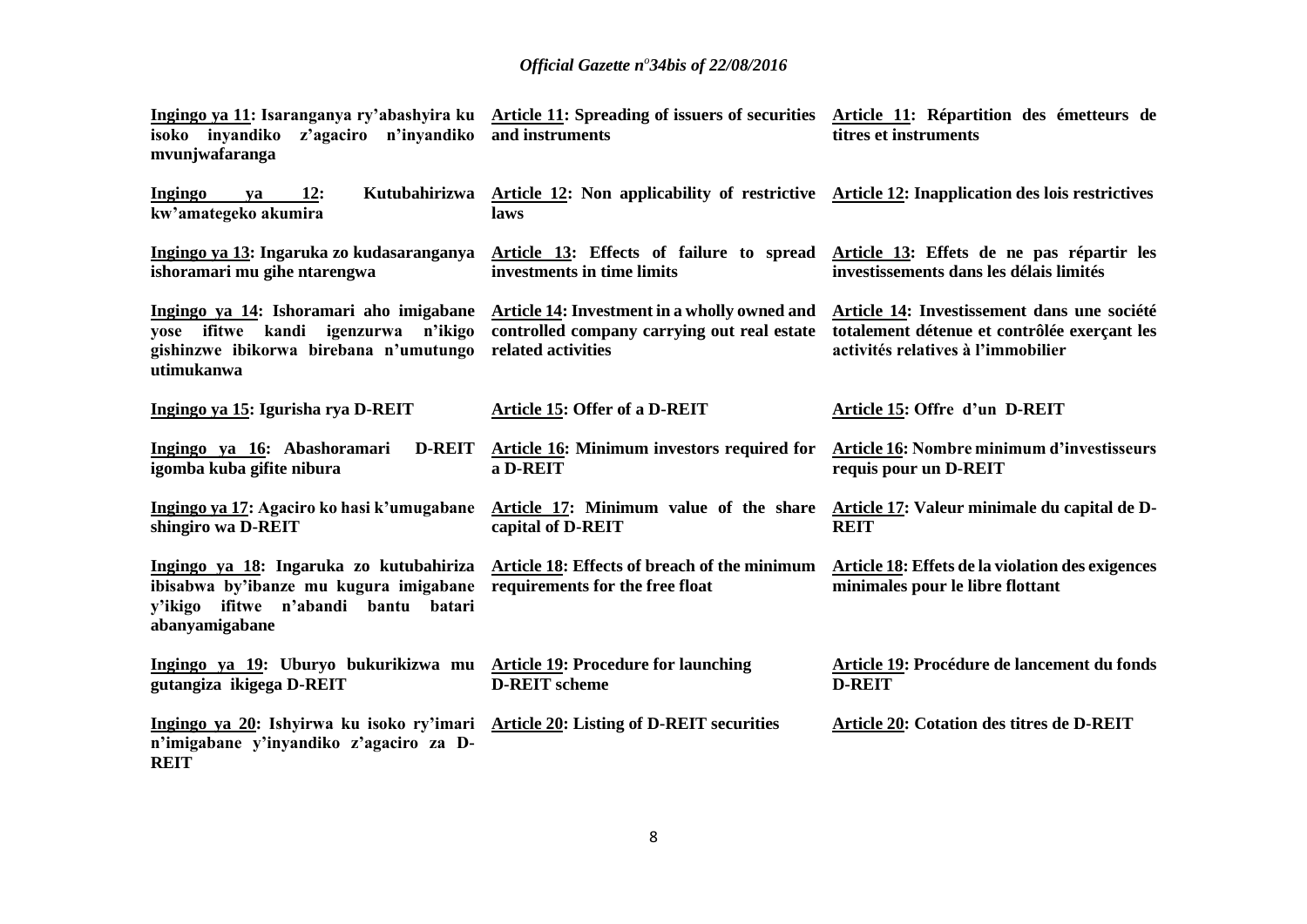| Ingingo ya 21: Ingaruka zo kunanirwa<br>gushora imari mu mutungo utimukanwa mu<br>gihe cy'iminsi ijana na mirongo inani (180) | Article 21: Consequences of failure to invest Article 21: Conséquences de la défaillance<br>in real estate within one hundred and eighty<br>$(180)$ days | d'investir dans l'immobilier dans une<br>période de cent quatre-vingts (180) jours                     |
|-------------------------------------------------------------------------------------------------------------------------------|----------------------------------------------------------------------------------------------------------------------------------------------------------|--------------------------------------------------------------------------------------------------------|
| ry'umutungo utimukanwa n'igiciro                                                                                              | Ingingo ya 22: Iyegukanwa n'ihererekanywa Article 22: Acquisition and disposal of a real<br>estate and price                                             | Article 22: Acquisition et cession de<br>l'immobilier et prix                                          |
| Ingingo ya 23:<br>Kwegukana<br>cy'umutungo utimukanwa                                                                         | igice Article 23: Partial ownership of real estate                                                                                                       | Article 23: Possession partielle d'immobilier                                                          |
| kwegukana igice cy'umutungo utimukanwa limitation on partial ownership<br>bidakurikizwa                                       | Ingingo ya 24: Igihe ibibujijwe ku Article 24: Cases of non applicability of the                                                                         | Article 24: Cas d'inapplication de la<br>limitation de la possession partielle                         |
| rikorwa na D-REIT mu migabane cyangwa REIT in its property shares or securities<br>mu nyandiko z'agaciro byayo                | Ingingo ya 25: Ishoramari ntarengwa Article 25: Minimum investments by a D-                                                                              | Article 25: Investissements minimaux faits<br>par un D-REIT dans ses actions de propriété<br>ou titres |
| by'iterambere bikorwa na D-REIT                                                                                               | Ingingo ya 26: Ubwubatsi n'ibikorwa Article 26: Construction and development<br>activities by a D-REIT                                                   | Article 26: Construction et activités de<br>développement faites par un D-REIT                         |
| Ingingo ya 27: Ikigereranyo ntarengwa<br>cy'inguzanyo zishobora kwakwa na D-REIT                                              | <b>Article 27: Maximum level of borrowing by</b><br>a D-REIT                                                                                             | <b>Article 27:</b> Niveau maximum des emprunts<br>d'un D-REIT                                          |
| mitungo ya D-REIT                                                                                                             | Ingingo ya 28: Itangwa ry'ingwate ku Article 28: Providing security over the assets<br>of a D-REIT                                                       | Article 28: Fournir la garantie sur les actifs<br>d'un D-REIT                                          |
| Ingingo ya 29: Ingaruka z'amakosa ya D- Article 29: Effects of D-REIT defaults<br><b>REIT</b>                                 |                                                                                                                                                          | Article 29: Effets de fautes d'un D-REIT                                                               |
| Ingingo ya 30: Ibisabwa mu isaranganya<br>muri D-REIT                                                                         | Article 30: Distribution requirements of a D-<br><b>REIT</b>                                                                                             | Article 30: Exigences de distribution d'un D-<br><b>REIT</b>                                           |
| Ingingo ya 31: Isaranganya rito binyuze mu<br>mwanzuro usanzwe                                                                | Article 31: Lower distribution by way of<br>ordinary resolution                                                                                          | Article 31: Répartition inférieure par voie de<br>résolution ordinaire                                 |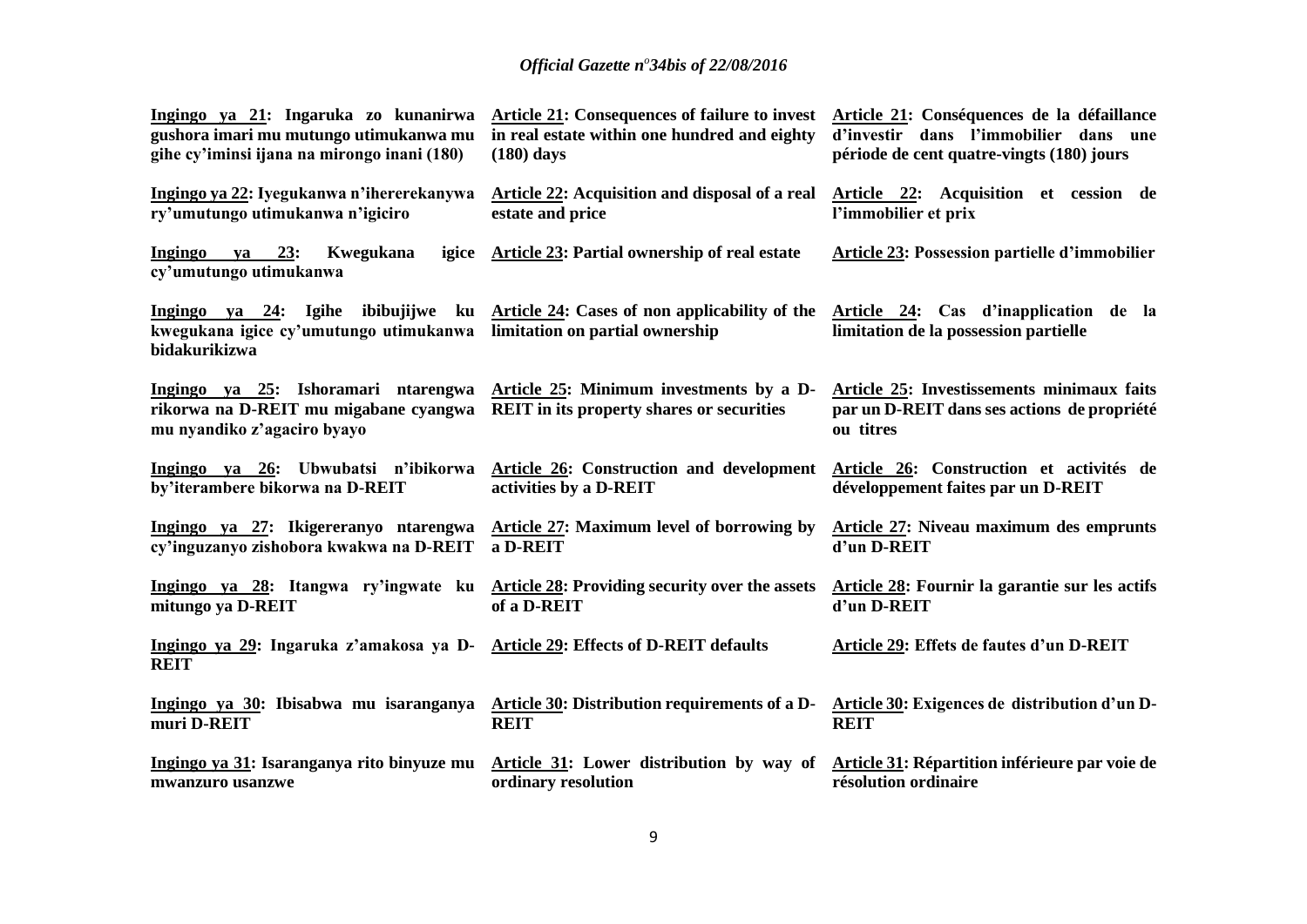| Ingingo ya 32: Isaranganya rirenze inyungu<br>zabonetse mu gihembwe gikorerwa                                                                                      | income                                                                                                                                           | Article 32: Excess distribution of the current Article 32: Répartition dans l'excès du<br>revenu courant |
|--------------------------------------------------------------------------------------------------------------------------------------------------------------------|--------------------------------------------------------------------------------------------------------------------------------------------------|----------------------------------------------------------------------------------------------------------|
| zikomoka ku migabane zabonetse muri D- gains by a D-REIT<br><b>REIT</b>                                                                                            | Ingingo ya 33: Isaranganya ry'inyungu Article 33: Distribution of realized capital                                                               | Article 33: Distribution des gains réalisés<br>provenant du capital par un D-REIT                        |
| bwemeza ibibazo<br>ubugenzuzi<br>kwigwaho                                                                                                                          | Ingingo ya 34: Gusaba ko habaho Article 34: Request for audit to determine Article 34: Demande d'un audit de<br>bigomba matters to be considered | déterminer les problèmes à examiner                                                                      |
| Ingingo ya 35: Amafaranga y'ibanze mu Article 35: Minimum retained investment by<br>ishoramari afitwe n'uwatangije ikigega<br>n'igihe atemerewe kuyavana mu kigega | the promoter and lock-in period                                                                                                                  | Article 35: Minimum d'investissement<br>retenu par le promoteur et la période de<br>blocage              |
| idasanzwe y'ubugenzuzi                                                                                                                                             | Ingingo ya 36: Ishyirwaho rya komite Article 36: Establishment of an ad hoc<br>oversight committee                                               | Article 36: Mise en place d'un comité de<br>supervision ad hoc                                           |
| Ingingo ya 37: Igihe aya mabwiriza atangira Article 37: Commencement<br>gukurikizwa                                                                                |                                                                                                                                                  | Article 37: Entrée en vigueur                                                                            |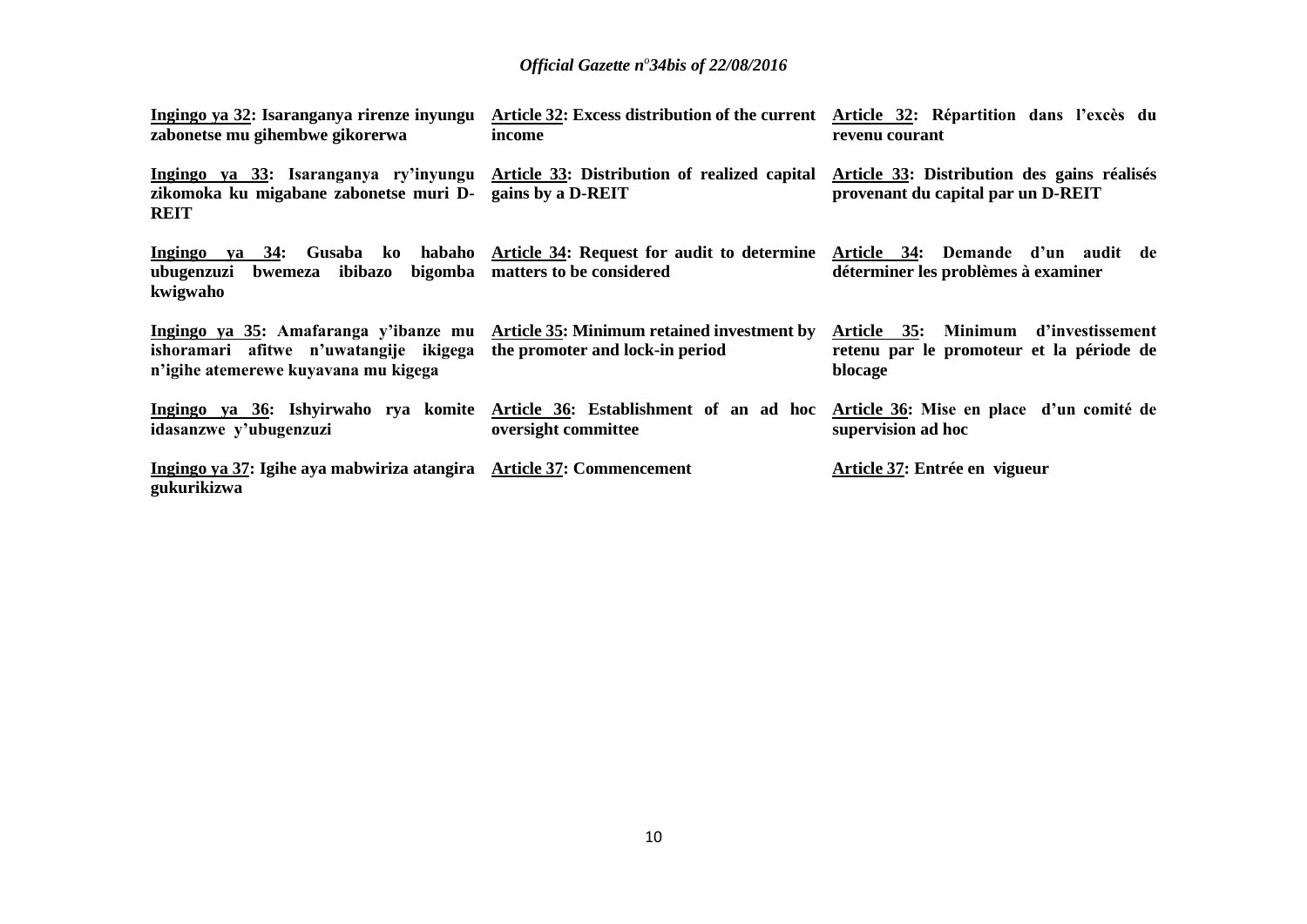**AMABWIRIZA N<sup>o</sup>21 YO KU WA GUIDELINES N<sup>o</sup>21 OF 05/07/2016 DIRECTIVES N<sup>o</sup>21 DU 05/07/2016**  05/07/2016 **AGENGA BY'ISHORAMARI ITUNGANYAMITUNGO ITIMUKANWA (D-REIT) (D-REIT) GOVERNING THE DEVELOPMENT OF REGISSANT LE DEVELOPPEMENT DES REAL ESTATE INVESTMENT TRUST FONDS DE PLACEMENT IMMOBILIER (D-REIT)**

| ry'Imari<br>Ikigo<br>gishinzwe<br><b>Isoko</b><br>n'Imigabane,                                                                                                                                                                                 | The Capital Market Authority,                                                                                                                                                                           | L'Office des Marchés des Capitaux,                                                                                                                                                                                                 |
|------------------------------------------------------------------------------------------------------------------------------------------------------------------------------------------------------------------------------------------------|---------------------------------------------------------------------------------------------------------------------------------------------------------------------------------------------------------|------------------------------------------------------------------------------------------------------------------------------------------------------------------------------------------------------------------------------------|
| Gishingiye ku itegeko nº 11/2011 ryo ku wa<br>18/05/2011 rishyiraho Ikigo gishinzwe Isoko<br>ry'Imari n'Imigabane (CMA) rikanagena<br>inshingano, ububasha, imiterere n'imikorere<br>byacyo, cyane cyane mu ngingo zaryo, iya 3<br>$n$ 'iya 4; | Pursuant to Law nº 11/2011 of 18/05/2011<br>establishing the Capital Market Authority<br>(CMA) and determining its mission, powers,<br>organization and functioning, especially in<br>Articles 3 and 4; | Vu la Loi nº 11/2011 du $18/05/2011$ portant<br>Création de l'Office des Marchés des Capitaux<br>(CMA) et déterminant sa mission, ses pouvoirs,<br>son organisation et son fonctionnement,<br>spécialement en ses articles 3 et 4; |
| Gishingiye ku Itegeko nº 01/2011 ryo ku wa<br>10/02/2011 rigenga isoko ry'imari n'imigabane<br>mu Rwanda, cyane cyane mu ngingo yaryo ya<br>74;                                                                                                | Pursuant to Law $n^{\circ}$ 01/2011 of 10/02/2011<br>regulating the capital market in Rwanda,<br>especially in Article 74;                                                                              | Vu la Loi nº 01/2011 du 10/02/2011 portant<br>régulation du marché des capitaux au Rwanda,<br>spécialement en son article 74;                                                                                                      |
| Gishingiye ku Itegeko nº 40/2011 ryo ku wa<br>20/09/2011 rigenga ibigega by'ishoramari<br>by'abishyizehamwe mu Rwanda, cyane cyane<br>mu ngingo yaryo ya 64;                                                                                   | Pursuant to Law n° 40/2011 of 20/09/2011<br>regulating collective investment schemes in<br>Rwanda, especially in Article 64;                                                                            | Vu la Loi nº 40/2011 du 20/09/2011 portant<br>régulation des fonds d'investissements collectifs<br>au Rwanda, spécialement en son article 64;                                                                                      |
| Gishingiye ku Mabwiriza n° 14 agenga ibigega<br>by'ishoramari mu mitungo itimukanwa, cyane<br>cyane mu ngingo yayo ya 43 nk'uko yujujwe<br>kugeza ubu;                                                                                         | Pursuant to Regulation nº 14 on real estate<br>investment trusts, especially in Article 43 as<br>complimented to date;                                                                                  | Vu le Règlement n° 14 régissant les fonds de<br>placement immobilier, spécialement en son<br>article 43 tel que complété à ce jour;                                                                                                |
| <b>GITANZE AMABWIRIZA AKURIKIRA:</b>                                                                                                                                                                                                           | <b>ISSUES</b><br><b>THE</b><br><b>GUIDELINES:</b>                                                                                                                                                       | FOLLOWING DONNE LES DIRECTIVES SUIVANTES:                                                                                                                                                                                          |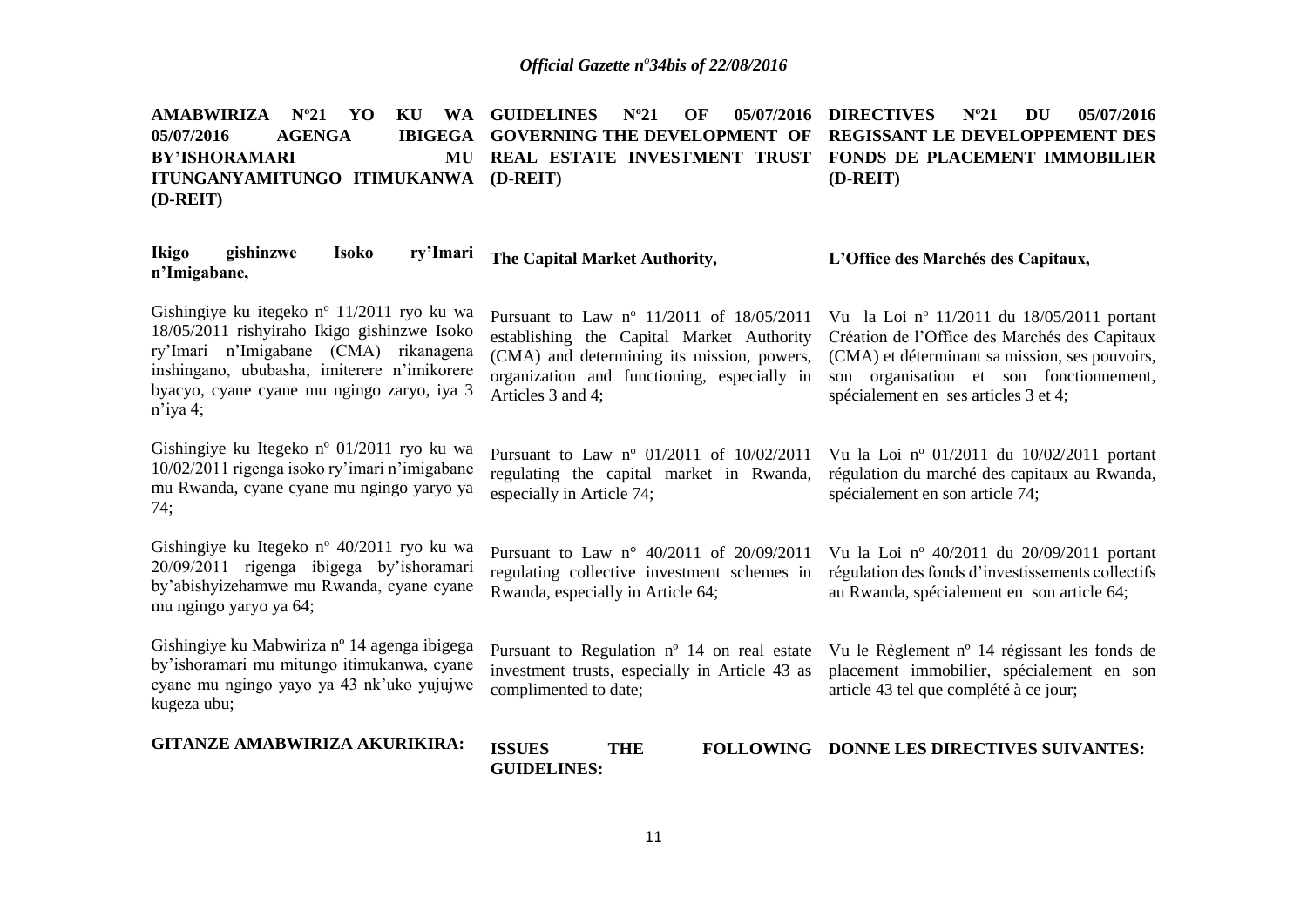| Ingingo ya mbere: Icyo aya mabwiriza Article One: Purpose of these Guidelines<br>agamije                                                   |                                                                                                                              | Article premier: Objet des présentes<br>directives                                                                                                                              |
|--------------------------------------------------------------------------------------------------------------------------------------------|------------------------------------------------------------------------------------------------------------------------------|---------------------------------------------------------------------------------------------------------------------------------------------------------------------------------|
| Aya mabwiriza agenga iterambere ry'ibigega<br>by'ishoramari<br>itunganyamitungo<br>mu<br>itimukanwa byitwa "D-REIT" muri aya<br>mabwiriza. | These Guidelines govern the development of<br>Real Estate Investment Trusts referred to as "D-<br>REIT" in these Guidelines. | directives<br>Les<br>présentes<br>régissent<br>le<br>développement<br>des<br>fonds<br>placement<br>de<br>immobilier appelés<br>"D-REIT"<br>dans<br>les<br>présentes directives. |
| Ingingo ya 2: Ibisobanuro by'amagambo                                                                                                      | <b>Article 2: Definitions of terms</b>                                                                                       | <b>Article 2: Définitions des termes</b>                                                                                                                                        |
| Muri aya mabwiriza, amagambo akurikira afite<br>ibisobanuro bikurikira:                                                                    | Under these Guidelines, the following terms are<br>defined as follows:                                                       | Dans les présentes directives, les termes<br>suivants ont les significations suivantes :                                                                                        |
| 1°. kwaka inguzanyo: uburyo ubwo ari<br>bwo bwose bwo kubona imari binyuze<br>mu nguzanyo, yishingiwe cyangwa<br>itishingiwe n'ingwate;    | 1°. borrowing:<br>financing<br>any<br>arrangement in the nature of a debt,<br>whether secured or unsecured;                  | $1^\circ$ . emprunt:<br>tout<br>arrangement<br>de<br>financement sous forme d'une dette,<br>qu'il soit garanti ou non garanti;                                                  |
| 2°. ufitanye isano n'ikigega: harimo:                                                                                                      | 2° connected person: includes:                                                                                               | 2°. une personne rattachée: comprend:                                                                                                                                           |
| Umuyobozi wa D-REIT;<br>a.                                                                                                                 | a. D-REIT manager;                                                                                                           | a. un gestionnaire de D-REIT;                                                                                                                                                   |
| b. umugenagaciro<br>washyizweho<br>kugira<br>ngo<br>agaciro<br>agene<br>k'ikigega;                                                         | b. valuer appointed to undertake a<br>valuation of the scheme;                                                               | b. un expert désigné pour procéder à<br>l'évaluation du fonds;                                                                                                                  |
| uhagarariye<br>abashoramari<br>mu<br>$\mathbf{c}$ .<br>kigega;                                                                             | c. the trustee;                                                                                                              | un fidéicommissaire;<br>$c_{\cdot}$                                                                                                                                             |
| umunyamigabane<br>mukuru<br>d.<br>mu<br>cy'ishoramari<br>kigega<br>mu<br>itunganyamitungo itimukanwa;                                      | a substantial holder of D-REIT<br>d.<br>securities in the scheme;                                                            | d. un détenteur important des titres du<br>D-REIT dans le fonds;                                                                                                                |
| umuyobozi, umuyobozi mukuru<br>e.<br>cyangwa umukozi<br>w'umuntu<br>uvugwa mu duce a, b cyangwa c;                                         | e. a director, a senior executive or an<br>officer of any person under points<br>$a, b$ or $c$ ;                             | un directeur, un cadre supérieur ou<br>e.<br>un agent d'une personne en vertu<br>des points a, b ou c;                                                                          |
|                                                                                                                                            | 12                                                                                                                           |                                                                                                                                                                                 |
|                                                                                                                                            |                                                                                                                              |                                                                                                                                                                                 |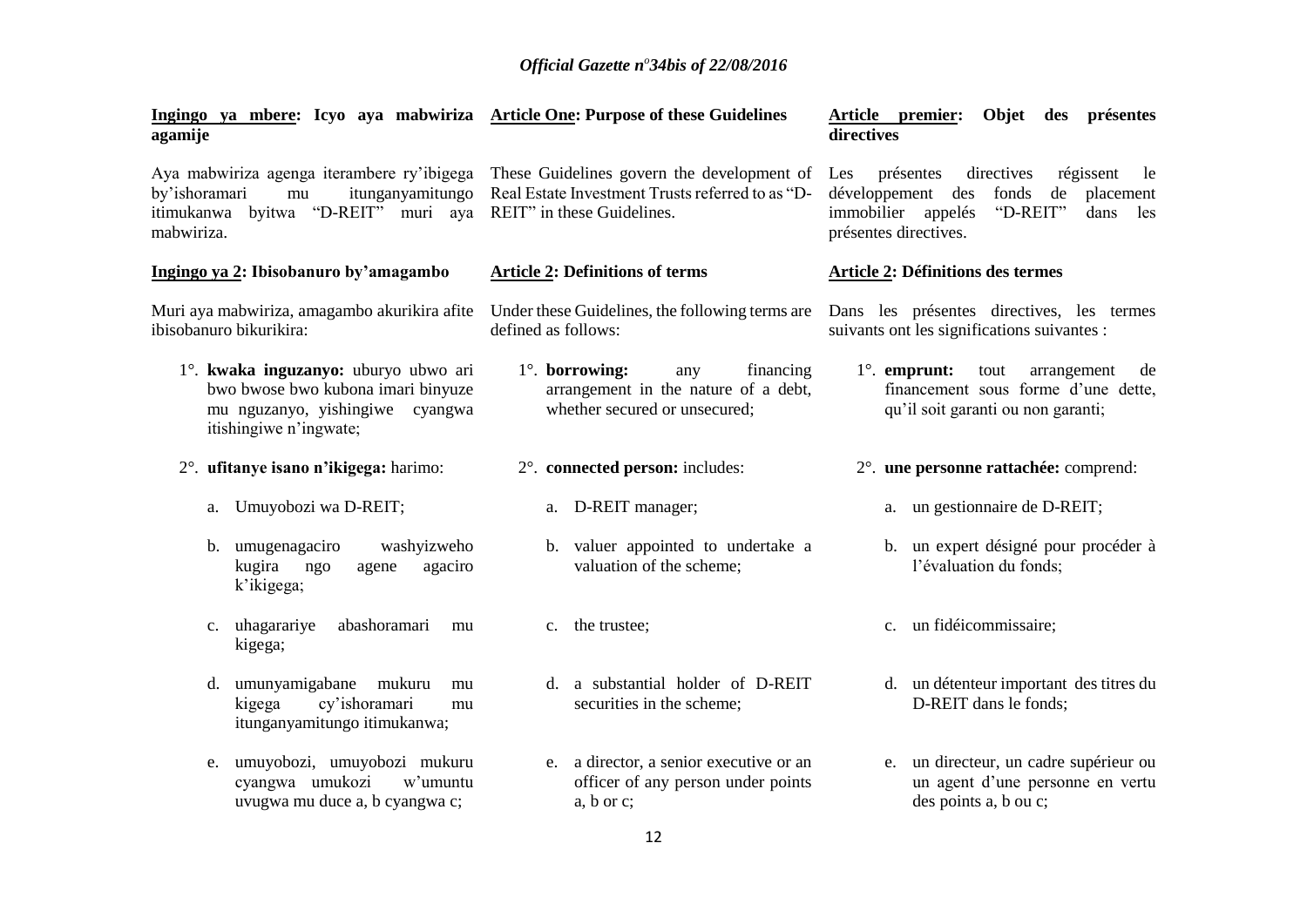- f. umufatanyabikorwa wa buri muntu uvugwa mu duce d na e;
- g. urwego rufite ubwiganze bw'imigabane, sosiyete mbyeyi, ishami cyangwa ikigo mfatanyabikorwa by'umuntu wese ugaragara mu duce a kugera kuri d;
- 3°. **D-REIT:** ibigega by'ishoramari mu itunganyamitungo itimukanwa cyubahiriza ibisabwa muri aya mabwiriza;
- 4°. **imigabane y'ikigo ifitwe n'abandi bantu batari abanyamigabane:** inyandiko z'agaciro za D-REIT zashyizwe ku isoko ry'imari n'imigabane, zahamagariwe rubanda kuzigura cyangwa zifitwe n'abantu badafite cyangwa bafite aho bahuriye n'uwashyizeho D-REIT cyangwa uyiyobora mu gihe D-REIT yashyizweho mu buryo bwa sosiyete;
- 5°. **igurishwa ry'ibanze:** guhamagarira bwa mbere rubanda kugura cyangwa gushyirwa ku isoko ry'imari n'imigabane inyandiko z'agaciro za D-REIT, bikorewe abandi bantu batari uwashyizeho ikigega cyangwa abafite aho bahurira n'uwashyizeho ikigega cyangwa uyobora D-REIT;
- f. an associate of any person under points d and e;
- g. a controlling entity, a holding company, a subsidiary or an associated company of any person under points a to d;
- 3°. **D-REIT:** a Development of Real Estate Investment Trust which complies with the requirements of these Guidelines;
- 4°. **free float:** D-REIT securities issued, offered or held by persons who are not connected with or associated with the promoter or the D-REIT manager in case D-REIT is formed as a company;

5°. **initial offer:** the first offer or issue of D-REIT securities made to persons other than to the promoter or to parties connected to the promoter or the D-REIT manager;

- f. un associé d'une personne en vertu des points d et e;
- g. une entité de contrôle, une société de portefeuille, une filiale ou une société associée de toute personne en vertu des points a à d;
- 3°. **D-REIT:** le Développement des Fonds de Placement Immobilier qui se conforme aux exigences des présentes directives:
- 4°. **libre flotant:** les titres de D- REIT émis, offerts ou détenus par des personnes qui ne sont pas liées ou associées au promoteur ou le gestionnaire de D-REIT au cas où D-REIT est formé comme une société;

5°. **offre initiale:** la première offre ou émission des titres de D-REIT à des personnes autres que le promoteur ou à des parties connectées au promoteur ou gestionnaire de D-REIT;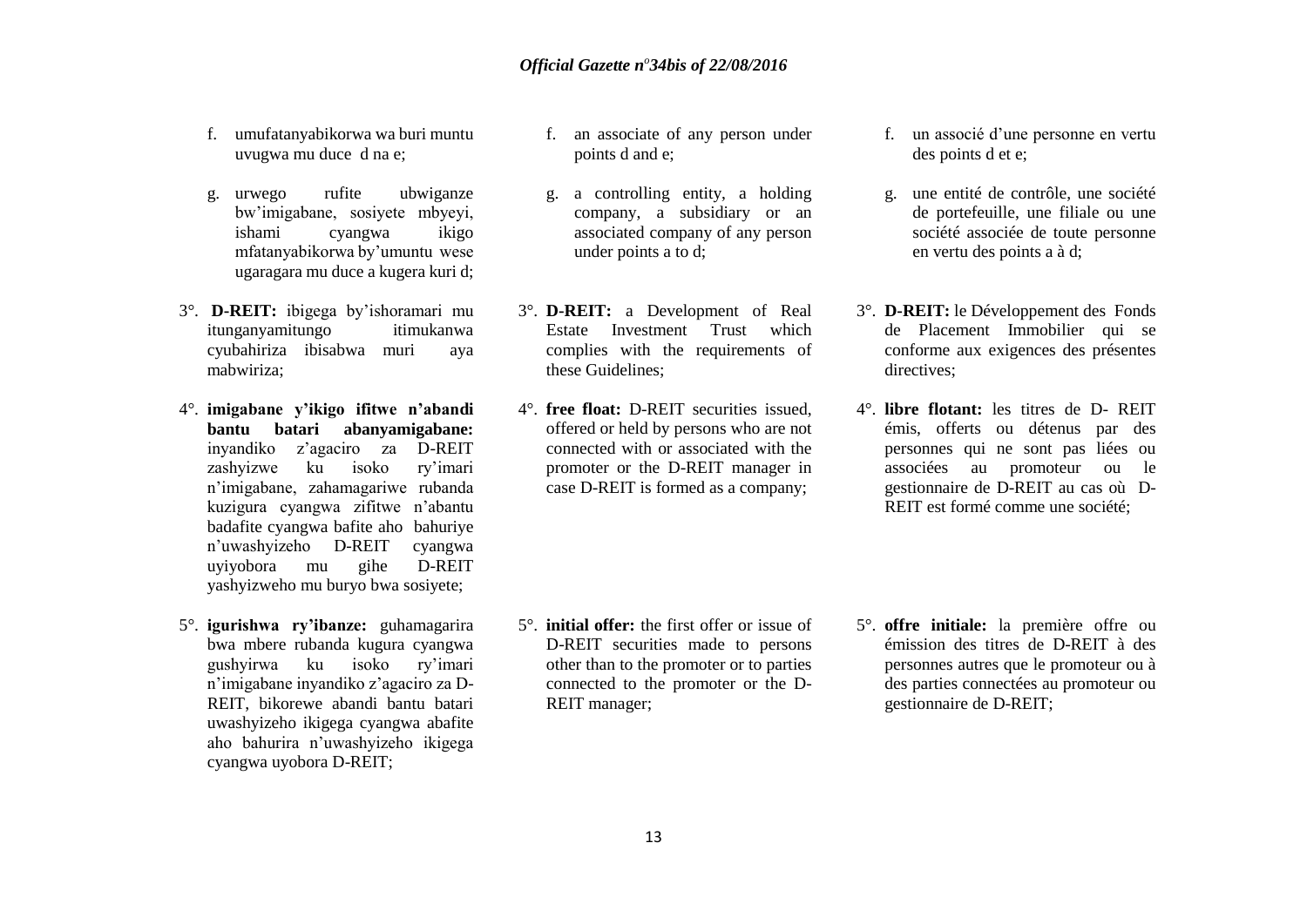- 6°. **ikigo gishora imari cyangwa ikigega gishora imari:** ikigo cyangwa ikigega umushoramari ashoramo ku buryo butaziguye imari ye;
- 7°. **umushoramari:** nyir'imigabane mu kigega cy'ishoramari mu itunganyamitungo itimukanwa, ubona inyungu ku migabane mu kigega cyangwa umunyamigabane ugaragazwa n'amategeko shingiro y'ikigo;
- 8°. **imenyekanisha ry'amakuru ndangabikorwa:** inyandiko, itangazo, inyandiko zamamaza, inyandiko zasohowe cyangwa ubundi butumire bwatanzwe kugira ngo abantu biyandikishe, igurisha cyangwa igurwa ry'inyandiko z'agaciro za D-REIT ku mushoramari w'umwuga kandi harimo n'imenyekanisha ry'amakuru ndangabikorwa cyangwa inyandiko z'inyongera zimenyekanisha amakuru ndangabikorwa;
- 9°. **abashoramari b'umwuga:** abashoramari mu kigo cyangwa abandi bantu bafite imigabane myinshi baba bafite amakuru ahagije ajyanye n'ibihombo bishobora kubaho cyangwa inyungu zo mu rwego rw'imitungo itimukanwa;
- 10°. **igurisha ritaziguye:** gushyirwa ku isoko ry'imari
- 6°. **investee company or investee trust:** a company or trust in which an investor makes a direct investment;
- 7°. **investor:** a holder of D-REIT securities who is a beneficiary under a trust deed or shareholder under memorandum of company;
- 8°. **offering information memorandum:**  any notice, circular, material or advertisement, publication or other invitation issuing or offering for subscription, sale or purchase of any D-REIT security to a professional investor and includes a conversion offering information memorandum or supplemental offering information memorandum;
- 9°. **professional investors:** institutional investors and other high net worth individuals and who are well informed about the inherent risk and returns of the real estate sector.
- 10°. **restricted offer:** an issue or an offer made to professional investors;
- 6°. **une société émettrice ou fonds émetteur:** une société ou fudicie dans laquelle un investisseur effectue un investissement direct;
- 7°. **investisseur:** un détenteur de titres D-REIT qui est bénéficiaire en vertu d'un acte de fiducie ou actionnaire en vertu d'un mémorandum d'une société;
- 8°. **une note d'information offerte:** une note, circulaire, matériel ou publicité, publication ou autre invitation émise ou offerte pour souscription, vente ou achat d'un titre de D-REIT à l'investisseur professionnel et comprend une conversion offrant une note d'information ou un supplément offrant une note d'information;
- 9°. **investisseurs professionnels:**  investisseurs institutionnels et d'autres individus à valeur nette élevée et qui sont bien informés des risques inhérents et rendement du secteur immobilier;
- 10°. **offre limitée:** une émission ou offre faite aux investisseurs professionnels;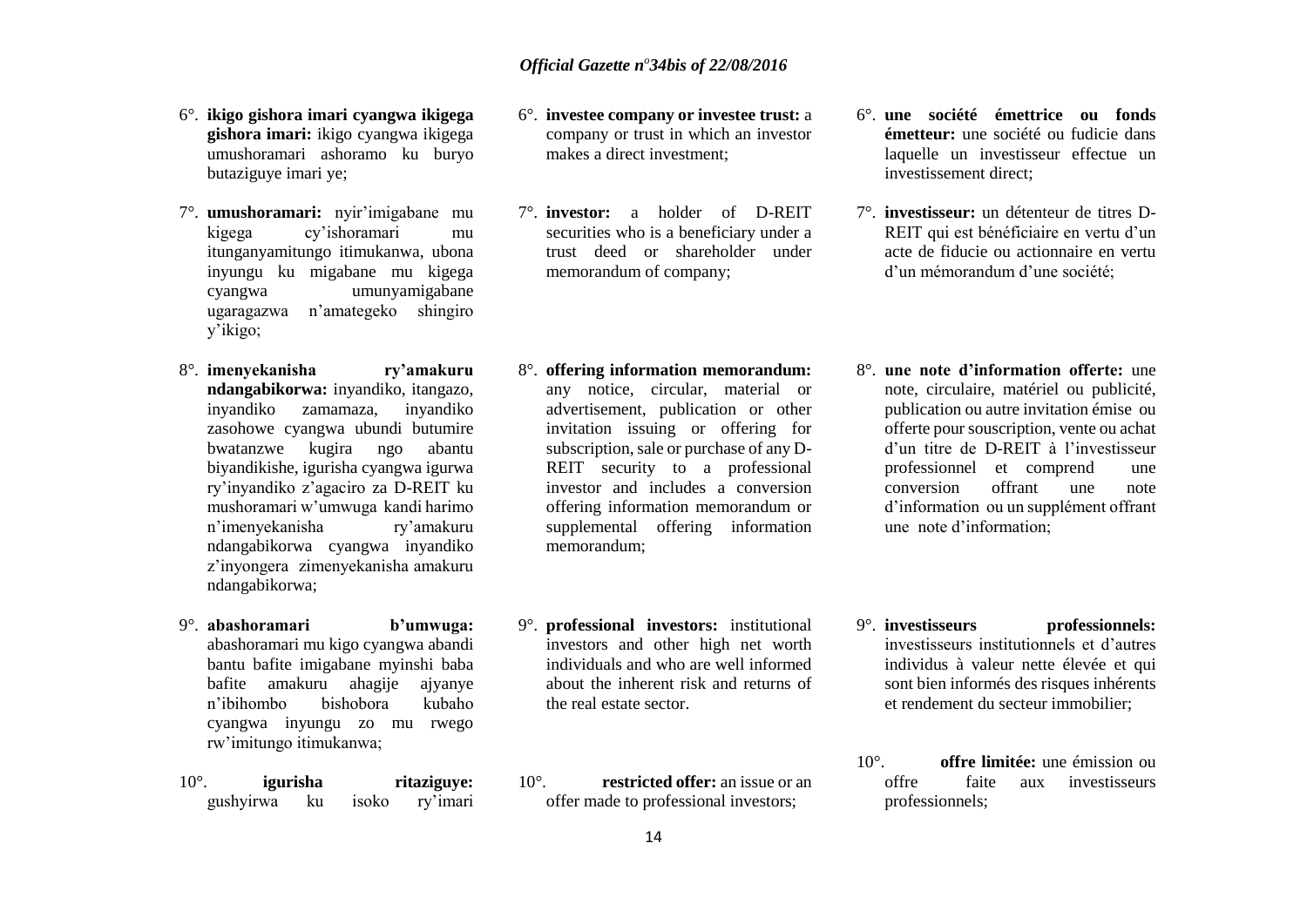n'imigabane cyangwa guhamagarira kugura imigabane bikorewe abashoramari b'umwuga;

11°. **icyemezo kidasanzwe:**  icyemezo cyafashwe ku bwiganze butari munsi ya bitatu bya kane (3/4) by'abaguze impapuro z'agaciro za D-REIT, bemerewe gutora babyikoreye ubwabo cyangwa gutora bahagarariwe bigaragajwe n'urwandiko rubyemeza, mu nama rusange y'abaguze impapuro z'agaciro za D-REIT yatumijwe binyuze mu itangazo ryanditswe mu gihe cy'iminsi makumyabiri n'umwe (21), rigaragaza impamvu yo gufata icyemezo kidasanzwe.

Irindi jambo ridasobanuwe muri aya mabwiriza ariko risobanuwe mu mabwiriza nº 14 ajyanye n'Ikigega cy'Ishoramari mu Itunganyamitungo Itimukanwa, rikurikizwa uko bikwiriye.

#### **Ingingo ya 3: Intego za D-REIT**

Intego za D-REIT ni izi zikurikira:

- 1°. kugura imitungo itimukanwa yemewe, gushora imari mu mitungo itimukanwa yemewe no kugira uruhare mu gushora imari mu mitungo itimukanwa ndetse n'imishinga y'ubwubatsi ikubiyemo:
	- a. imishinga yo kubaka amazu;

11°. **special resolution:** a resolution passed by a majority of not less than three-fourths (3/4) of such holders of D-REIT securities being entitled to do so, vote in person or where proxies are permitted by proxy, at a general meeting of holders of D-REIT securities of which at least twenty -one (21) days written notice specifying the intention to propose the special resolution has been given.

11°. **résolution spéciale:** une résolution prise par une majorité d'au moins trois-quarts (3/4) des propriétaires des titres de D-REIT étant habilités à le faire, voter en personne ou par procuration dans la réunion générale des propriétaires des titres de D-REIT à qui une note écrite spécifiant l'intention de proposer la résolution spéciale est délivrée au moins dans vingt et un (21) jours.

but which is defined in the Regulation nº 14 on accordingly.

#### **Article 3: Objectives of D-REIT**

D-REIT has the following objectives:

- 1°. acquisition of eligible real estate, investment in eligible investments and the undertaking of real estate development and construction projects including:
- a. housing projects;

Any term that is not defined in these Guidelines Tout terme ou expression qui n'a pas été défini Real Estate Investment Trust applies régissant les Fonds de Placement Immobilier et dont le sens est défini dans le Règlement nº 14 s'applique en conséquence.

#### **Article 3: Objectifs de D-REIT**

Les objectifs de D-REIT sont les suivants:

- 1°. l'acquisition de biens immobiliers éligibles, les investissements dans des placements admissibles et l'engagement dans le développement immobilier et des projets de construction comprenant:
	- a. les projets de construction des maisons;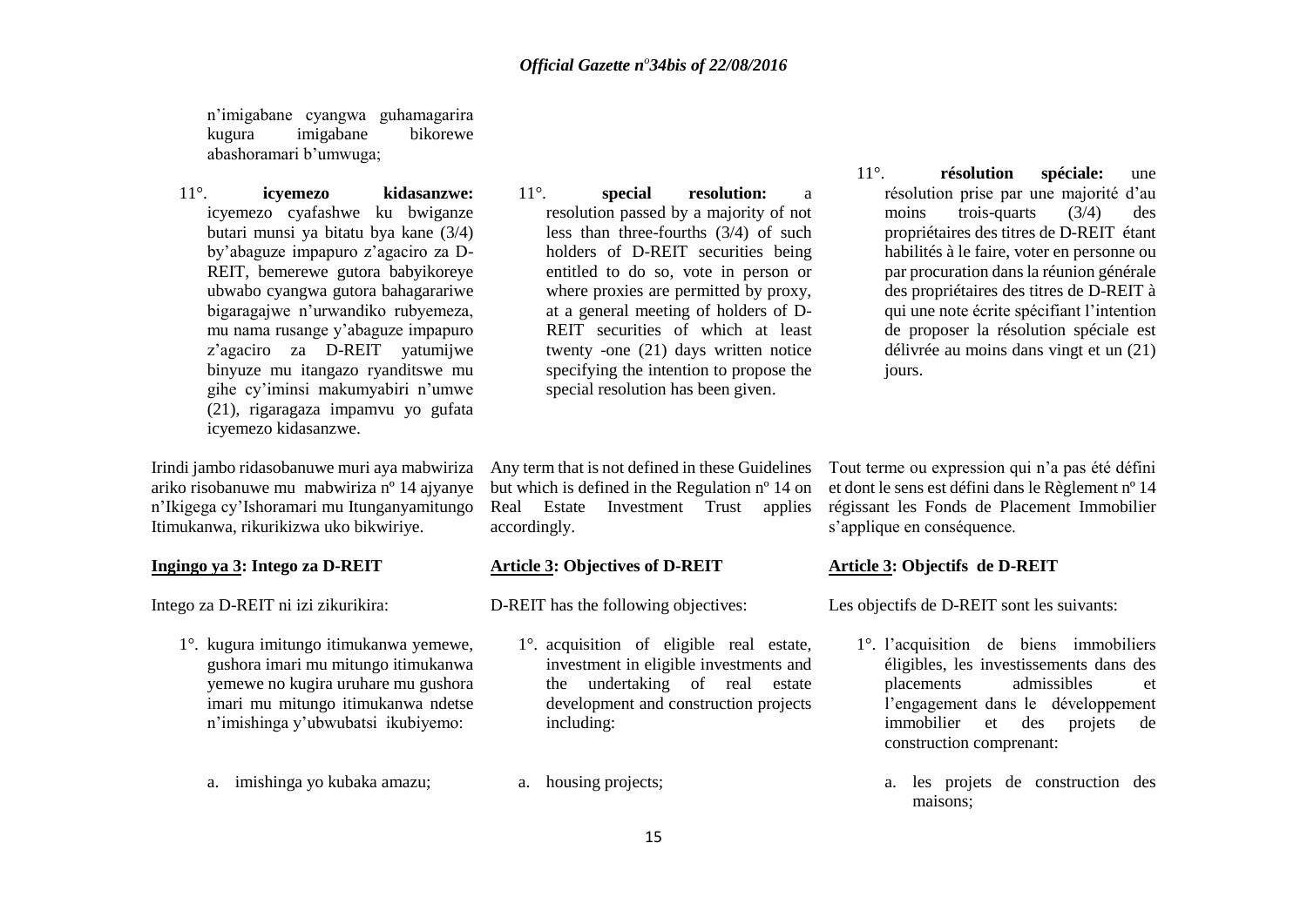- b. ijyanye n'igurwa ry'amazu akodeshwa;
- c. uburyo bw'igurwa ry'amazu n'uburyo bikorwa;
- d. imitunganyirize y'ikodesha n'igurisha ry'amazu;
- e. imitunganyirize y'igura n'ikodesha ry'amazu;
- f. imitunganyirize y'igurisha ry'amazu; cyangwa;
- g. ihuzwa ry'uduce kuva kuri a kugeza kuri f cyangwa ubundi bwoko bw'amabwiriza y'imiturire, imyubakire cyangwa amacumbi;
- h. imitunganyirize y'imishinga y'inyubako z'amazu y'ubucuruzi n'indi mitungo itimukanwa;
- 2°. kwamamaza no kugurisha imitungo itimukanwa;
- 3°. kubungabunga no gucunga imitungo itimukanwa y'ikigega cy'ubwizerane kugira ngo haboneke inyungu zikomotse ku mitungo itimukanwa;
- b. purchasing of houses to let;
	- c. tenant purchase schemes and arrangements;
	- d. development of letting and selling of houses;
	- e. development of purchase and letting of houses;
	- f. development of sale of houses; or
	- g. any combination of items from a to f or any other form of regulations of housing, building or accommodation;
	- h. development of commercial houses and other real estate construction projects;
	- 2°. marketing and sale of real estate;
	- 3°. maintenance and management of the real estate assets of the trust with the objective of earning income from real estate;
- b. l'offre d'achat des maisons pour la location;
- c. régimes d'achat des maisons et arrangements;
- d. le développement du système de location et de vente des maisons;
- e. le développement du système d'achat et de location des maisons;
- f. le développement du système de vente des maisons; ou
- g. toute combinaison de a à f ou toute autre forme de fourniture d'abris, de maisons ou de logements;
- h. le développement des projets de construction des immobiliers commerciaux et autre immobilier y relatif;
- 2°. commercialisation et la vente d'immobiliers;
- 3°. conservation et gestion des actifs immobiliers de la fiducie dans le but de tirer un revenu de ces actifs;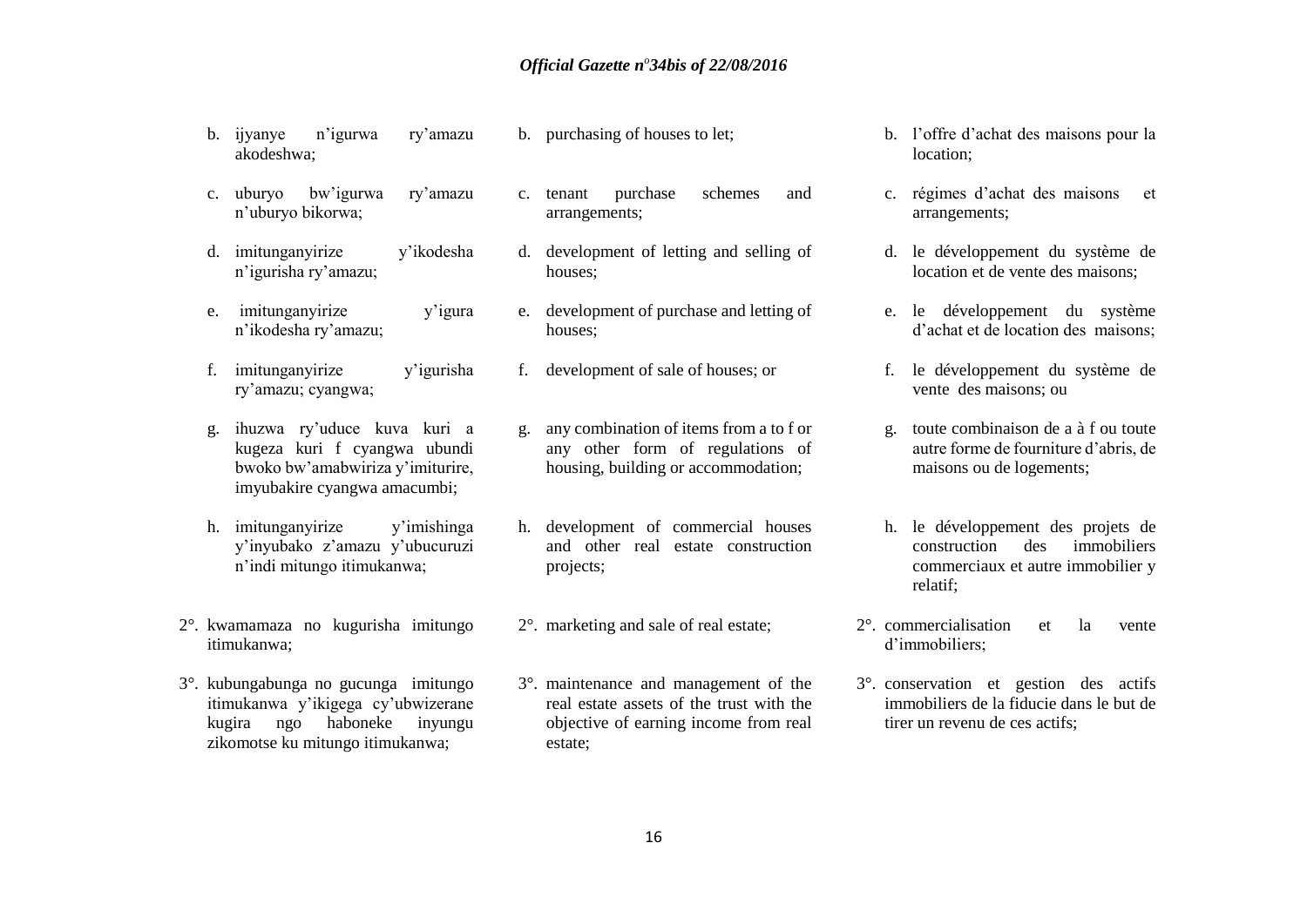- 4°. gukora indi mirimo yose idateganyijwe cyangwa ifite aho ihuriye n'imitungo y'ikigega cy'ubwizerane;
- 5°. ibindi bikorwa bishobora guteganywa n'aya mabwiriza.

#### **Ingingo ya 4: Ishoramari**

Ishoramari muri D-REIT rigomba kuba riboneye, rikwiriye kandi rijyanye n'intego z'ishoramari za D-REIT nk'uko biba byagaragajwe mu nyandiko zimenyekanisha amakuru ndangabikorwa cyangwa mu nyandiko zigaragaza imiterere y'ikigega.

#### **Ingingo ya 5: Ishoramari ryemewe muri D-REIT**

Umuyobozi wa D-REIT ashobora, amaze kugisha inama abacunga imitungo y'abandi b'umwuga, atabangamiye ibyabujijwe mu nyandiko igenga ibigega, gushora imari:

- 1°. mu buryo butaziguye mu mitungo 1°. directly in eligible real estate in accordance itimukanwa yubahirije amategeko n'amabwiriza ariho;
- 2°. mu mitungo itimukanwa yemewe binyuze 2°. in eligible real estates through investment mu ishoramari mu kigo cy'ishoramari cyanditse mu Rwanda kandi kikaba gifite umutungo utimukanwa wacyo wemewe;
- 4°. the undertaking of any other un planned activities or which are related to the assets of the trust; and
- 5°. such other activities as may be specified under these Guidelines.

#### **Article 4: Investments**

objectives of the D-REIT as set out in the offering information memorandum and the scheme documents.

**Article 5: Eligible investments for a D-REIT Article 5: Investissements éligibles pour un** 

the trustees, without detrimental to any limitations specified in the scheme documents, invest:

- with applicable laws and regulations;
	- in an investee company incorporated in Rwanda which directly owns the eligible real estate;
- 4°. l'exécution des activités accessoires ou connexes et les activités relatives aux actifs de la fiducie; et
- 5°. d'autres activités qui peuvent être déterminées en vertu des présentes directives.

#### **Article 4: Investissements**

Investments in a D-REIT must be relevant, Les investissements d'un D-REIT doivent être appropriate and consistent with the investment pertinents, appropriés et cohérents aux objectifs d'investissement du D-REIT tels que décrits dans la note d'information d'offre et les documents du fonds.

### **D- REIT**

The D-REIT manager may, in consultation with Le gestionnaire d'un D-REIT peut, en consultation avec le fidéicommissaire, sous réserve des limites précisées dans les documents du fonds, investir:

- 1°. directement dans l'immobilier éligible en conformité avec les lois et règlements applicables;
- 2°. dans les immobiliers éligibles à travers l'investissement dans une société d'investissement enregistrée au Rwanda qui possède directement l'immobilier éligible;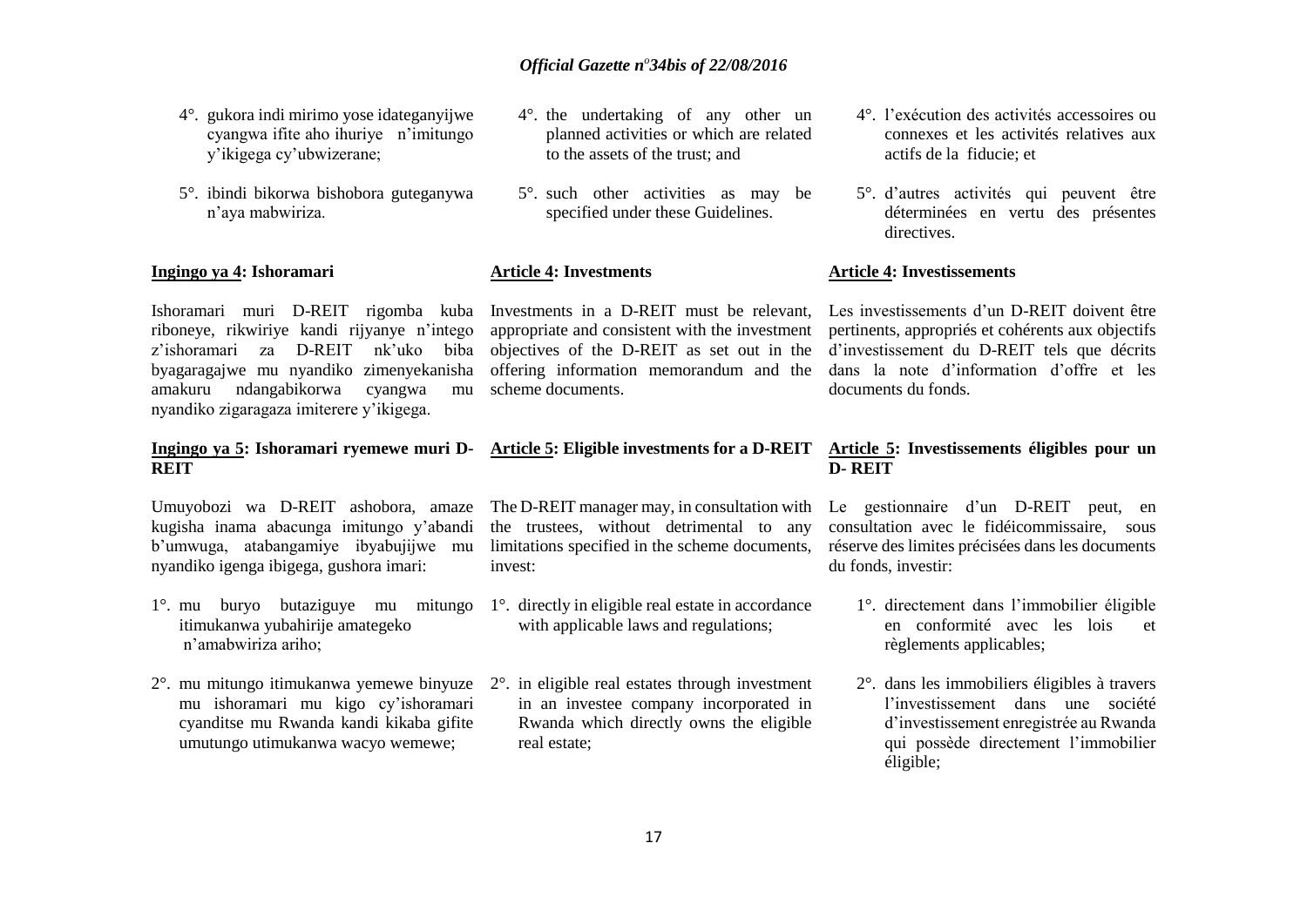- bigega by'ishoramari;
- 4°. mu mafaranga, ubwizigame, inyandiko 4°. in cash, deposits, bonds or securities and nyemezamwenda cyangwa inyandiko z'agaciro n'inyandiko mvunjwafaranga;
- 5°. mu kigo aho imigabane yose iri mu maboko 5°. in a wholly beneficially owned and ya banyiracyo kandi akaba aribo bakigenzura, kikaba gikora ibikorwa bijyanye no kugurisha imitungo itimukanwa; cyangwa
- 6°. mu mitungo ibyara inyungu, habariwemo 6°. in income generating assets including imigabane y'ibigo bicuruza imitungo itimukanwa byanditse mu Rwanda, biba bifite ubucuruzi bw'ibanze bushingiye ku mutungo utimukanwa cyangwa inyandiko z'agaciro za D-REIT mu bindi bigega by'ishoramari ku mitungo itimukanwa mu Rwanda.

Umuyobozi wa D-REIT ndetse n'ucunga imitungo y'abandi w'umwuga bagomba invest in accordance with these Guidelines. gushora imari bagendeye kuri aya mabwiriza.

#### **Ingingo ya 6: Inshingano z'umuyobozi wa D-REIT mu rwego rw'ishoramari**

Umuyobozi D-REIT agomba:

1°. guteganya no kugaragaza, mu inyandiko ndangabikorwa, ko umutungo utimukanwa wamaze gushorwamo imari cyangwa uteganywa kwegukanwa no

- 3°. mu mitungo itimukanwa binyuze mu 3°. in eligible real estate assets through investee trusts;
	- money market instruments;
	- controlled company which conducts real estate related activities; or
	- shares in property companies incorporated in Rwanda whose principal business is based real estate or D-REIT securities in other Rwandan real estate investment trust schemes.

The D-REIT manager and trustee must only Le

### **Article 6: Responsibilities of a D-REIT manager in investment framework**

The manager of a D-REIT must:

information memorandum, that real estate asset that is already vested in or proposed to be acquired and vested in the trust and for which all registration

- 3°. dans des actifs immobiliers admissibles à travers le fonds émetteur;
- 4°. en argent, dépôts, bons du trésor ou les titres et les instruments du marché monétaire;
- 5°. dans une société entièrement détenue et contrôlée qui mène des activités liées à l'immobilier; ou
- 6°. dans des actifs générateurs de revenu, y compris des actions des sociétés immobilières enregistrées au Rwanda dont l'activité principale est relative à l'immobilier ou à d'autres titres de D-REIT dans d'autres fonds rwandais d'investissement immobilier.

Le gestionnaire d'un D-REIT et le fidéicommissaire doivent seulement investir en conformité avec les présentes directives.

#### **Article 6: Attributions du gestionnaire d'un D-REIT dans le cadre d'investissement**

Le gestionnaire d'un D-REIT doit:

1°. provide and specify, in the offering 1°. proposer et préciser, dans la note d'information d'offre, que l'actif immobilier qui est déjà investi ou proposé à être acquis et investi dans la fiducie et pour laquelle toutes les exigences légales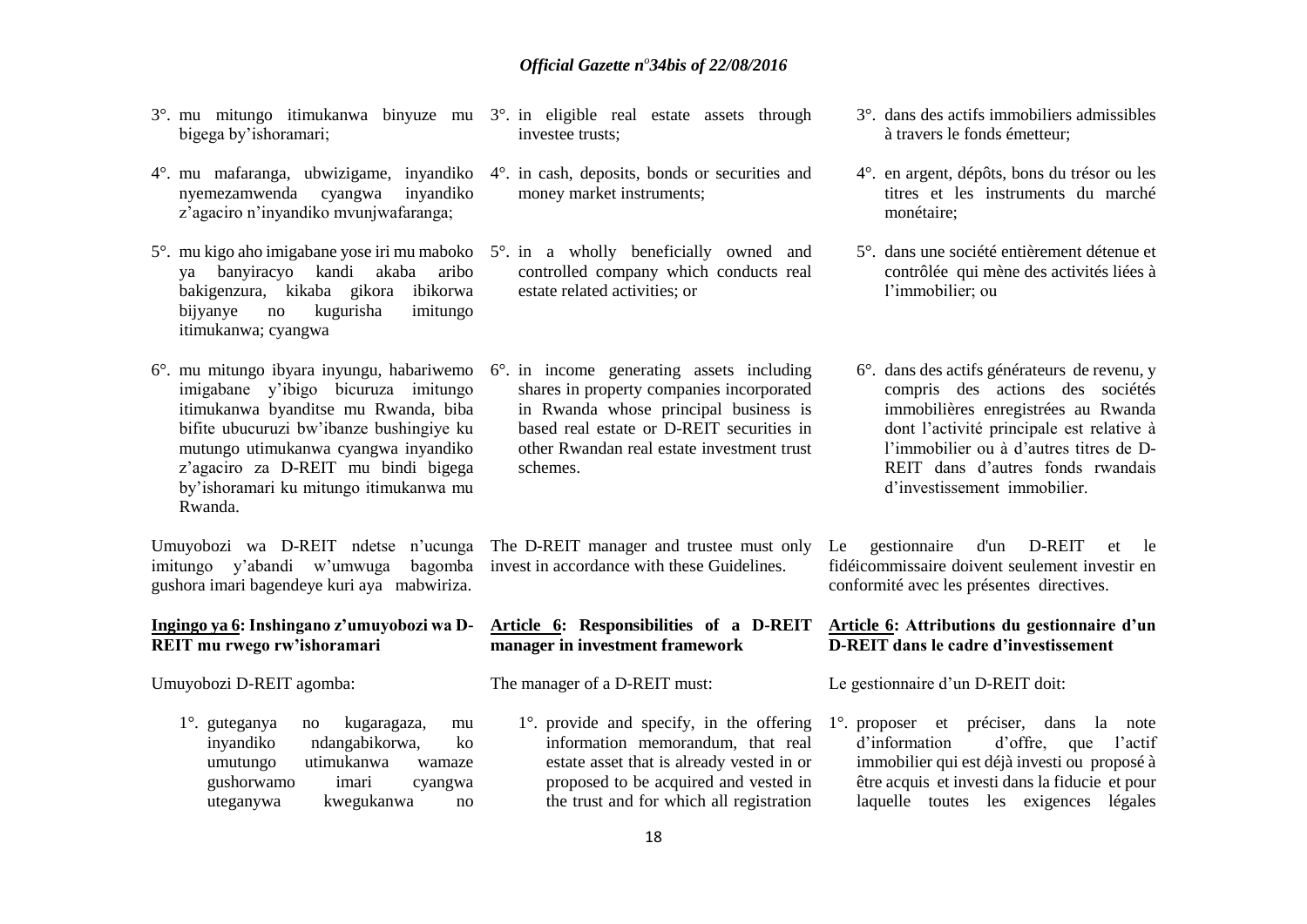gushorwamo mu kigega, kandi ko ibisabwa byose bijyanye n'iyandikwa mu rwego rw'amategeko byujujwe mu gihe cy'iminsi ijana na mirongo inani (180) nyuma y'isozwa ry'igurisha ry'ibanze;

- 2°. kugaragaza mu nyandiko ndangabikorwa, ibikorwa by'ibanze cyangwa imishinga y'ubwubatsi D-REIT iteganya gukora; no
- 3°. gushyiraho ingengabihe, ingengo y'imari na gahunda y'umushinga w'ibikorwa by'ibanze cyangwa y'ubwubatsi D-REIT giteganya gukora.

Iyo umuyobozi wa D-REIT atabashije kubahiriza ibisabwa muri aya mabwiriza mu gihe cy'isoza ry'igurisha ry'ibanze cyangwa ishorwa ry'imigabane ku isoko bivugwa mu gace ka 1° k'igika cya mbere cy'iyi ngingo; kandi n'ibisabwa mu kwiyandikisha bituzuye ndetse n'umutungo utimukanwa uteganywa utashowe mu kigega; amafaranga akomoka mu igurishwa ry'ibanze ndetse n'ishyirwa ku isoko ry'inyandiko z'agaciro za D-REIT agomba gushorwa muri banki cyangwa mu bindi bigo bishorwamo amafaranga, mu gihe kitarenze hundred and eighty (180) days. iminsi ijana na mirongo inani (180).

requirements were met within one hundred and eighty (180) days after closure of the initial offer;

- memorandum, the initial activities or the construction projects which the D-REIT proposes to undertake; and
- project plan for the initial development or construction the D-REIT proposes to undertake.

the requirements of these Guidelines during conclusion of the initial period of the offer or issuance of shares referred to in point 1° of Paragraph One of this Article; and the registration requirements are not complete and the proposed real estate asset is not vested in the trust; the funds raised by the initial offer and issuance of D-REIT securities must only be invested in bank deposits or other liquid investments for the period not exceeding one d'enregistrement auront été achevées dans les cent quatre-vingts jours (180) de la clôture de l'offre initiale;

- 2°. specify in the offering information 2°. spécifier dans la note d'information d'offre, le développement initial ou le projet de construction que le D-REIT se propose à mener; et
- 3°. include a timetable, budget and a 3°. inclure l'horaire, le budget et un plan du projet pour le développement initial ou de construction que le D-REIT se propose à exécuter.

If, the D-REIT manager fails to comply with Lorsque le gestionnaire du D-REIT ne parvient pas à se conformer aux exigences des présentes directives au cours de la période intermédiaire depuis la clôture de l'offre initiale ou de l'émission dont il est question au point 1° de l'alinéa premier du présent article; et que les exigences d'enregistrement ne sont pas complètes et que l'actif immobilier proposé n'est pas investi dans la fiducie; les fonds mobilisés par l'offre initiale et l'émission des titres de D-REIT doivent seulement être investis dans des dépôts bancaires ou autres placements liquides pour une durée ne dépassant pas cent quatre-vingts (180) jours.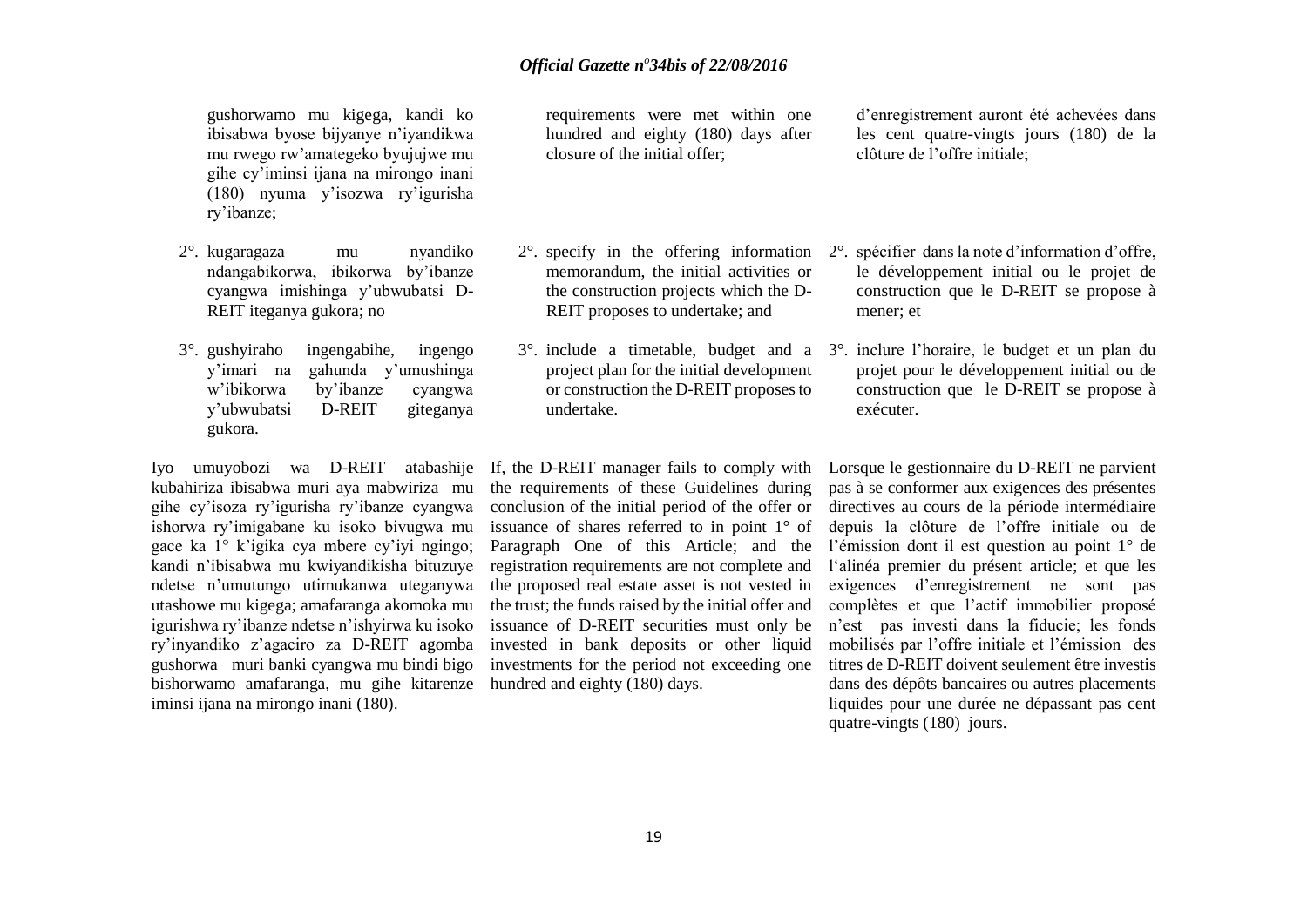| mwaka umwe (1) nyuma yo kwemerwa kwa (1) year after authorization of D-REIT<br><b>D-REIT</b>                                                      | Ingingo ya 7: Ishoramari rikorwa mu Article 7: Investment to be made within one                                                                | Article 7: Investissement à faire dans une (1)<br>année après l'autorisation de D-REIT                                                                                                  |
|---------------------------------------------------------------------------------------------------------------------------------------------------|------------------------------------------------------------------------------------------------------------------------------------------------|-----------------------------------------------------------------------------------------------------------------------------------------------------------------------------------------|
| D-REIT igomba, mu gihe cy'umwaka umwe<br>(1) nyuma yo kwemerwa, gushora byibuze<br>mirongo itatu ku ijana (30%) by'agaciro<br>k'umutungo wose mu: | A D-REIT must, within one (1) year from the<br>date of its authorization, invest at least thirty<br>percent (30%) of its total asset value in: | Un D-REIT doit, dans un délai d'une (1) année<br>à compter de la date de son autorisation,<br>investir au moins trente pour cent (30%) de la<br>valeur totale d'actif directement dans: |
| 1° mishinga y'iterambere n'ubwubatsi;<br>cyangwa                                                                                                  | $1^\circ$ . development<br>and<br>projects; or                                                                                                 | construction 1° les projets de développement et<br>de<br>construction; ou                                                                                                               |
| 2°. umutungo utimukanwa ubyara inyungu<br>watunganyijwe cyangwa wubatswe na<br>D-REIT.                                                            | D-REIT developed or constructed.                                                                                                               | 2°. income generating real estate which the 2°. l'immobilier générateur de revenu que le D-<br>REIT a développé ou construit.                                                           |
| Ingingo ya 8: Ibisabwa kugira ngo<br>umutungo utimukanwa uhererekanywe                                                                            | real estate asset                                                                                                                              | Article 8: Requirements for disposing the Article 8: Exigences pour céder un actif<br>immobilier                                                                                        |
|                                                                                                                                                   |                                                                                                                                                |                                                                                                                                                                                         |
| Mu gihe D-REIT ihererekanyije umutungo<br>utimukanwa, mu gihe cy'umwaka umwe (1)<br>w'iryo gurisha, D-REIT igomba kuba:                           | In case a D-REIT disposes the real estate, D-<br>REIT must, within one (1) year of the disposal                                                | Lorsque un D-REIT cède l'actif immobilier et<br>dans une (1) année d'une telle cession, le D-<br>REIT doit:                                                                             |
| 1° cyabonye undi mutungo utimukanwa<br>usimbura uwagurishijwe; cyangwa                                                                            | $1^\circ$ . acquire a substitute real estate asset; or $1^\circ$ . acquérir                                                                    | immobilier<br>actif<br>un<br>de<br>remplacement; ou                                                                                                                                     |
| 2°. cyarakoze irindi saranganya mu baguze<br>impapuro z'agaciro za D-REIT mu<br>rwego rwo kugabanya imitungo yayo.                                | REIT securities holders so as to reduce<br>its assets.                                                                                         | $2^{\circ}$ . have made further distribution to D- $2^{\circ}$ . faire une autre distribution aux propriétaires<br>des titres du D-REIT dans le cadre de<br>réduire ses actifs.         |
| Ingingo ya 9: Ishoramari mu mishinga<br>y'iterambere n'ubwubatsi                                                                                  | construction projects                                                                                                                          | Article 9: Investment in development and Article 9: Investissement dans des projets de<br>développement et de construction                                                              |

imitungo y'abandi w'umwuga bagomba, mu purposes of complying with the requirements REIT doivent, aux fins de donner effet à rwego rwo kubahiriza ibisabwa mu ishoramari of investing in development and construction l'exigence pour l'investissement principalement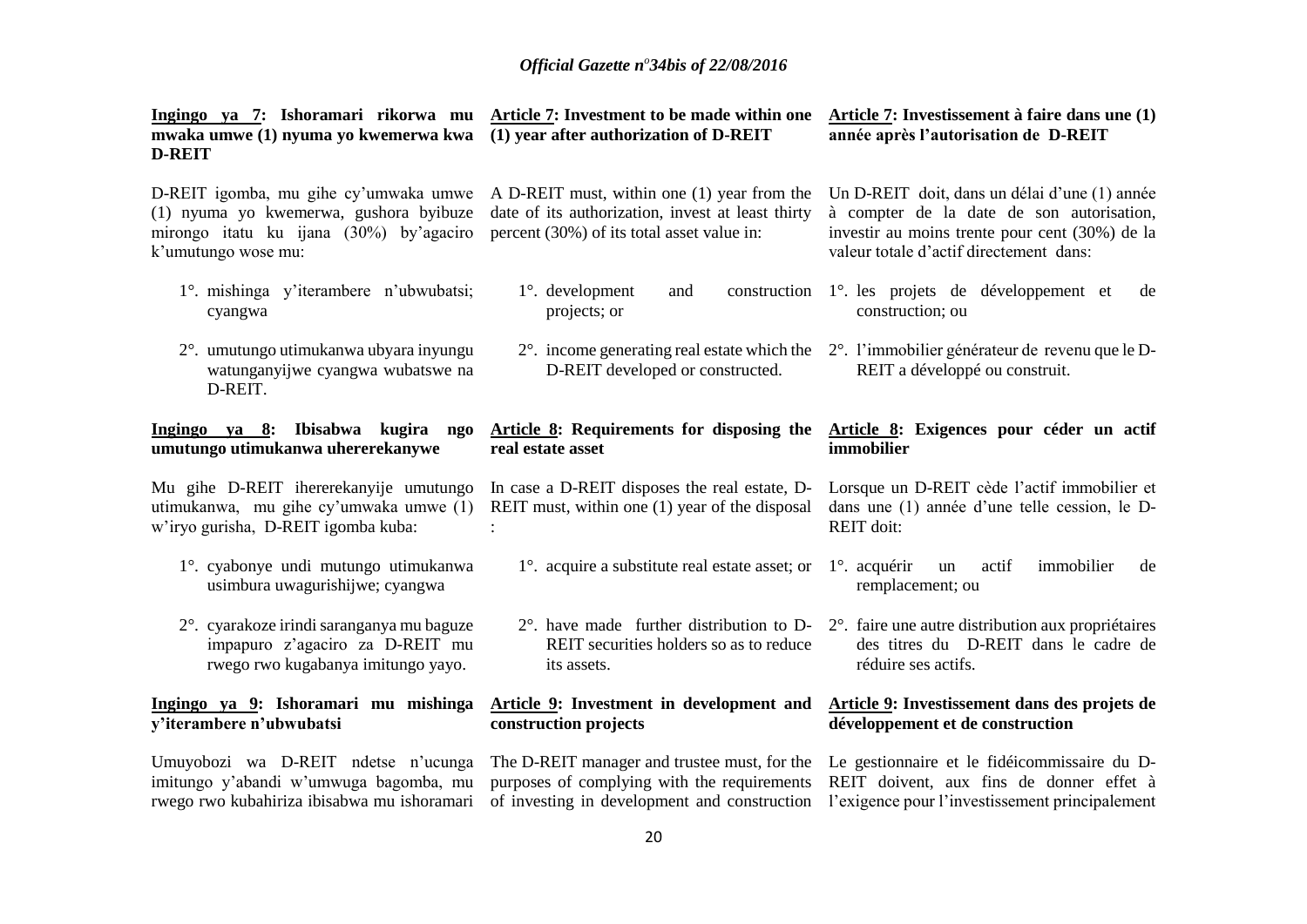mu mishinga y'iterambere n'ubwubatsi igamije kugurishwa, kwegukanwa cyangwa gukodeshwa nk'umutungo utimukanwa ubyara inyungu, kwizera ko umutungo utimukanwa wegukanywe cyangwa uzegukanwa nk'umutungo wa D-REIT:

- 1°. ushobora gutunganywa mu buryo n'icyo wagenewe gukoreshwa;
- 2°. udafite ibindi biwusabwaho mu gihe cyo kuwegukana keretse amafaranga ashobora guturuka ku ucunga imitungo y'abandi w'umwuga nk'uko byemewe n'ikigega ndetse n'aya mabwiriza;
- 3°. ufite amahirwe yo kuba wagurishwa, wabyazwa inyungu, cyangwa wakorerwa ikodesha-gurishwa nk'inyungu zikomoka ku mutungo utimukanwa mu gihe itegurwa cyangwa iyubakwa rizaba rirangiye.

**Ingingo ya 10: Umutungo utimukanwa wegukanywe mu buryo bw'ubukode**

Ucunga imitungo y'abandi w'umwuga n'umuyobozi wa D-REIT bagomba, mu gihe umutungo utimukanwa waguzwe mu buryo ensure that: bw'ubukode, gukora ku buryo:

1°. mu gihe cyo kwemeranya ku bukode, ubukode bugomba kuba busigaje igihe kingana byibuze n'imyaka makumyabiri n'itanu (25);

projects for either sale, retention or leasing as income producing property, ensure that the real estate acquired or to be acquired as an asset of the D-REIT:

- for the intended use;
- of acquisition except for any charges that may accrue from the trustee as authorized by the trust deed and these Guidelines; and;
- making or lease as income generating real estate in case its development or construction is complete.

dans des projets de développement et de construction soit pour la vente, la rétention ou la location comme une propriété génératrice de revenu, s'assurer que le bien immobilier acquis ou à acquérir en tant qu'un actif du D-REIT:

- 1°. may be developed in the manner and 1°. peut être développé dans la manière et pour l'usage proposés;
- 2°. is free from encumbrances at the time 2°. est libre de toute charge au moment de l'acquisition, à l'exception des frais contractés par le fidéicommissaire tel qu' autorisé par l'acte de fiducie et par les présentes directives; et
- 3°. has reasonable prospets for sale, profit 3°. a des perspectives raisonnables quand le développement ou la construction est achevée pour la vente dans un but lucratif ou pour la location comme un bien immobilier générateur de revenu.

#### **Article 10: Real estate acquired through Article 10: Bien immobilier acquis par bail leasehold**

The trustee and D-REIT manager must, where Le fidéicommissaire et le gestionnaire de Dthe real estate was acquired through leasehold,

the lease has a remaining term of at least twenty five (25) years;

REIT doivent, lorsque le bien immobilier est acquis par bail, veiller à ce que:

1°. at the time of entering into the lease, 1°. au moment de la conclusion du bail, le bail a une durée restante d'au moins vingt-cinq (25) ans;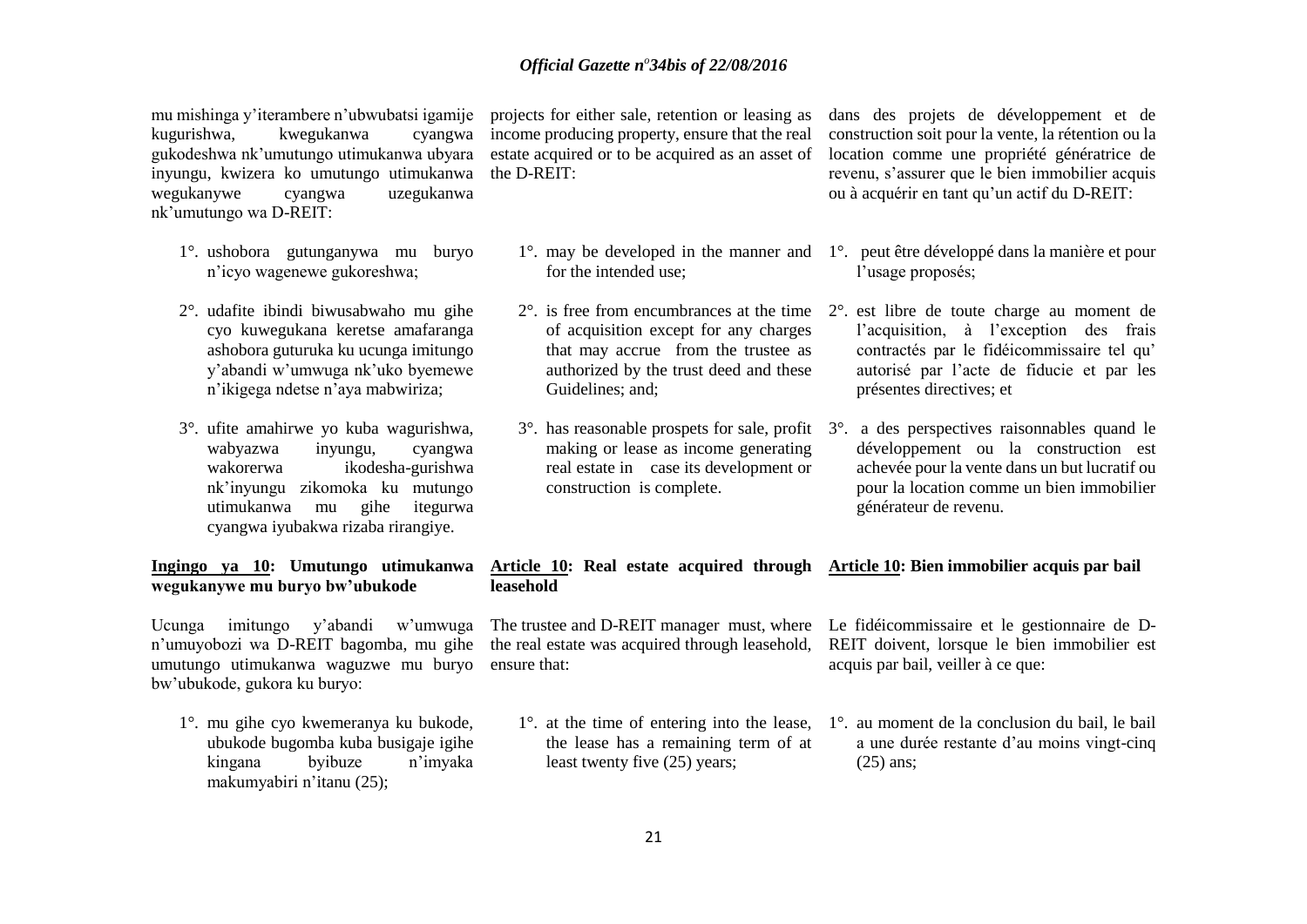- 2°. umutungo utimukanwa warakorewe igenagaciro nk'ubukode;
- 3°. n'ubukode bwaratanzwe kugira ngo bwandikwe.
- 2°. the real estate has been valued as 2°. l'immobilier a été évalué comme bail; et leasehold; and
- 3°. the lease was lodged for registration. 3°. le bail est déposé pour l'enregistrement.

**titres et instruments**

#### **Ingingo ya 11: Isaranganya ry'abashyira ku Article 11: Spreading of issuers of securities isoko inyandiko z'agaciro n'inyandiko mvunjwafaranga and instruments**

Umuyobozi wa D-REIT ndetse n'ucunga imitungo y'abandi w'umwuga bagomba gukora ku buryo ishoramari mu mafaranga, ubwizigame, inyandiko nyemezamwenda, inyandiko z'agaciro ndetse n'inyandiko mvunjwafaranga zigomba kugabanywa abashyira ku isoko inyandiko z'agaciro n'inyandiko mvunjwafaranga ku buryo agaciro k'umutungo utarenze gatanu ku ijana (5%) utiharirwa n'ushyira ku isoko ry'imari n'imigabane inyandiko z'agaciro umwe cyangwa ikigo cyangwa abanyamuryango b'iryo tsinda rimwe.

### **kw'amategeko akumira**

Amategeko akumira ntiyubahirizwa ku bwizigame, inyandiko nyemezamwenda cyangwa inyandiko z'agaciro zashyizwe ku isoko cyangwa zishingiwe na Leta y'u Rwanda cyangwa ubwizigame muri banki yemewe gukorera mu Rwanda.

The D-REIT manager and trustee must ensure that investments in cash, deposits, bonds, securities and money market instruments are and instruments such that not more than five percent (5%) of the total asset value is exposed same group.

spread across a number of issuers, securities instruments du marché monétaire sont répartis to one issuer or institution or to members of the cinq pour cent (5%) de la valeur totale des actifs Le gestionnaire de D-REIT et le fidéicomissaire doivent s'assurer que les placements en espèces, les dépôts, les bonds du trésor, les titres et les sur un certain nombre d'émetteurs de titres et d'instruments de telle sorte que pas plus de de est exposée à un seul émetteur ou institution ou aux membres du même groupe.

**Article 11: Répartition des émetteurs de** 

#### **Ingingo ya 12: Kutubahirizwa Article 12: Non applicability of restrictive Article 12: Inapplication des lois restrictives laws**

The restrictive laws are not applicable to deposits, bonds or securities issued by or guaranteed by the Government of Rwanda or to deposits with a banking institution licensed to operate in Rwanda.

Les lois restrictives ne sont pas applicables aux dépôts, bonds du trésor ou titres émis par ou garantis par le Gouvernement du Rwanda ou aux dépôts auprès d'une institution bancaire ayant une licence au Rwanda.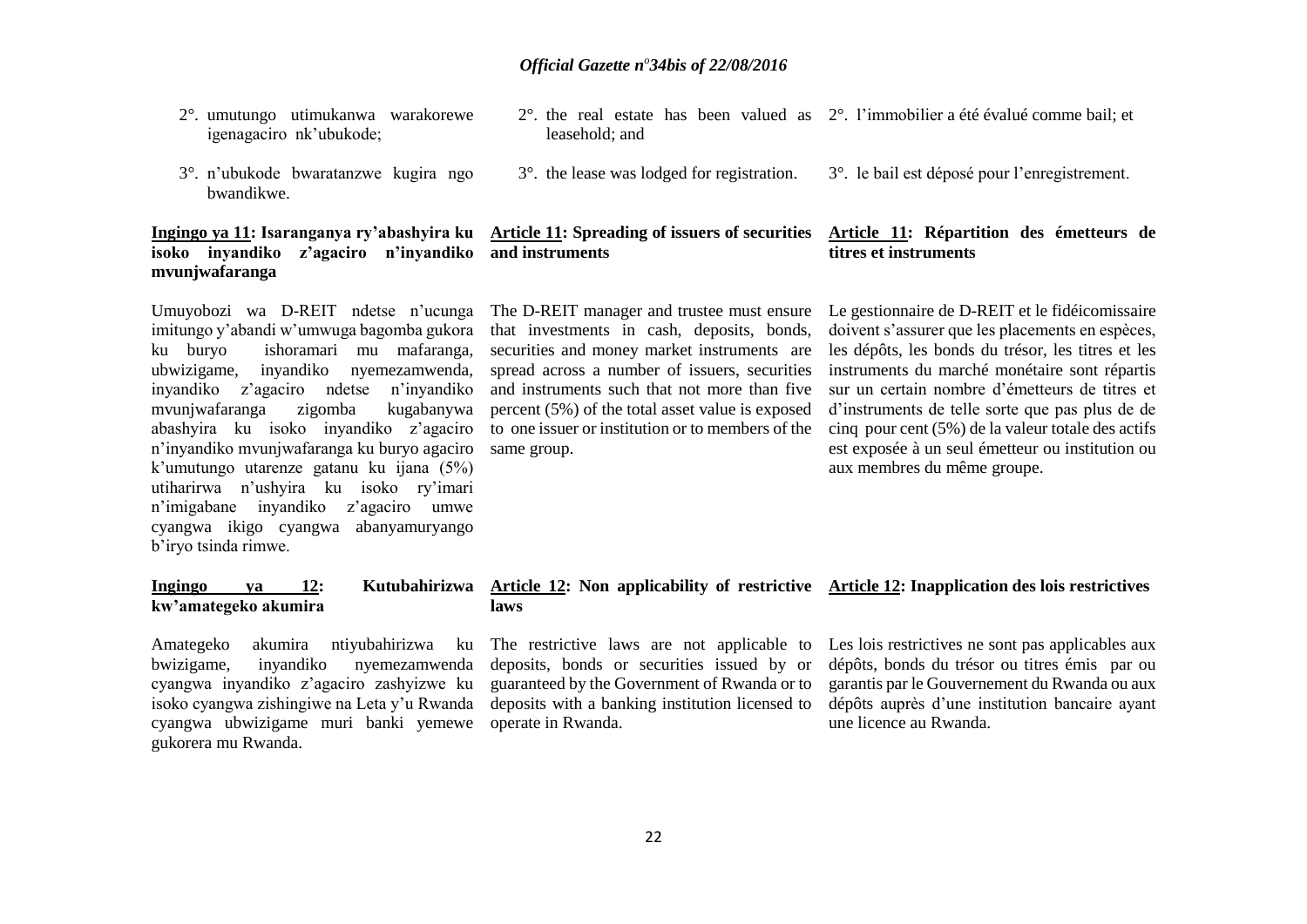| Ingingo ya 13: Ingaruka zo kudasaranganya<br>ishoramari mu gihe ntarengwa                                                                                                                                                                                                                                                              | Article 13: Effects of failure to spread<br>investments in time limits                                                                                                                                                                                                                                                              | Article 13: Effets de ne pas répartir les<br>investissements dans les délais limités                                                                                                                                                                                                                                                                            |
|----------------------------------------------------------------------------------------------------------------------------------------------------------------------------------------------------------------------------------------------------------------------------------------------------------------------------------------|-------------------------------------------------------------------------------------------------------------------------------------------------------------------------------------------------------------------------------------------------------------------------------------------------------------------------------------|-----------------------------------------------------------------------------------------------------------------------------------------------------------------------------------------------------------------------------------------------------------------------------------------------------------------------------------------------------------------|
| Iyo umuyobozi wa D-REIT n'ucunga imitungo<br>y'abandi<br>w'umwuga<br>badasaranganyije<br>ishoramari, iyo igihe ntarengwa cyarenze ariko<br>bigakosoka mu gihe kitarenze iminsi mirongo<br>(30)<br>uhereye<br>igihe<br>ntarengwa<br>itatu<br>ntibifatwa nko<br>kutubahiriza<br>cyarangiriye,<br>amabwiriza.                             | If a trustee and D-REIT manager fail to spread<br>investments, and if the limit exceeds but<br>rectified within a period of thirty (30) days<br>from the day on which the limit expired, it does<br>not constitute a breach.                                                                                                        | Le fait que le fidéicommissaire et le gestionnaire<br>du D-REIT ne parviennent pas à répartir les<br>investissements, et que la limite est dépassée<br>mais rectifiée dans un délai de trente (30) jours<br>à compter de la date à laquelle la limite a été<br>dépassée ne constitue pas une violation.                                                         |
| Ingingo ya 14: Ishoramari aho imigabane<br>yose ifitwe kandi igenzurwa n'ikigo<br>gishinzwe ibikorwa birebana n'umutungo<br>utimukanwa                                                                                                                                                                                                 | Article 14: Investment in a wholly owned<br>and controlled company carrying out real<br>estate related activities                                                                                                                                                                                                                   | Article 14: Investissement dans une société<br>totalement détenue et contrôlée exerçant les<br>activités relatives à l'immobilier                                                                                                                                                                                                                               |
| Hagendewe ku nyandiko zigenga ikigega,<br>umuyobozi wa D-REIT ashobora, abyemerewe<br>n'abaguze impapuro z'agaciro za D-REIT,<br>gusaba ko hashorwa kugera ku icumi ku ijana<br>(10%) by'agaciro k'umutungo wose aho<br>imigabane yose ifitwe kandi igenzurwa n'ikigo<br>gishinzwe ibikorwa birebana n'umutungo<br>utimukanwa, birimo: | Subject to the terms of the scheme documents,<br>the D-REIT manager may, with the consent of<br>the D-REIT securities holders, request for<br>investiment of up to a maximum of ten percent<br>(10%) of the total asset value in a wholly owned<br>and controlled company carrying out real estate<br>related activities including: | En vertu des termes du document du fonds, le<br>gestionnaire du D-REIT peut, avec le<br>consentement de propriétaires des titres du D-<br>REIT, demander d'investir jusqu'au maximum<br>de dix pour cent (10%) de la valeur totale d'actif<br>dans une société totalement détenue et contrôlée<br>exerçant les activités relatives à l'immobilier y<br>compris: |
| 1°. imicungire y'umutungo utimukanwa;                                                                                                                                                                                                                                                                                                  | 1° immovable property management;                                                                                                                                                                                                                                                                                                   | gestion<br>$1^\circ$ . la<br>de<br>la<br>propriété<br>immobilière;                                                                                                                                                                                                                                                                                              |
| 2° imicungire ya D-REIT;                                                                                                                                                                                                                                                                                                               | 2°. D-REIT management;                                                                                                                                                                                                                                                                                                              | 2°. la gestion du D-REIT;                                                                                                                                                                                                                                                                                                                                       |
| 3°. kuvugurura<br>guhanga<br>cyangwa<br>umutungo utimukanwa; cyangwa                                                                                                                                                                                                                                                                   | 3°. real estate refurbishment or<br>design; or                                                                                                                                                                                                                                                                                      | 3°. la maintenance ou la conception de<br>la propriété; ou                                                                                                                                                                                                                                                                                                      |
| 4° itangwa rya serivisi ku bakodesha<br>cyangwa kuri D-REIT ariko ntiriba<br>rikubiyemo itangwa ry'ingwate ku<br>mitungo itimukanwa cyangwa imari                                                                                                                                                                                      | 4° the provision of services to tenants or<br>to the D-REIT but which does not<br>include the provision of mortgages or<br>finance except only to the extent that                                                                                                                                                                   | 4° la fourniture de services aux<br>locataires ou au D-REIT mais ne<br>comprend pas la fourniture des<br>hypothèques ou de la finance, sauf                                                                                                                                                                                                                     |
|                                                                                                                                                                                                                                                                                                                                        | 23                                                                                                                                                                                                                                                                                                                                  |                                                                                                                                                                                                                                                                                                                                                                 |
|                                                                                                                                                                                                                                                                                                                                        |                                                                                                                                                                                                                                                                                                                                     |                                                                                                                                                                                                                                                                                                                                                                 |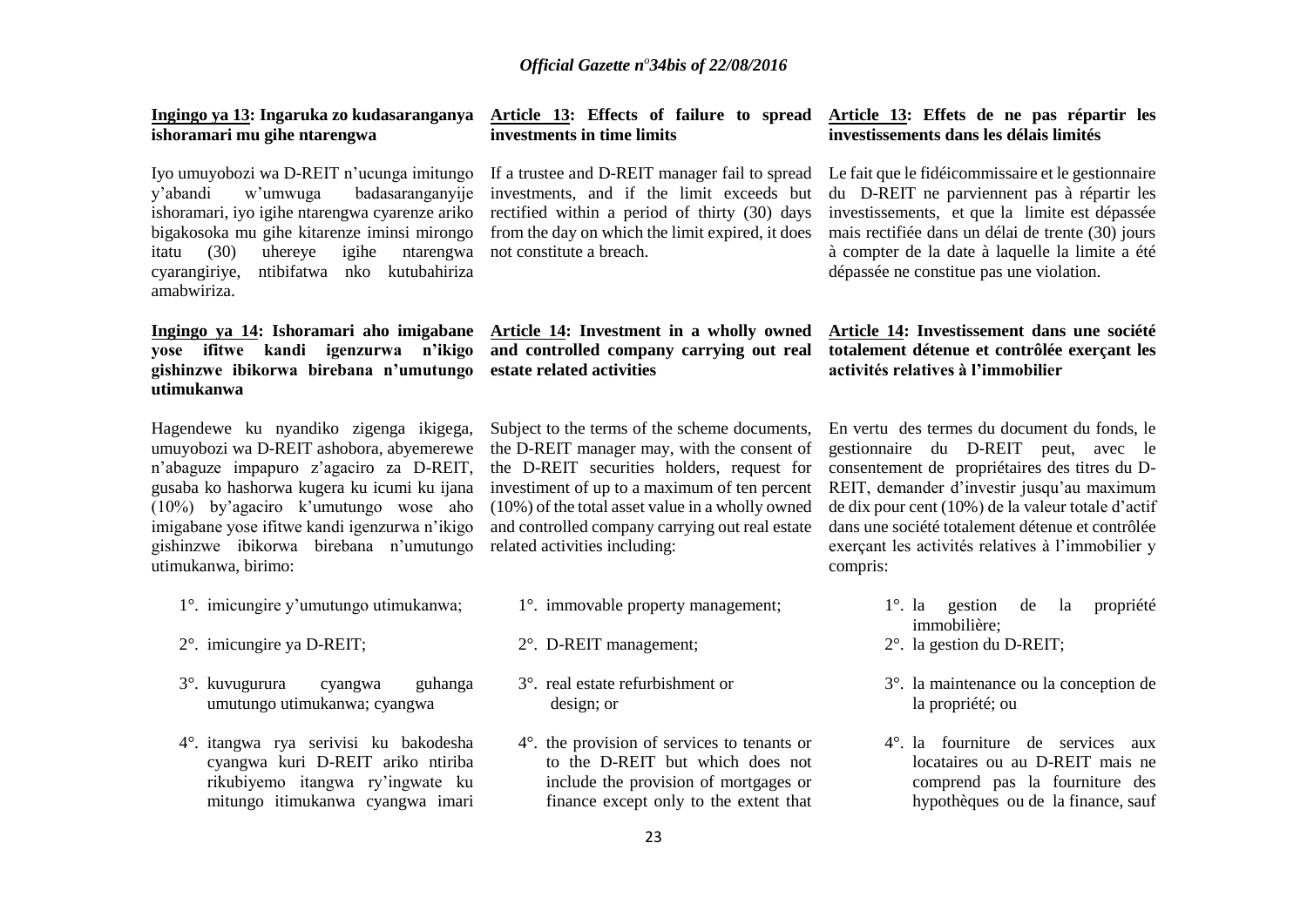keretse gusa D-REIT yemererwa n'aya mabwiriza gutanga ingwate ku mitungo itimukanwa cyangwa imari.

Kugira ngo hagaragazwe urwego rw'ishoramari rishobora gukorwa binyuze mu nyandiko nyemezamwenda z'ishoramari, ijanisha rizabarwa hagendewe ku mari iteganywa gushorwa ugabanyije igiteranyo cy'agaciro kose k'umutungo ku itariki ishoramari ryakorewe.

#### **Ingingo ya 15: Igurisha rya D-REIT**

Igurisha cyangwa ishyirwa ku isoko ry'imari An offer or an issue of a D-REIT must: n'imigabane rya D-REIT rigomba:

- 1°. gukorwa nk'igurisha rigenewe gusa abashoramari b'umwuga;
- 2°. rigomba kuba igurisha ryemera kugura imigabane mike cyangwa igurisha ry'ibingana na miriyoni mirongo itanu z'amafaranga y'u Rwanda (50.000.000 Frw); kandi
- 3°. hakurikijwe aya mabwiriza, igurisha cyangwa ishyirwa ku isoko ry'imigabane rigomba guhererekanywa gusa n'uruhande inyandiko z'agaciro za D-REIT zakabaye zishyirirwa ku isoko cyangwa zigurishwa.

the D-REIT is authorized by these guidelines to provide mortgages or finance.

For purposes of determining the level of the Dans le but de déterminer le niveau investment which may be made through the d'investissement qui peut être fait selon le investment portfolio, the percentage must be calculated on the basis of the amount of the doit être calculé par référence au montant proposed investment divided by the value of the d'investissement proposé et la valeur de la total asset value at the date on which the valeur totale d'actif à la date à laquelle investment is made.

#### **Article 15: Offer of a D-REIT**

- - 1°. be made only as a restricted offer to professional investors;
	- 2°. be offered in minimum subscription or offer parcels of fifty million Rwandan Francs (Frw 50,000,000); and
	- 3°. subject to these Guidelines, issue securities must only be transferred to a party to whom the D-REIT securities could have been issued or offered.

dans la mesure où le D-REIT est autorisé par les présentes directives à fournir des hypothèques ou de la finance.

portefeuille d'investissement, le pourcentage l'investissement est fait.

#### **Article 15: Offre d'un D-REIT**

L'offre ou l'émission d'un D-REIT doit seulement:

- 1°. être faite comme une offre limitée aux investisseurs professionnels;
- 2°. être offerte avec un minimum de souscription ou en offres paquets de cinquante millions de francs rwandais (50.000.000 Frw); et
- 3°. sous réserve de présentes directives, doit seulement être transférée à une partie à laquelle les titres du D-REIT pourraient avoir été émis ou offerts.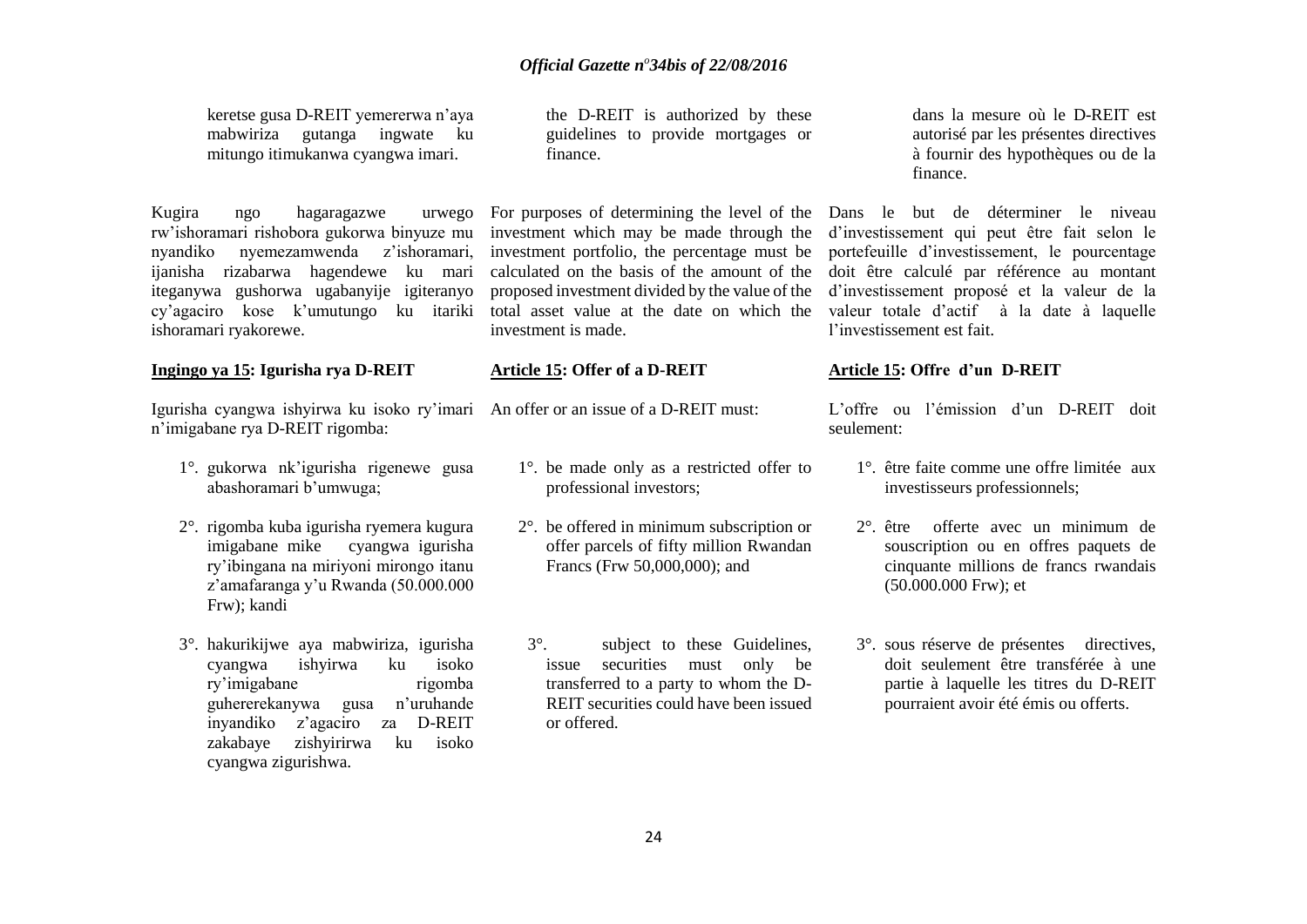| Ingingo ya 16: Abashoramari<br>igomba kuba gifite nibura                                                                                                                                                                                                                                                                                          | <b>D-REIT</b> Article 16: Minimum investors required for<br>a D-REIT                                                                                                                                                                                                                                                                                            | <b>Article 16: Nombre minimum d'investisseurs</b><br>requis pour un D-REIT                                                                                                                                                                                                                                                                                                   |
|---------------------------------------------------------------------------------------------------------------------------------------------------------------------------------------------------------------------------------------------------------------------------------------------------------------------------------------------------|-----------------------------------------------------------------------------------------------------------------------------------------------------------------------------------------------------------------------------------------------------------------------------------------------------------------------------------------------------------------|------------------------------------------------------------------------------------------------------------------------------------------------------------------------------------------------------------------------------------------------------------------------------------------------------------------------------------------------------------------------------|
| $(7)$ nibura.                                                                                                                                                                                                                                                                                                                                     | D-REIT igomba kugira abashoramari barindwi A D-REIT must have at least seven (7)<br>investors.                                                                                                                                                                                                                                                                  | Un D-REIT doit avoir sept (7) investisseurs au<br>minimum.                                                                                                                                                                                                                                                                                                                   |
| Ingingo ya 17: Agaciro ko hasi k'umugabane<br>shingiro wa D-REIT                                                                                                                                                                                                                                                                                  | Article 17: Minimum value of the share<br>capital of D-REIT                                                                                                                                                                                                                                                                                                     | Article 17: Valeur minimale du capital de D-<br><b>REIT</b>                                                                                                                                                                                                                                                                                                                  |
| Agaciro ko hasi k'umugabane shingiro<br>cyangwa umugabane wa D-REIT ugomba kuba<br>miliyari imwe y'amafaranga y'u Rwanda<br>$(1.000.000.000$ Frw).                                                                                                                                                                                                | The minimum value of the share capital or unit<br>capital of D-REIT must be one billion Rwandan<br>Francs (Frw 1,000,000,000).                                                                                                                                                                                                                                  | La valeur minimale du capital ou unité de capital<br>de D-REIT doit être un milliard de francs<br>rwandais (1.000.000.000 Frw).                                                                                                                                                                                                                                              |
| by agaciro k'imigabane ya D-REIT igomba D-REIT securities by value must be free float.<br>ifitwe<br>n'abandi<br>bantu<br>batari<br>kuba<br>abanyamigabane.                                                                                                                                                                                        | Nibura makumyabiri na gatanu ku ijana (25%) At least twenty-five percent (25%) of the total                                                                                                                                                                                                                                                                     | Un minimum de vingt cinq pour cent $(25%)$ du<br>total des titres du D-REIT en valeur doit être<br>libre flottant.                                                                                                                                                                                                                                                           |
| Icyakora, ibi<br>inyandiko z'agaciro za D-REIT z'inyongera D-REIT securities are issued to:<br>zishyiriweho:                                                                                                                                                                                                                                      | ntibikurikizwa mu gihe However, this does not apply where additional                                                                                                                                                                                                                                                                                            | Toutefois, cette disposition n'est pas applicable<br>quand des titres du D-REIT supplémentaires<br>sont émis:                                                                                                                                                                                                                                                                |
| 1°. uwatangije ikigega;                                                                                                                                                                                                                                                                                                                           | $1^\circ$ . the promoter of the trust;                                                                                                                                                                                                                                                                                                                          | $1^\circ$ . au promoteur;                                                                                                                                                                                                                                                                                                                                                    |
| 2° umuyobozi wa D-REIT; cyangwa                                                                                                                                                                                                                                                                                                                   | 2°. D-REIT manager; or                                                                                                                                                                                                                                                                                                                                          | 2° au gestionnaire du D-REIT; ou                                                                                                                                                                                                                                                                                                                                             |
| 3°. inzego zishyize hamwe cyangwa zifite<br>aho zihuriye n'umwe muri bo, mu<br>gushora imari mu ishoramari rirenze<br>iryateganyijwe mu guteza imbere<br>cyangwa kubaka, mu buryo bw'uko<br>imigabane ya D-REIT mu gihe iba<br>ifitwe n'umuyobozi wa D-REIT<br>cyangwa umuntu utite aho bahuriye na<br>rufitemo<br>cyangwa<br>urwego<br><b>VO</b> | 3° associated parties or parties which are<br>connected with one of them, in<br>investing<br>investment<br>excess<br>in<br>development or construction,<br>in<br>circumstances where such D-REIT<br>securities during the time that they are<br>held by D-REIT manager or a<br>connected person or any associated<br>party are not entitled to voting rights on | 3°. parties associées ou liées à l'une d'elles,<br>pour le financement d'un coût imprévu<br>de dépassement sur un développement<br>ou une construction, dans<br>des<br>circonstances où ces titres du D-REIT<br>pendant la période où ils sont détenus<br>par le gestionnaire de D-REIT ou une<br>personne rattachée ou une partie<br>associée ne doivent pas avoir droit de |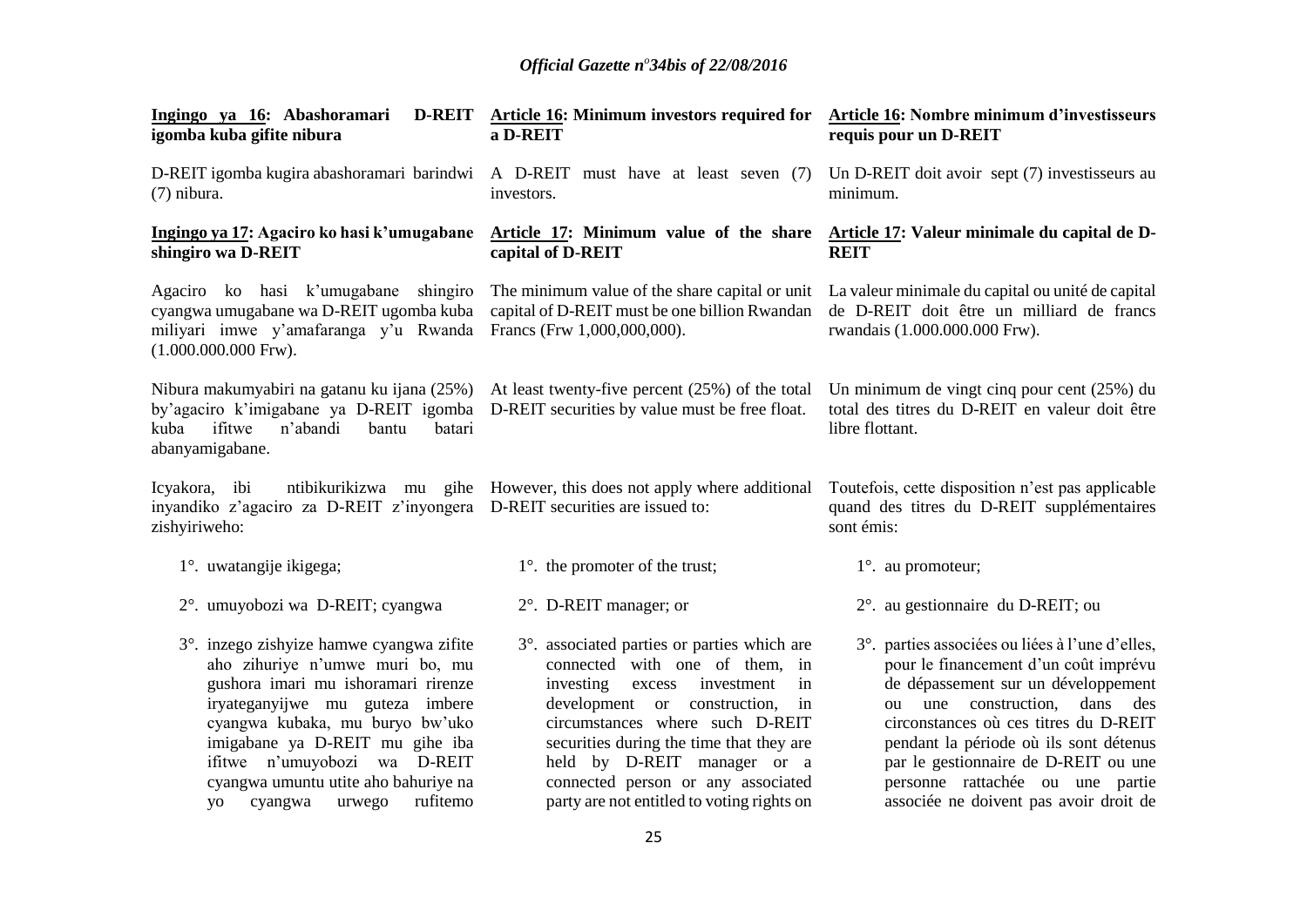imigabane, ntibagomba kugira uburenganzira bwo gutora hagendewe kuri iyo migabane mishya ya D-REIT, ariko bashobora kwemererwa kugira uruhare mu isaranganywa iryo ariryo ryose hagendewe kuri iyo migabane ya D-REIT.

Nibura makumyabiri na gatanu ku ijana (25%) by'imigabane yose ya D-REIT mu gihe cy'igurisha ry'imigabane igomba kuba ifitwe n'abashoramari batari abantu bishyize hamwe cyangwa bafite aho bahuriye n'umuyobozi wa D-REIT.

#### **Ingingo ya 18: Ingaruka zo kutubahiriza ibisabwa by'ibanze mu kugura imigabane requirements for the free float y'ikigo ifitwe n'abandi bantu batari abanyamigabane**

Ucunga imitungo y'abandi ntagomba kwandika igurishwa cyangwa ihererekanya ry'umugabane wa D-REIT mu gihe afite ibimenyetso bihagije ko igurishwa cyangwa ihererekanya ry'umugabane ryatuma habaho ukutubahiriza ibiteganywa n'iyi free float. ngingo, ku bijyanye n'ibisabwa by'ibanze mu kugura imigabane ku muntu usanzwe atari umunyamigabane mu kigo.

Ucunga imitungo y'abandi w'umwuga ashobora mu kwandika cyangwa kwanga kwandika umugabane ku isoko ry'imari n'imigabane cyangwa kuwuhererekanya nk'uko biteganywa mu gika kibanziriza iki, agendeye ku cyemezo cy'uwiyandikisha

the basis of such additional D-REIT securities but may participate in any distribution on the basis of such D-REIT securities.

REIT securities at the time of issue must be cent (25%) des titres du D-REIT à l'émission à held by investors who are not associated or tout moment doit être tenu par des investisseurs connected to D-REIT manager.

# **Article 18: Effects of breach of the minimum**

to register an issue or a transfer of securities at refusant d'enregistrer une émission ou transfert capital market as provided for under the en vertu de l'alinéa premier du présent article, preceding paragraph, rely on a certification compter sur un certificat délivré par le issued by the subscriber or transferee that he or souscripteur ou cessionnaire qui confirme qu'il

vote à l'égard de ces titres du D-REIT supplémentaires, mais peuvent avoir droit à participer à toute distribution à l'égard de ces titres du D-REIT.

At least twenty-five percent (25%) of the D-Un libre flottant minimum de vingt-cinq pour qui ne sont pas des personnes rattachées ou associées au gestionnaire de D-REIT.

#### **Article 18: Effets de la violation des exigences minimales pour le libre flottant**

**6.** The trustee must not register any issue or transfer Le fidéicommissaire ne doit pas enregistrer of a D-REIT security if he or she has reasonable toute émission ou transfert d'un titre du D-REIT grounds to believe that the issue or transfer may s'il a des motifs raisonnables de croire que result in a breach of provisions of this Article in l'émission ou transfert entraînerait une violation relation to the minimum requirements for the de cette disposition relative aux exigences minimales pour le libre flottant.

The trustee may, while registering or declining Le fidéicommissaire peut, en enregistrant ou en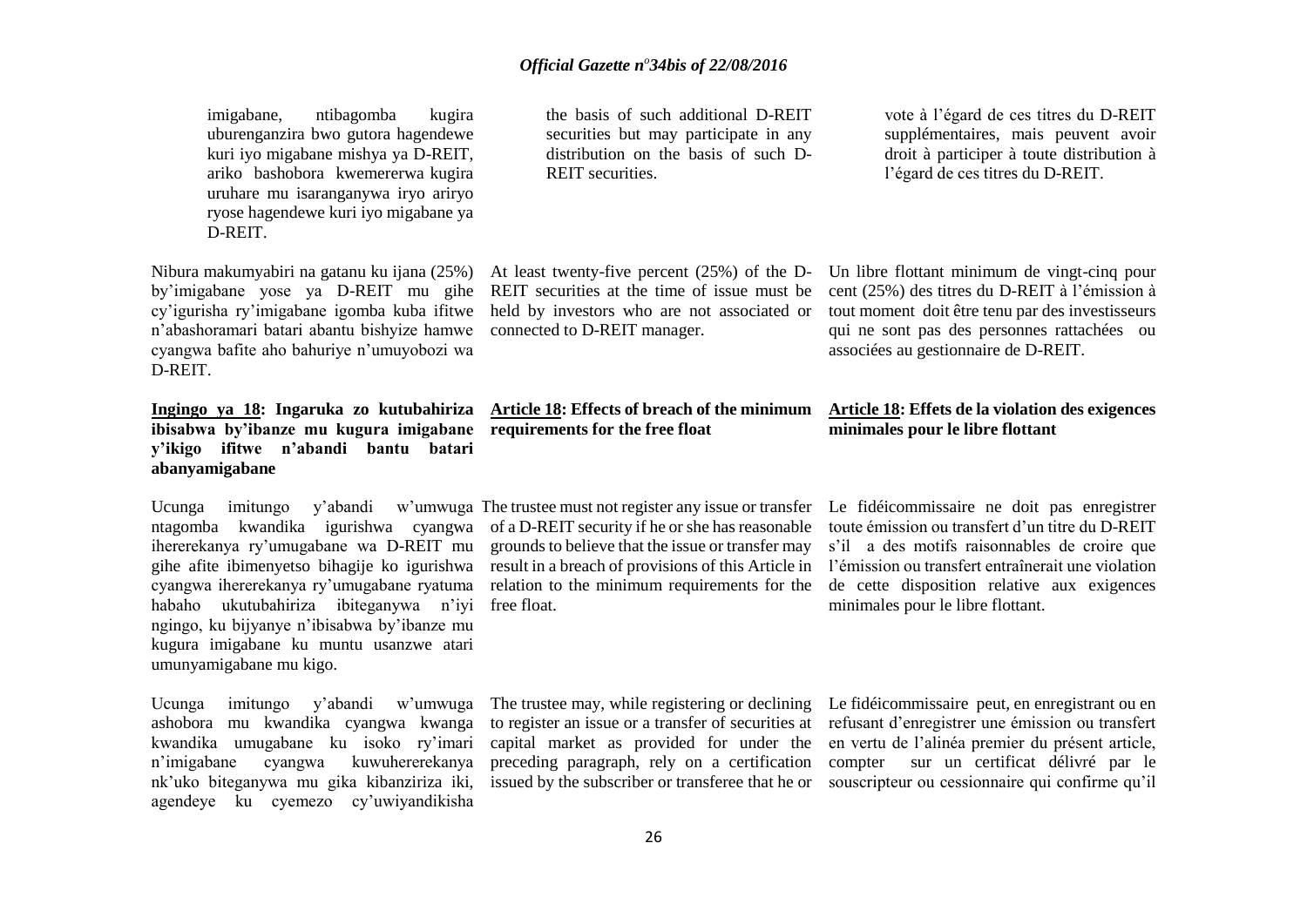| uhererekanya<br>cyangwa<br>adafite<br>aho<br>cyangwa<br>D-REIT<br>n'umunyamigabane<br>washyizeho<br>cyangwa umuyobozi wacyo.                                                                                                                                                                    | ko adashamikiye she is not a connected or associated with the<br>ahurira promoter of D-REIT manager.                                                                                        | n'est pas rattaché ou associé au promoteur ou<br>au gestionnaire de D-REIT.                                                                                                                                       |
|-------------------------------------------------------------------------------------------------------------------------------------------------------------------------------------------------------------------------------------------------------------------------------------------------|---------------------------------------------------------------------------------------------------------------------------------------------------------------------------------------------|-------------------------------------------------------------------------------------------------------------------------------------------------------------------------------------------------------------------|
| Ingingo ya 19: Uburyo bukurikizwa mu<br>gutangiza ikigega D-REIT                                                                                                                                                                                                                                | <b>Article 19: Procedure for launching</b><br><b>D-REIT</b> scheme                                                                                                                          | Article 19: Procédure de lancement du fonds<br><b>D-REIT</b>                                                                                                                                                      |
| Uburyo bukurikizwa mu gutangiza ikigega cya<br>D-REIT bwubahiriza ibi bikurikira:                                                                                                                                                                                                               | The procedure for launching D-REIT scheme<br>must respect the following:                                                                                                                    | La procédure de lancement du fonds de D-REIT<br>est la suivante:                                                                                                                                                  |
| 1°. kubahiriza amategeko n'amabwiriza;                                                                                                                                                                                                                                                          | 1°. compliance with laws and regulations;                                                                                                                                                   | $1^\circ$ . en conformité<br>lois<br>avec<br>les<br>et<br>règlements;                                                                                                                                             |
| 2° gutangizwa hakurikijwe<br>icyemezo<br>gitangwa<br>cy'igenzura<br>n'ikigo<br>gishinzwe kugenzura niba inguzanyo<br>zizishyurwa<br>hagendewe<br>ku gihe<br>umushinga<br>imishinga<br>cyangwa<br>yateguriwe<br>kandi ikaba ishobora<br>n'ikigo<br>kugenzurwa<br>cyemewe<br>n'amategeko; cyangwa | $2^{\circ}$ . be made with rating from a credit rating<br>agency as when the project(s) is (are)<br>developed and can be credit rated by a<br>licensed Agency; or                           | 2° être fait avec une note d'évaluation<br>d'une agence de notation de crédit<br>quand $le(s)$<br>project(s)<br>(sont)<br>est<br>$d$ éveloppé $(s)$ et peut (peuvent) être<br>évalué(s) par une agence agréée; ou |
| 3° gutangizwa nyuma yo kugenzurwa<br>n'ikigo kibishinzwe.                                                                                                                                                                                                                                       | 3° be made with an appraisal by an<br>appraising agency.                                                                                                                                    | 3°. être fait après évaluation par une agence<br>d'évaluation.                                                                                                                                                    |
| Ingingo ya 20: Ishyirwa ku isoko ry'imari Article 20: Listing of D-REIT securities<br>n'imigabane y'inyandiko z'agaciro za D-<br><b>REIT</b>                                                                                                                                                    |                                                                                                                                                                                             | <b>Article 20: Cotation des titres de D-REIT</b>                                                                                                                                                                  |
| Iyo inyandiko z'agaciro za D-REIT zemerewe<br>gushyirwa ku isoko ry'imari n'imigabane,<br>zigomba kugurishwa ku gace k'isoko ry'imari<br>n'imigabane ryemewe n'urwego rubifitiye<br>ububasha rugarukira ku:                                                                                     | If D-REIT securities are authorized to listed on<br>the capital market, they must only be listed on<br>a market segment of a securities exchange<br>approved by the Authority which limits: | Les titres de D-REIT, une fois cotés, doivent<br>seulement être cotés sur un segment de marché<br>de titres approuvé par l'autorité qui limite:                                                                   |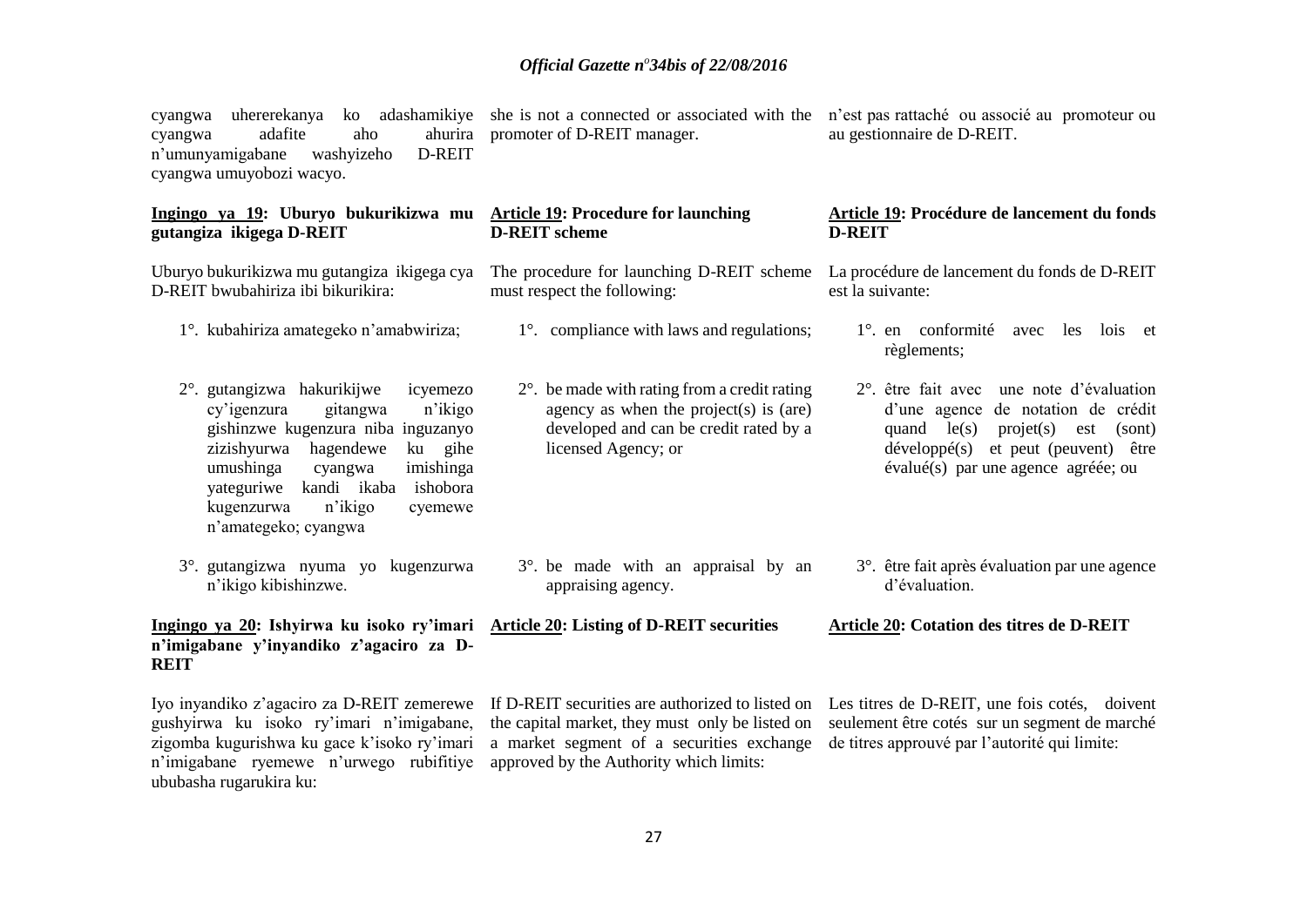- 1°. igurisha ritajya munsi y'agaciro ka miliyoni mirongo itanu y'amafaranga y'u Rwanda (50.000.000 Frw);
- 2°. n'abashoramari bashobora gucuruza kuri ako gace k'isoko ry'imari n'imigabane kuri abo bashoramari bakabaye barahamagariwe kugura imigabane ya D-REIT.

### **Ingingo ya 21: Ingaruka zo kunanirwa gushora imari mu mutungo utimukanwa mu gihe cy'iminsi ijana na mirongo inani (180)**

Igihe ishoramari mu mutungo utimukanwa ritarangiye mu gihe cyateganyijwe n'aya mabwiriza, umuyobozi wa D-REIT ahamagaza inama y'abaguze inyandiko z'agaciro muri D-REIT mu gihe cy'iminsi makumyabiri n'umunani (28) uhereye igihe gushora imari byarangiriye mu rwego rwo:

- 1°. gusuzuma raporo y'umuyobozi wa D-REIT kugira ngo harebwe impamvu habaye ikererwa mu kurangiza;
- 2°. gusesengura ingaruka z'ubukererwe ku banyamigabane b'ishoramari muri D-REIT;
- 3°. kwiyemeza, mu byemezo bidasanzwe niba:
	- a. igihe cyo kwiyandikisha gishobora kongerwa n'igihe kigomba kongerwaho; cyangwa
- 1°. the trading to a restricted minimum parcel size of fifty million Rwandan Francs (Frw 50,000,000); and;
- 2°. investors who may trade on such market segment of the securities exchange to investors to whom an offer of the D-REIT securities was made.

#### **Article 21: Consequences of failure to invest in real estate within one hundred and eighty (180) days**

In case investment in real estate is not effected in the period specified under these Guidelines, the D-REIT manager calls a meeting of the D-REIT securities holders within twenty eight (28) days from the expiry of the period for investment for the purpose of:

- 1°. examining the report of the D-REIT manager in order to consider the reasons of the delay in completion;
- 2°. analyzing the implications of the delay on the holders of investment in the D-REIT;
- 3°. determining, by special resolution whether:
- a. the period for registration should be extended and the period of extension; or
- 1°. le commerce à une taille minimale restreint de cinquante millions de francs rwandais (50.000.000 Frw); et
- 2°. les investisseurs qui peuvent vendre sur un tel segment de marché de l'échange des titres avec ceux à qui une offre des titres de D-REIT pourrait avoir été faite.

### **Article 21: Conséquences de la défaillance d'investir dans l'immobilier dans une période de cent quatre-vingts (180) jours**

Au cas où l'investissement dans l'immobilier n'a pas été achevé dans une période indiquée dans les présentes directives, le gestionnaire de D-REIT convoque une réunion des propriétaires des titres de D-REIT dans vingt huit (28) jours de l'expiration de la période d'investissement aux fins de:

- 1°. examiner le rapport du gestionnaire de D-REIT sur les raisons du retard dans l'accomplissement;
- 2°. implications pour les propriétaires d'investissement dans le D-REIT;
- 3°. déterminer, par une résolution spéciale si:
- a. la période d'enregistrement peut être étendue et la période d'extension; ou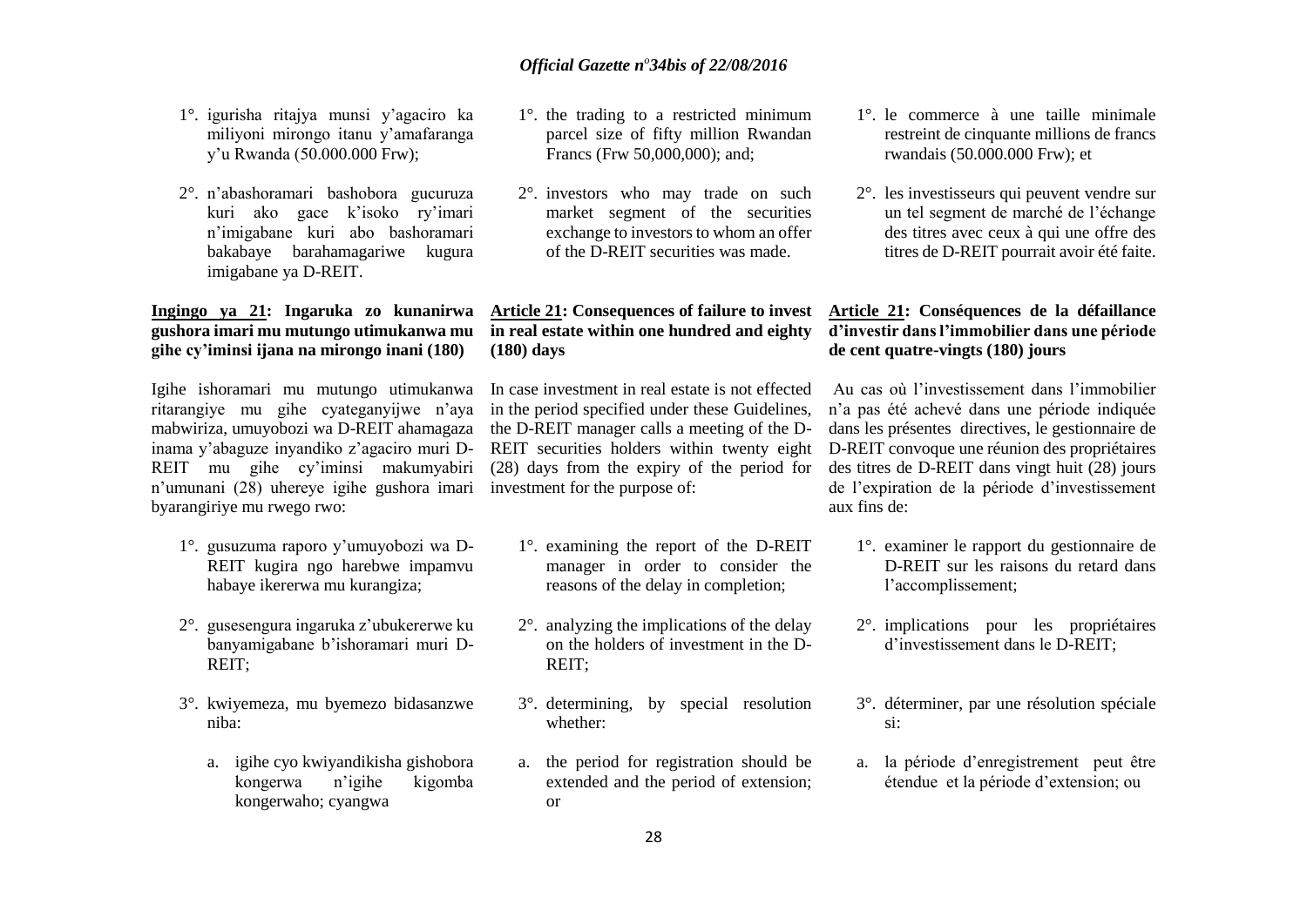- b. amafaranga yose yishyuwe mu kigega hamwe n'inyungu cyangwa umusaruro yatanze bigomba kwishyurwa mu gihe cy'iminsi cumi n'ine (14) uhereye ku itariki inama yateraniyeho; n'
- c. izindi ngamba zishobora gufatwa n'umuyobozi wa D-REIT.

Umuyobozi wa D-REIT unaniwe kurangiza ishoramari riteganyijwe mu mutungo utimukanwa bifatwa nk'ikosa. Icyakora, kunanirwa gutumiza inama ikenewe cyangwa kwishyura amafaranga mu gihe cyagenwe ntabwo bizafatwa nk'ikosa ku muyobozi wa D-REIT n'ucunga imitungo y'abandi wabigize umwuga.

#### **Ingingo ya 22: Iyegukanwa n'ihererekanywa ry'umutungo utimukanwa n'igiciro**

D-REIT ntigomba:

- 1°. kwegukana umutungo utimukanwa ku giciro kirenze icyagaragajwe muri raporo y'igenagaciro ku rugero rw'icumi ku ijana (10%) keretse iyegukanwa ryemejwe n'abaguze impapuro z'agaciro za D-REIT; cyangwa
- 2°. igurisha ry'umutungo utimukanwa ku giciro kiri munsi ku rugero rwa mirongo cyenda ku ijana (90%) ugereranyije n'agaciro kagaragara
- b. all monies paid into the trust together with any interest or earnings should be refunded within fourteen (14) days from the date of the meeting; and
- c. there is any other action that may be taken by the D-REIT manager.

Failure by the D-REIT manager to complete the La défaillance du gestionnaire du D-REIT à the part of the D-REIT manager and the trustee.

#### **Article 22: Acquisition and disposal of a real estate and price**

A D-REIT must not:

- 1°. acquire real estate at a price which exceeds the price in the valuation report by more than ten percent (10%) unless the acquisition is approved by D-REIT securities holders; or
- 2°. dispose real estate at a price lower than ninety percent (90%) of the value assessed in the valuation report unless the
- b. tout montant d'argent payé dans le fonds avec tout intérêt ou gains devraient être remboursés dans quatorze jours (14) à compter de la date de réunion; et
- c. d'autres mesures devraient être prises par le gestionnaire du D-REIT.

proposed investment in real estate constitutes a terminer l'investissement proposé dans fault. However, failure to call the required l'immobilier constitue une faute. Toutefois, la meeting or to refund monies within the défaillance à convoquer la réunion requise ou specified period does not constitute a fault on rembourser des montants d'argent dans une période définie ne constituent pas une faute de la part du gestionnaire de D-REIT et du fidéicommissaire.

#### **Article 22: Acquisition et cession de l'immobilier et prix**

#### Un D-REIT ne doit pas:

- 1°. acquérir un immobilier à un prix qui dépasse dix pour cent (10%) le prix indiqué dans le rapport d'évaluation à moins que l'acquisition soit approuvée par les propriétaires des titres de D-REIT; ou
- 2°. céder l'immobilier à un prix inférieur à plus de quatre-vingt-dix pour cent (90%) de la valeur évaluée dans le rapport d'évaluation à moins que la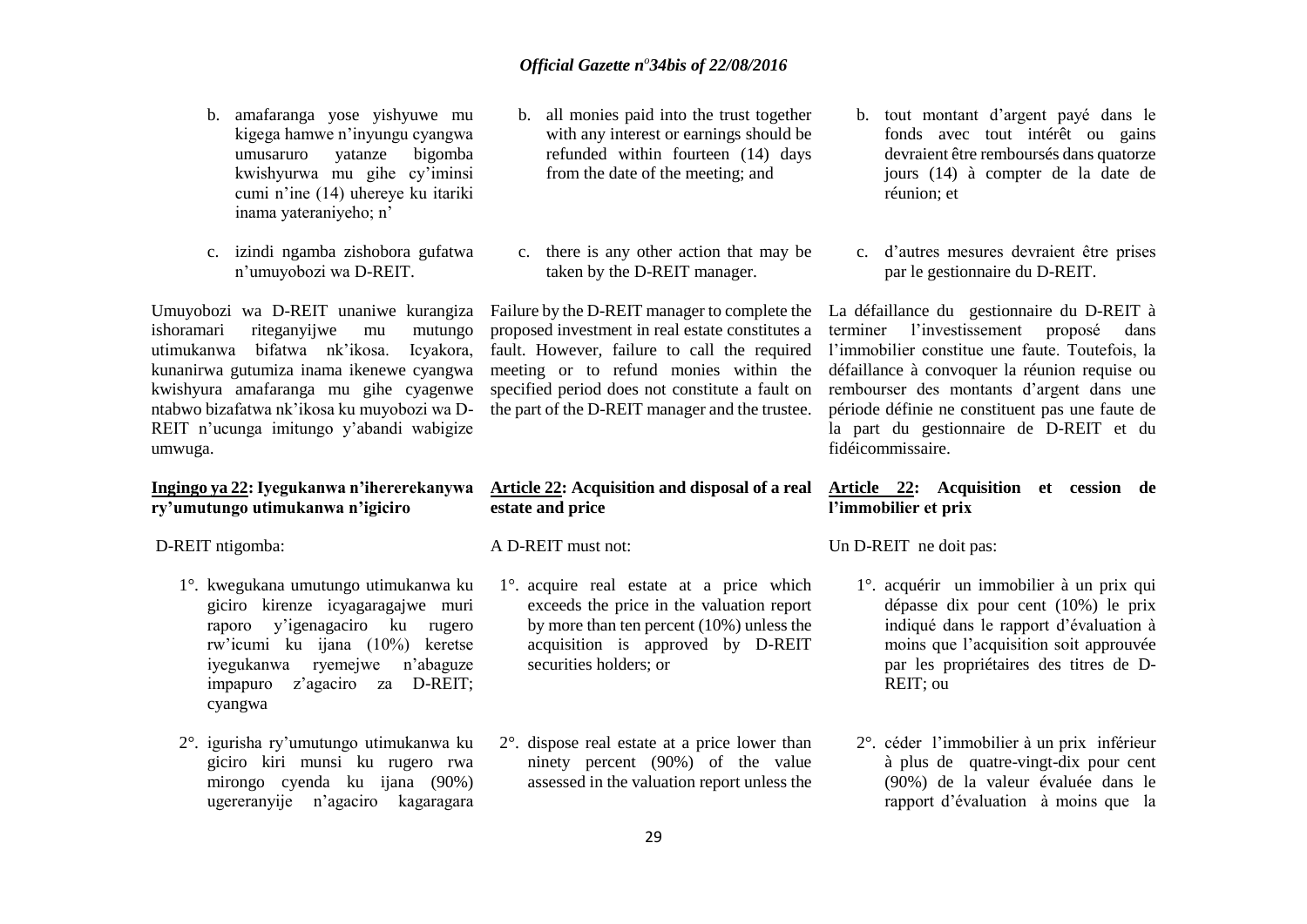muri raporo y'igenagaciro keretse ryemejwe n'abaguze impapuro z'agaciro za D-REIT.

rigamije irangizwa cyangwa iseswa rya D-REIT, uyiyobora ntagira uruhare mu masezerano yo kugurisha umutungo utimukanwa iyo iryo gurisha rirenze mirongo itanu ku ijana (50%) by'agaciro kose k'umutungo, keretse byemejwe n'inama isanzwe y'abaguze impapuro z'agaciro za D-REIT.

inama cyangwa ngo agire uruhare muri kontaro cyangwa amasezerano ashobora guseswa gusa ari uko hishyuwe amafaranga y'ibihano nk'uko bigaragara mu gace ka 1° cyangwa 2° k'igika cya mbere ciyi ngingo, keretse igihe umuyobozi wa D-REIT abiherewe uburenganzira n'abaguze impapuro z'agaciro za D-REIT hashingiwe ku gika cya mbere cy'iyi ngingo.

Amasezerano yose akozwe hashingiwe ku gika cya 2 cy'iyi ngingo agomba gushingira kuri raporo y'igenagaciro.

#### **Ingingo ya 23: Kwegukana igice Article 23: Partial ownership of real estate cy'umutungo utimukanwa**

disposal is approved by D-REIT securities holders.

Usibye aho igurisha ry'umutungo utimukanwa Except where the disposal of an asset aims at terminating or dissolving a D-REIT, the manager must not enter into a contract for the disposal of an asset where such disposal exceeds fifty percent (50%) of the total asset value, unless it is approved by an ordinary resolution of D-REIT securities holders.

Umuyobozi wa D-REIT ntagomba gutanga D-REIT manager must not recommend or enter Le gestionnaire de D-REIT ne doit pas into a contract or agreement which may only be terminated on the payment of penalties in connection with a transaction of points 1° or 2° of Paragraph One of this Article, unless the D-REIT manager is authorized to do so by Dparagraph one of this Article.

> Any contract made in accordance with provisions of Paragraph 2 of this Article must be based on a valuation report.

cession soit approuvée par les propriétaires des titres de D-REIT.

Sauf si la cession d'un actif est dans le but de terminer ou liquider un D-REIT, le gestionnaire ne peut pas faire un contrat pour la cession d'un actif si une telle cession dépasse cinquante pourcent (50%) de la valeur totale d'actif, à moins que ceci ait été approuvé par une résolution ordinaire des propriétaires des titres du D-REIT.

REIT securities holders in accordance with gestionnaire de D-REIT ait obtenu un accord des recommander ou conclure un contrat ou un accord qui ne peut être résilié que par le versement de pénalités en relation avec la transaction dont il est question aux points 1° ou 2° de l'alinéa premier à moins que le propriétaires des titres du D-REIT conformément à l'alinéa premier du présent article.

> Tout contrat conclu en vertu de l'alinéa 2 du présent article doit être fondé sur un rapport d'évaluation.

#### **Article 23: Possession partielle d'immobilier**

Inyungu ku mitungo itimukanwa zegukanywe Interests in real estate acquired as assets of a D- Les intérêts immobiliers acquis en tant qu'actifs nk'umutungo wa D-REIT zigomba: REIT must: de D-REIT doivent: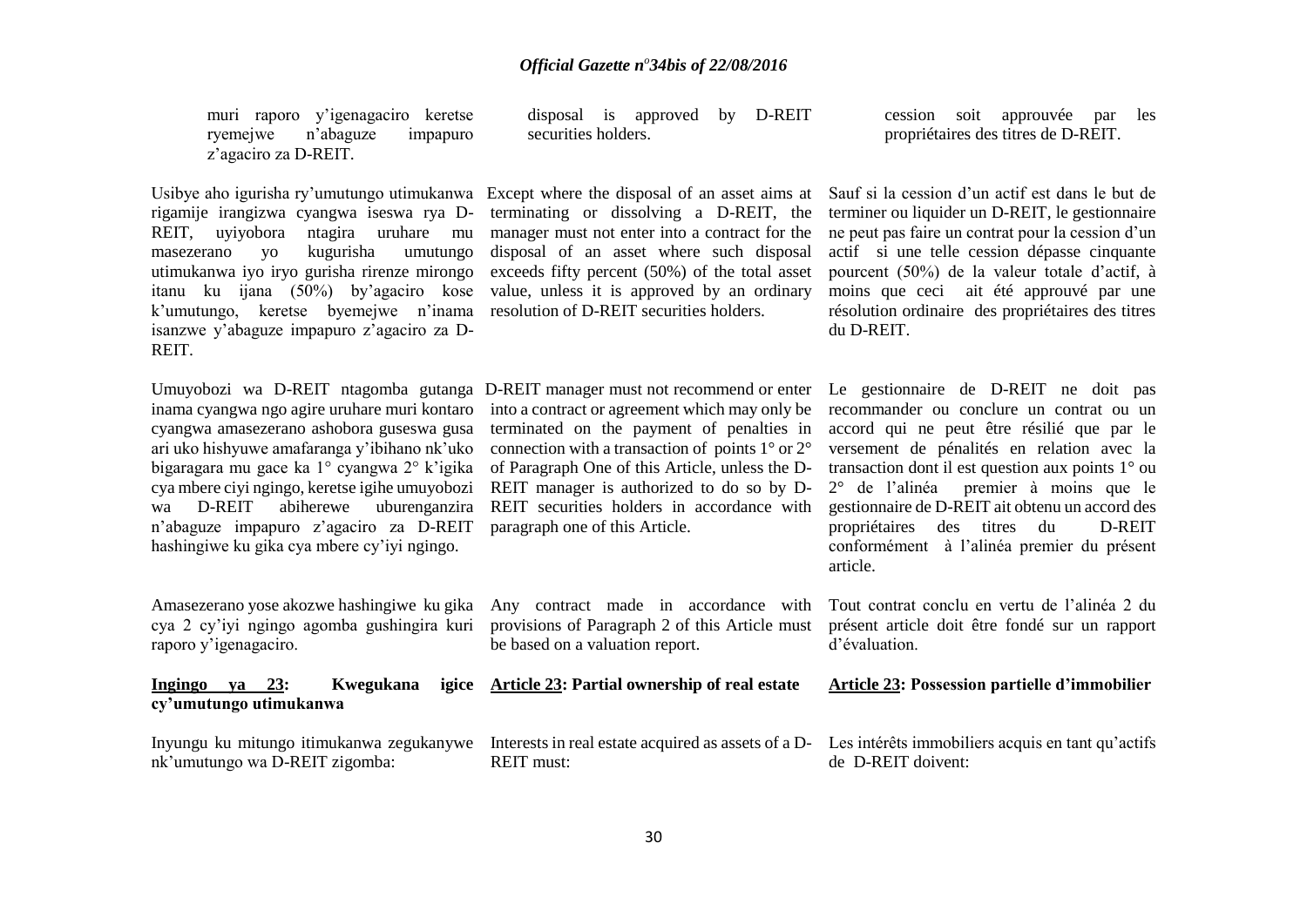- 1°. kuba zitagizwe no kwegukana igice cy'umutungo utimukanwa;
- 2°. mu gihe ari umutungo utimukanwa ugizwe n'ubutaka bufite inkondabutaka, kuba ucunga imitungo y'abandi wabigize umwuga abufiteho uburenganzira bwose kandi abugenzura bwose, uhereye igihe yabwegukaniye, akabugiraho uburenganzira bwose, inyungu n'ibindi bibukomokaho byari bifitwe na nyir'umutungo nta mbogamizi.

Iyo ari umutungo utimukanwa ugizwe In case the real estate is land that is on Dans le cas des biens immobiliers qui sont sur n'ubutaka bukodeshejwe, uhereye igihe amasezerano y'ubukode yatangiye kubahirizwa na nyuma yuko umuyobozi wa D-REIT ashyirwaho umukono mu izina ry'ikigega, umuyobozi wa D-REIT agomba kugira uburenganzira bwihariye, inyungu cyangwa ibindi bikomoka ku bukode bisanzwe bifitwe n'uw'uwakodeshejwe, hashingiwe ku bisabwa mu masezerano y'ubukode n'uburenganzira bw'ukodesha.

Ibikubiye mu gika cya mbere n'icya 2 by'iyi ngingo ntibikurikizwa ku mitungo yegukanywe binyuze mu kugura imigabane muri sosiyete icunga imitungo itimukanwa cyangwa D-REIT securities permitted under these inyandiko z'agaciro za D-REIT zemewe nk'uko bigenwa n'aya mabwiriza kandi akaba atari ibigo bishora imari cyangwa ibigega bishora imari.

- 1°. not consist of partial ownership of real estate assets;
- 2°. in the case of a real estate which is on freehold land, be wholly owned and controlled, from the time of acquisition, by the trustee who exercises all rights, interests and benefits normally enjoyed by an owner without interference.

leasehold, the D-REIT manager must have sole rights, interests or benefits normally enjoyed by a lessee subject only to the terms of the lease and the rights of the lessor from the date of the commencement of the lease, and when the D-REIT manager signs on behalf of the scheme.

Provisions of Paragraph one and 2 of this Article do not apply to assets acquired through the purchase of shares in a property company or Guidelines and which are not investee companies or investee trusts.

- 1°. ne pas consister en une possession partielle des actifs immobiliers;
- 2°. au cas d'un immobilier qui est une terre en pleine proprieté, être intégralement possédée et contrôlée, à partir de la date d'acquisition, par le fidéicommissaire qui exerce tous les droits, les intérêts et bénéfices dont jouit normalement le propriétaire sans interférence.

les terres données à bail, ensuite à partir de la date d'entrée en vigueur du bail conclu par le gestionnaire du D-REIT au nom du fonds, le gestionnaire du D-REIT doit avoir des droits exclusifs, des intérêts ou bénéfices dont jouit normalement un locataire soumis uniquement aux conditions du bail et aux droits du bailleur.

Les dispositions de l'alinéa premier et 2 du présent article ne sont pas applicables aux biens acquis par l'achat d'actions dans une société immobilière ou de titres de D-REIT autorisés en vertu des présentes directives et qui ne sont pas des sociétés émettrices ou des fonds émetteurs.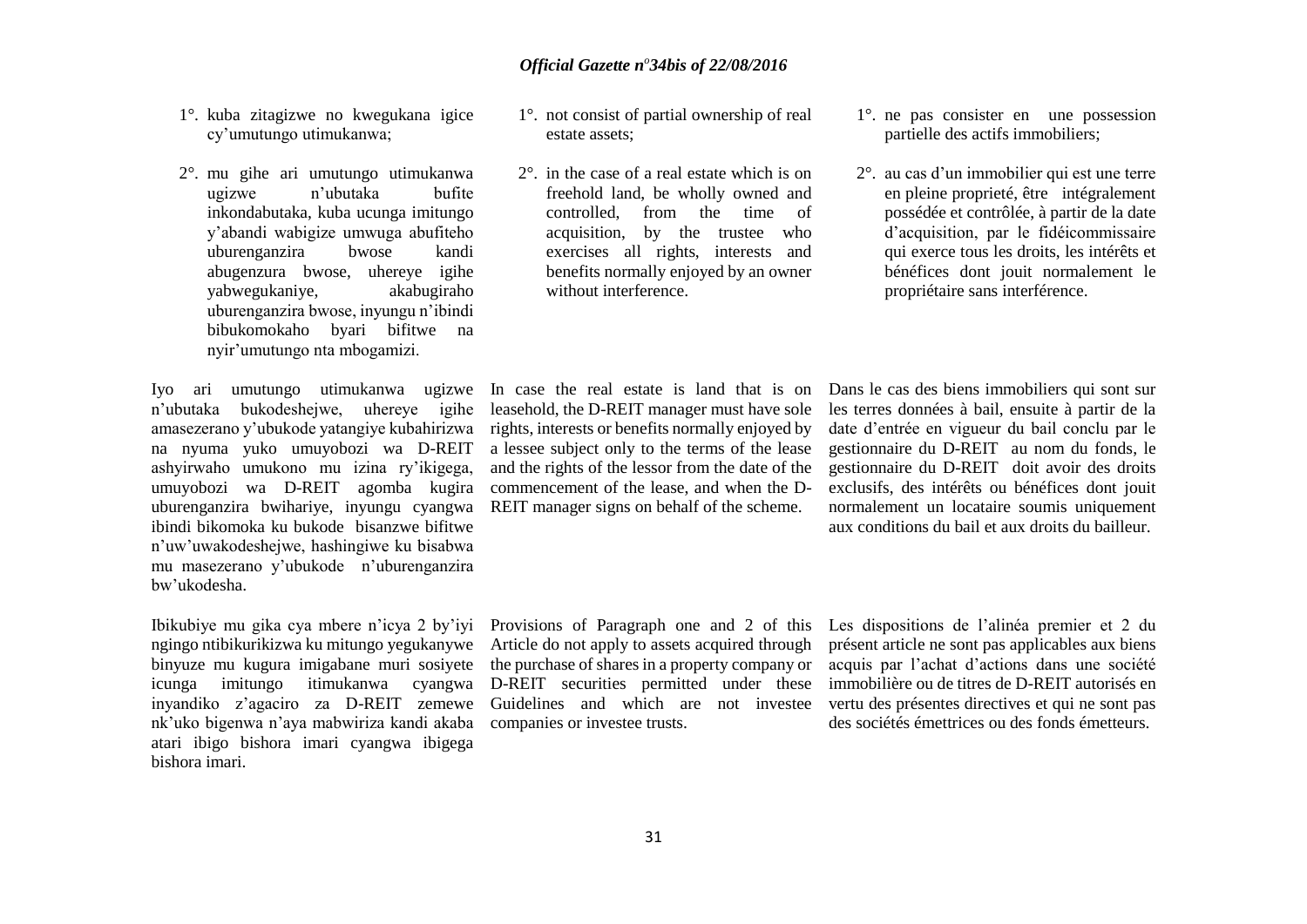**Article 24: Cases of non applicability of the** 

**Ingingo ya 24: Igihe ibibujijwe ku kwegukana igice cy'umutungo utimukanwa limitation on partial ownership bidakurikizwa**

Ibibujijwe ku kwegukana igice cy'umutungo utimukanwa ntibikurikizwa kuri D-REIT, mu gihe ari umutungo utimukanwa aho D-REIT:

1°. cyatunganyije, kikubaka kikanagurisha igice cy'inyungu mu mushinga warangiye ku wundi muntu; cyangwa

2°. cyegukanye igice:

- a. nk'ingaruka yo kuba D-REIT yarinjiye mu masezerano y'igurisha y'igihe runaka cyangwa mu byiciro cyangwa ikindi gikorwa cy'ubucuruzi ry'ubwo bwoko; cyangwa
- b. iyo hari aho gihuriye no kwegukana cyangwa kugurisha, igabana ry'igice cy'umutungo utimukanwa riri gukorwa.

#### **Ingingo ya 25: Ishoramari ntarengwa Article 25: Minimum investments by a Drikorwa na D-REIT mu migabane cyangwa REIT in its property shares or securities mu nyandiko z'agaciro byayo**

Ishoramari ryose rikorwa na D-REIT mu Any D-REIT investment in company shares or Le total des investissements par un D-REIT en migabane y'ikigo cyangwa mu nyandiko z'agaciro za D-REIT, ariko akaba atari ibigo bishora imari cyangwa ibigega bishora imari ntirigomba, yose hamwe, kurenza icumi ku

The limitation on partial ownership of a real La limitation de la possession partielle de estate does not apply to a D-REIT in the case of l'immobilier ne s'applique pas au D-REIT dans real estate which the D-REIT:

- 1°. has developed and constructed and sold part of the interest in the completed project to another person; or
- 2°. has partial ownership:
	- a. as a consequence of the D-REIT entering into a term or installment sale or other transaction of a similar nature; or
	- b. where in connection with an acquisition or sale, sub-division of the real estate is in progress.

D-REIT securities but which are not in investee companies or investee trusts must not, in total, exceed ten percent (10%) of the total asset value where the percentage is calculated on the

**Article 24: Cas d'inapplication de la limitation de la possession partielle**

le cas d'un bien immobilier que le D-REIT:

- 1°. a développé, construit et vendu une partie de l'intérêt dans le projet achevé pour une autre personne; ou
- 2°. a une possession partielle:
	- a. comme une conséquence du D-REIT entrant dans une vente à terme ou en tranches ou d'une transaction de nature similaire; ou
	- b. lorsque en rapport avec l'acquisition ou la vente, la subdivision du bien immobilier est en cours.

### **Article 25: Investissements minimaux faits par un D-REIT dans ses actions de propriété ou titres**

ijana (10%) by'agaciro k'umutungo wose igihe basis of the value of the investment or the total de l'actif où le pourcentage est calculé sur base actions des biens de la société ou des titres de D-REIT qui ne sont pas dans des sociétés émetrices ou fonds émetteurs ne doivent pas, au total, excéder dix pour cent (10%) de la valeur totale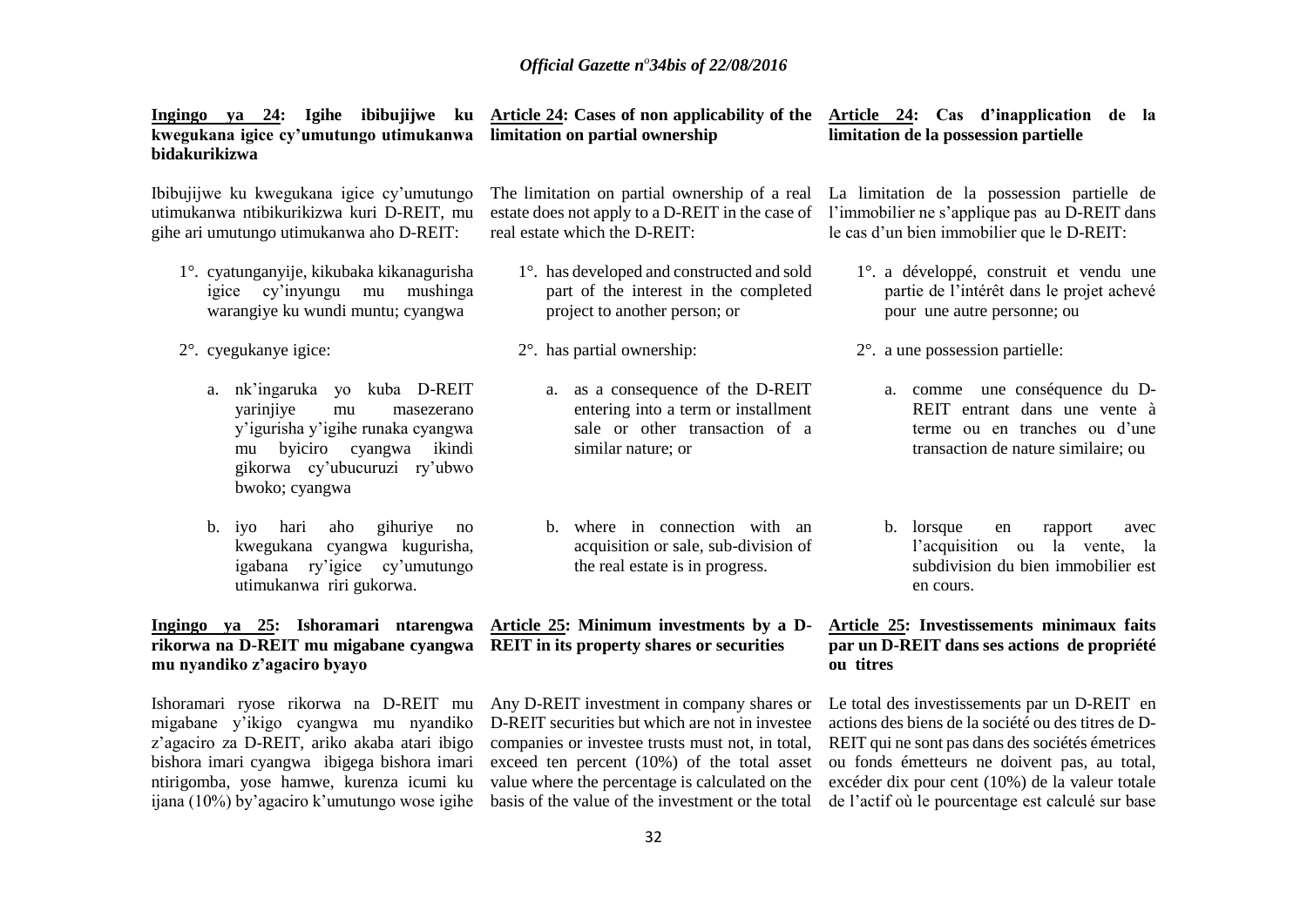| ijanisha ryabazwe hakurikijwe ku gaciro<br>k'ishoramari cyangwa igiteranyo cy'umutungo<br>wose uhereye igihe imigabane cyangwa<br>inyandiko z'agaciro za D-REIT byaguriwe.                                      | net asset value from the time of acquisition of<br>the shares or D-REIT securities.                                                                                | de la valeur de l'investissement et la valeur de<br>l'actif net total au moment de l'acquisition des<br>actions ou des titres de D-REIT.                                                         |
|-----------------------------------------------------------------------------------------------------------------------------------------------------------------------------------------------------------------|--------------------------------------------------------------------------------------------------------------------------------------------------------------------|--------------------------------------------------------------------------------------------------------------------------------------------------------------------------------------------------|
| Ingingo ya 26: Ubwubatsi n'ibikorwa<br>by'iterambere bikorwa na D-REIT                                                                                                                                          | Article 26: Construction and development<br>activities by a D-REIT                                                                                                 | Article 26: Construction et activités de<br>développement faites par un D-REIT                                                                                                                   |
| Umuyobozi wa D-REIT, ashingiye ku<br>bibujijwe mu nyandiko z'ikigega, ashobora limitations in the trust documents, acquire:<br>kugura:                                                                          | The D-REIT manager may, subject to any                                                                                                                             | Le gestionnaire de D-REIT peut, sous réserve<br>des restrictions dans les documents du fonds,<br>acquérir:                                                                                       |
| 1°. ubutaka butariho inyubako kugira ngo<br>buzatunganywe;                                                                                                                                                      | 1°. a vacant land for development;                                                                                                                                 | 1°. un terrain vacant pour l'aménager;                                                                                                                                                           |
| $2^\circ$ . umutungo<br>utimukanwa<br>urimo<br>kubakwa;                                                                                                                                                         | 2° real estate under construction;                                                                                                                                 | 2° un bien immobilier en construction;                                                                                                                                                           |
| 3°. ubutaka<br>bushobora<br>kongera<br>gutunganywa bundi bushya; cyangwa                                                                                                                                        | 3°. land which may be for redevelopment;<br><sub>or</sub>                                                                                                          | 3°. un terrain pour le réaménager; ou                                                                                                                                                            |
| 4°. kugirana amasezerano yo gutunganya<br>no kubaka.                                                                                                                                                            | 4° enter into contracts for or carry out<br>development and construction.                                                                                          | 4° conclure des contrats ou entreprendre<br>l'aménagement et la construction.                                                                                                                    |
| Ingingo ya 27: Ikigereranyo ntarengwa<br>cy'inguzanyo zishobora kwakwa na D-REIT                                                                                                                                | Article 27: Maximum level of borrowing by<br>a D-REIT                                                                                                              | Article 27: Niveau maximum des emprunts<br>d'un D-REIT                                                                                                                                           |
| Ucunga imitungo y'abandi w'umwuga muri D-<br>REIT ashobora, yubahirije ibibujijwe cyangwa<br>iby'ibanze bibujijwe mu gitabo cy'ikigega,<br>kwaka inguzanyo, cyangwa<br>kujya mu<br>masezerano yo gushora imari: | A trustee of a D-REIT may, subject to<br>limitations or basic restrictions imposed under<br>the trust documents, borrow or enter into<br>investiment arrangements: | Un fidéicommissaire d'un D-REIT peut, sous<br>réserve de toute restriction ou moindre limite<br>imposées en vertu des documents du fonds,<br>emprunter ou entrer en modalités de<br>financement: |
| 1° abyibwirije mu gihe iyo nguzanyo<br>ikenewe mu kubungabunga agaciro<br>k'umutungo w'ikigega, kandi bikaba                                                                                                    | 1° on its own initiative where such<br>borrowing is required to preserve the<br>value of the assets of the trust and is in                                         | 1° de sa propre initiative au cas où un tel<br>emprunt est nécessaire pour préserver la<br>valeur des actifs du fonds et lorsque                                                                 |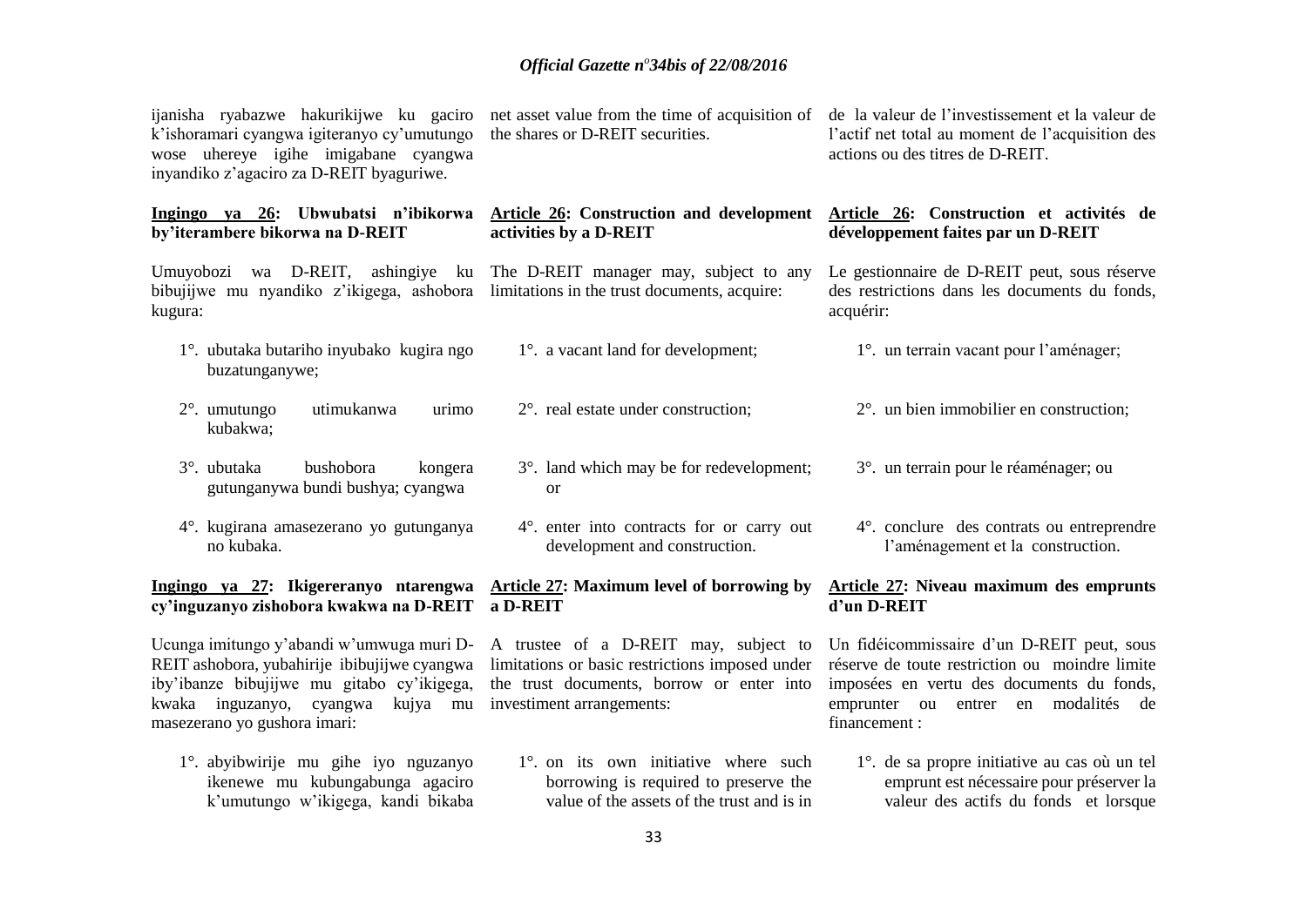biri mu nyungu z'abaguze impapuro z'agaciro za D-REIT; cyangwa

2°. iyo umuyobozi wa D-REIT amusabye kubikora, kugira ngo hashyirwe mu ngiro intego z'ikigega mu kugura imitungo itimukanwa, gukora imirimo yo gutunganya no kubaka, gukora ibikorwa byo gushora imigabane cyangwa kwaka inguzanyo yishyura iyari isanzwe.

### **mitungo ya D-REIT**

Ucunga imitungo y'abandi w'umwuga ashobora gutanga ingwate ku mitungo y'ikigega cy'ishoramari ku mitungo itimukanwa kugira ngo yishingire inguzanyo nk'uko biteganywa mu ngingo ya 27 y'aya mabwiriza.

Inguzanyo isabwa n'umuyobozi wa D-REIT mu Izina rya D-REIT cyangwa ikindi kigo cy'ishoramari cyangwa ikigega cy'ishoramari ntigomba kurenza, mu giteranyo, mu gihe inguzanyo yasabwaga, mirongo itandatu ku ijana (60%) by'agaciro kose k'umutungo, mu gihe amafaranga ntarengwa y'inguzanyo atazabangamira imikorere cyangwa ishorwa ry'imari aho amafaranga yakwa nk'inguzanyo yo kwishyura inguzanyo yabanje aba ataruta amafaranga y'inguzanyo ya mbere yatswe.

the best interests of the D-REIT securities holders; or

2°. if requested to do so by the D-REIT manager in order to give effect to the objectives of the trust to acquire real estate assets, to undertake development and construction, to undertake capital expenditure or to refinance any existing borrowing.

#### **Ingingo ya 28: Itangwa ry'ingwate ku Article 28: Providing security over the assets of a D-REIT**

of the real estate investment trust scheme to secure the borrowings as provided for under Article 27 of these Guidelines.

exceed, in aggregate, at the time the liability was incurred, sixty percent (60%) of the total asset value, provided that the limit in borrowings is not detrimental to operations or refinancing of any debt where the amount rolled over or refinanced is not more than the amount originally borrowed.

Hatitawe ku biteganywa n'igika cya 2 cy'iyi Notwithstanding the provisions of the Nonobstant des dispositions de l'alinéa 2 du ngingo iki, ucunga imitungo y'abandi Paragraph 2 of this Article, the trustee may, présent article, le fidéicommissaire peut, avec

cela est dans les meilleurs intérêts des propriétaires des titres de D-REIT; ou

2°. s'il a été requis de le faire par le gestionnaire de D-REIT, pour donner effet aux objectifs du fonds d'acquérir des actifs immobiliers, de mener des activités de développement et de construction, d'entreprendre des dépenses en capital ou à refinancer tout emprunt existant.

#### **Article 28: Fournir la garantie sur les actifs d'un D-REIT**

The trustee may provide security over the assets Le fidéicommissaire peut fournir la garantie sur les actifs du fonds d'investissement immobilier pour garantir les emprunts en vertu de l'article 27 des présentes directives.

Any borrowing requested by the D-REIT Les emprunts contractés par le gestionnaire du manager on behalf of a D-REIT or by any D-REIT au nom du D-REIT ou d'une société investee company or investee trust must not émettrice ou fonds émetteur ne doivent pas dépasser, en totalité, au moment où la créance est engagée, soixante pour cent (60%) de la valeur totale d'actif, pourvu que la limite d'emprunt ne soit pas appliquée pour prévenir le dépassement de la limite et le refinancement d'une dette quelconque où le montant reporté ou refinancé ne dépasse pas le montant initialement emprunté.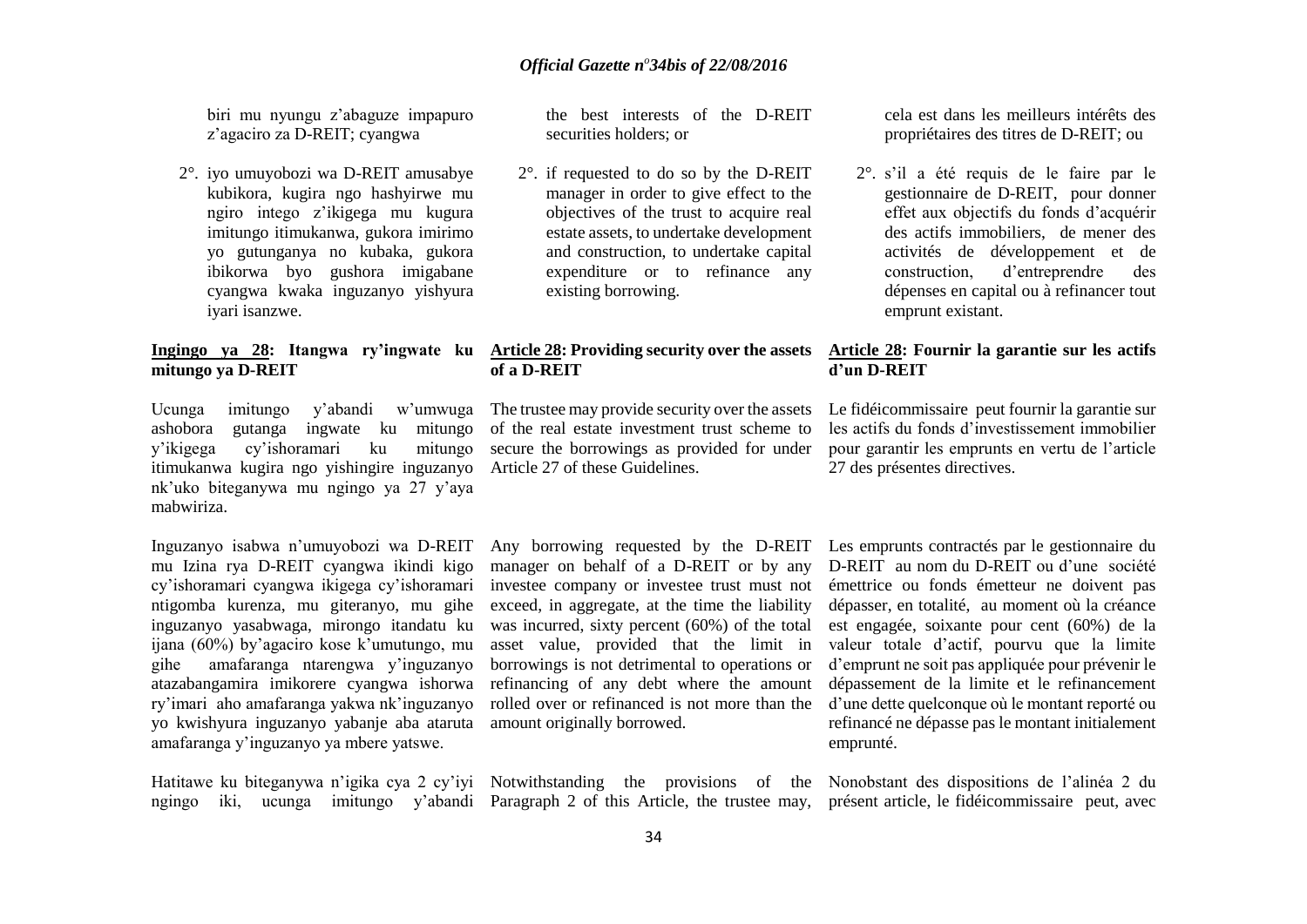w'umwuga ashobora, amaze kubihererwa uburenganzira n'abaguze inyandiko z'agaciro za D-REIT binyuze mu mwanzuro usanzwe, kwaka inguzanyo cyangwa akajya mu masezerano yo kubona imari yo gushora bitagomba kurenga ikigereranyo cya mirongo irindwi na gatanu ku ijana (75%) by'agaciro kose k'umutungo, mu gihe kidahoraho kitarenze amezi atandatu.

Mu gihe ucunga imitungo y'abandi w'umwuga Failure of the trustee to comply with the La défaillance du fidéicommissaire de se rw'inguzanyo yakwa bifatwa nk'ikosa.

enter into an investiment financing arrangement not exceeding seventy five percent (75%) of the total asset value, for a temporary term not exceeding six months.

with the approval of D-REIT securities holders l'approbation des propriétaires des titres de Dby way of an ordinary resolution, borrow or REIT par voie d'une résolution ordinaire, emprunter ou conclure un accord de financement jusqu'à un maximum de soixantequinze pour cent (75%) de la valeur totale des actifs, à des fins temporaires pour une durée ne dépassant pas six mois.

adashoboye kubahiriza ibikubiye muri aya provisions of these Guidelines relating to the conformer aux restrictions des présentes mabwiriza byerekeranye n'urugero ntarengwa maximium borrowing limits constitutes a fault. directives constitue une faute.

présentes directives et où le fidéicommissaire dépasse les limites d'emprunt indiquées dans les

présentes directives:

| Ingingo ya 29: Ingaruka z'amakosa ya D- Article 29: Effects of D-REIT defaults | Article 29: Effets de fautes d'un D-REIT |
|--------------------------------------------------------------------------------|------------------------------------------|
| <b>REIT</b>                                                                    |                                          |

y'aya mabwiriza kandi mu gihe ucunga imitungo y'abandi w'umwuga arengeje urugero ntarengwa rw'inguzanyo rwagaragajwe muri aya mabwiriza:

- 1°. D-REIT ishobora guhagarika kwitwa ikigega cy'ishoramari mu itunganyamutungo utimukanwa kubera impamvu z'imisoro;
- 2°. hashingiwe ku nyandiko z'ikigega, abaguze inyandiko z'agaciro za D-REIT bashobora gukurikirana mu nkiko Umuyobozi wa D-REIT;

Haseguriwe ibiteganywa mu ngingo ya 28 Subject to provisions of Article 28 of these Sous réserve des dispositions de l'article 28 des Guidelines, and where the trustee exceeds the borrowing limits specified in these Guidelines:

- 1°. a D-REIT may cease to be classified as 1°. un D-REIT peut cesser d'être classifié a real estate investment trust scheme due taxation purposes; comme fonds de placement immobilier pour les fins fiscales;
- 2°. subject to the trust documents, the D-2°. conformément aux documents du fonds, les REIT securities holders may institute a cause of action in a court of law against the D- REIT manager; and propriétaires de titres de D-REIT peuvent instituer une cause d'action contre le gestionnaire de D-REIT; et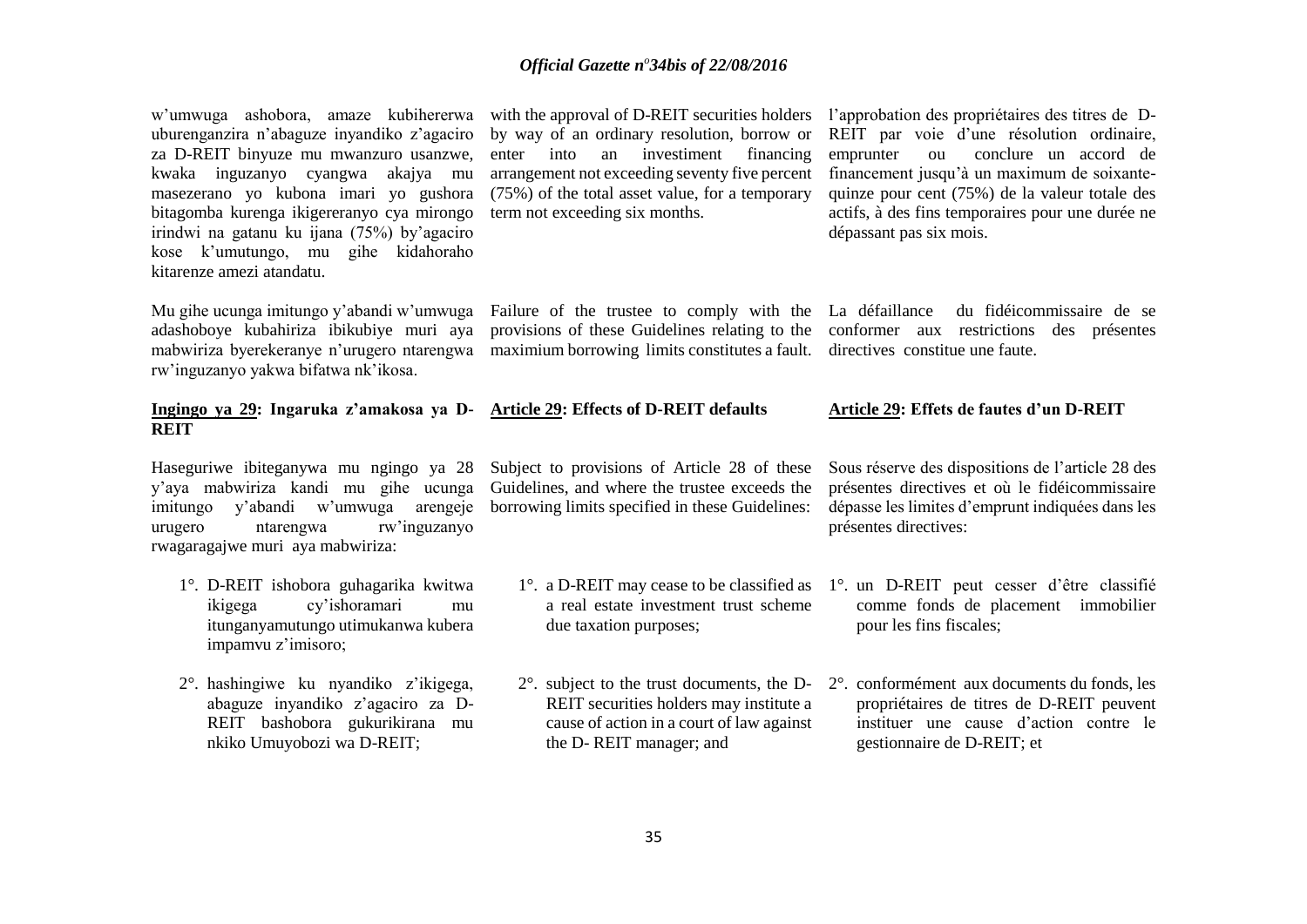| $3^\circ$ . Ikigo<br>gishinzwe Isoko ry'Imari<br>n'Imigabane gishobora gutesha agaciro<br>icyemezo cyahawe D-REIT.                                     | 3° the Capital Market Authority may<br>cancel the authorization issued to the<br>D-REIT.                                                         | 3°. l'Office des Marchés des Capitaux peut<br>révoquer l'autorisation délivrée au D-REIT.                                                                       |
|--------------------------------------------------------------------------------------------------------------------------------------------------------|--------------------------------------------------------------------------------------------------------------------------------------------------|-----------------------------------------------------------------------------------------------------------------------------------------------------------------|
| Ingingo ya 30: Ibisabwa mu isaranganya<br>muri D-REIT                                                                                                  | Article 30: Distribution requirements of a D-<br><b>REIT</b>                                                                                     | Article 30: Exigences de distribution d'un D-<br><b>REIT</b>                                                                                                    |
| kigomba<br>Ikigega<br>gukora<br>isaranganya<br>ry'inyungu kimaze<br>kubigirwamo<br>inama<br>n'umuyobozi wa D-REIT hashingiwe ku<br>nyandiko z'ikigega. | The trust must carry out the distributions of<br>income upon recommendations of the D-REIT<br>manager in accordance with the trust<br>documents. | Le fonds doit faire des distributions de revenus<br>sur recommandation du gestionnaire de D-REIT<br>conformément aux documents du fonds.                        |
| Mu gusaranganya inyungu hashingiwe ku gika<br>cya mbere cy'iyi ngingo, ucunga imitungo<br>y'abandi w'umwuga agomba kwita kuri ibi<br>bikurikira:       | In carrying out distributions referred to in<br>Paragraph One of this Article, the trustee must<br>take into consideration the following points: | En faisant les distributions en vertu de l'alinéa<br>premier du présent article, le fidéicommissaire<br>doit prendre en considéreration les points<br>suivants: |
| 1° inyungu z'igihembwe;                                                                                                                                | $1^\circ$ . income for the period;                                                                                                               | 1°. le revenu de la période;                                                                                                                                    |
| 2° igiteranyo cy'inyungu zose zabonetse<br>mu gihembwe;                                                                                                | 2° total returns for the period;                                                                                                                 | 2°. le bénéfice total de la période;                                                                                                                            |
| 3° imyenda n'inguzanyo;                                                                                                                                | 3°. liabilities and financial obligations;                                                                                                       | 3°. exigibilités et obligations financières;                                                                                                                    |
| 4° imyinjirize n'imisohokere<br>y'imari<br>n'amafaranga<br>ahari<br>agomba<br>gusaranganywa;                                                           | 4° cash flow available for distribution;                                                                                                         | 4°. le flux de trésorerie disponible pour la<br>distribution;                                                                                                   |
| 5° ubushake<br>bwo<br>kugumana<br>no<br>kubungabunga<br>imitungo<br>n'uburyo<br>imitungo isimburwa;                                                    | 5° need to preserve and maintain the<br>condition of the assets of the fund and<br>procedures to provide for asset<br>replacement;               | 5°. le besoin de préserver et de maintenir la<br>condition des actifs du fonds et de<br>prévoir le remplacement des actifs;                                     |
| 6°. uburyo buhoraho kandi budahinduka<br>bwo gusaranganya inyungu;                                                                                     | 6° procedures<br>stability<br>for<br>and<br>sustainability<br>of<br>distribution<br>of<br>income;                                                | 6°. procédures de stabilité et durabilité de la<br>distribution du revenu;                                                                                      |
|                                                                                                                                                        | 2C                                                                                                                                               |                                                                                                                                                                 |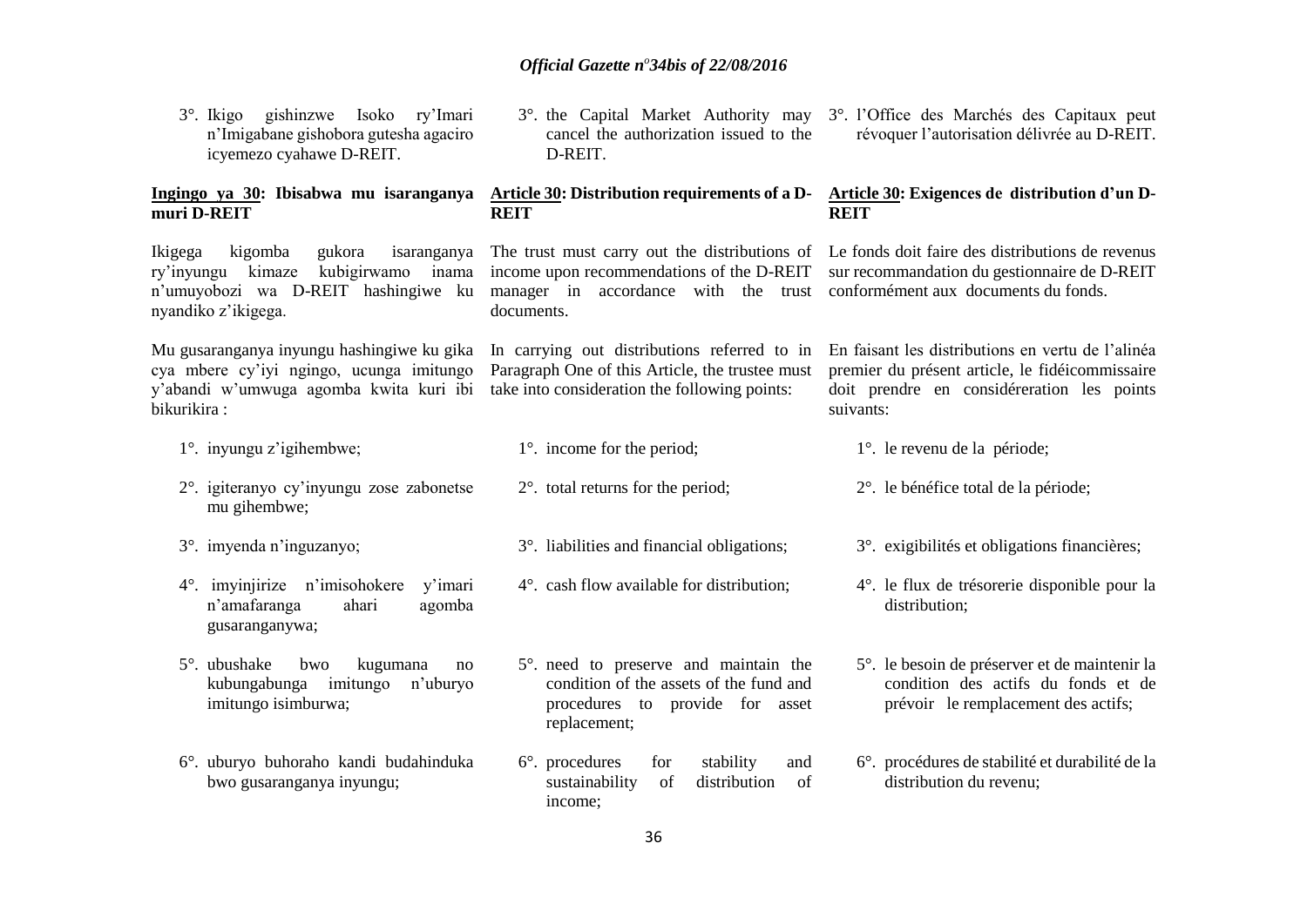- 7°. intego y'ishoramari ya D-REIT;
- 8°. politiki yo gusaranganya ya D-REIT;
- 9°. ibisabwa mu inyandiko z'ikigega.

#### **Ingingo ya 31: Isaranganya rito binyuze mu mwanzuro usanzwe**

Iyo ucunga imitungo y'abandi w'umwuga abona ko igipimo cy'isaranganya kitari mu nyungu z'abaguze inyandiko z'agaciro za D-REIT, atumiza inama y'abaguze inyandiko z'agaciro za D-REIT kugira ngo bemeze isaranganya rito, binyuze mu mwanzuro usanzwe.

#### **Ingingo ya 32: Isaranganya rirenze inyungu zabonetse mu gihembwe gikorerwa**

Umuyobozi wa D-REIT ashobora gusaba n'ucunga imitungo y'abandi w'umwuga ashobora gusaranganya inyungu zirenze buryo bwumvikana ko:

1°. mu gihe amaze gukora iryo saranganya, D-REIT igomba kuba gifite ubushobozi bwo guhita yishyura amafaranga aturutse mu mutungo wacyo, imyenda yafashwe mu izina ry'ikigega hashingiwe ku gihe igomba kwishyurirwa ndetse n'imyenda iteganyijwe gufatwa nibura mu mwaka ukurikira; no

- 7°. investment objective of the D-REIT;
- 8°. distribution policy of the D-REIT; and;
- 9°. requirements of the trust documents.

#### **Article 31: Lower distribution by way of ordinary resolution**

Where the trustee is of the opinion that the level of distribution is not in the interests of D-REIT securities holders, he or she calls a meeting of D-REIT securities holders to approve, by way of ordinary resolution, a lower distribution.

#### **Article 32: Excess distribution of the current income**

izabonetse mu gihembwe mu gihe yemeje mu he or she certifies, on reasonable grounds that: trustee may carry out distribution of income in

> 1°. immediately after carrying out of such distribution, the D-REIT must be able to pay funds from the assets, the liabilities incurred on behalf of the trust as and when they fall due and the projected liabilities for at least the following year; and

- 7°. l'objectif d'investissement du D-REIT;
- 8°. la politique de distribution du D-REIT; et
- 9°. les exigences des documents du fonds.

#### **Article 31: Répartition inférieure par voie de résolution ordinaire**

Lorsque le fidéicommissaire juge que le niveau de la répartition n'est pas dans les intérêts des propriétaires des titres de D-REIT, il convoque une réunion des propriétaires des titres de D-REIT pour approuver, par voie de résolution ordinaire, une répartition inférieure.

#### **Article 32: Répartition dans l'excès du revenu courant**

A D- REIT manager may propose and the Le gestionnaire du D-REIT peut proposer et le excess of the realised income in a term where l'excès du revenu courant au cas où il certifie, fidéicommissaire peut faire une répartition dans avec des raisons convaincantes que:

> 1°. immédiatement après la réalisation de la distribution le D-REIT doit être en mesure de payer au moyen des actifs du fonds, les dettes contractées au nom du fonds quand elles arrivent à l'échéance ainsi que les dettes prévues pour au moins la prochaine année; et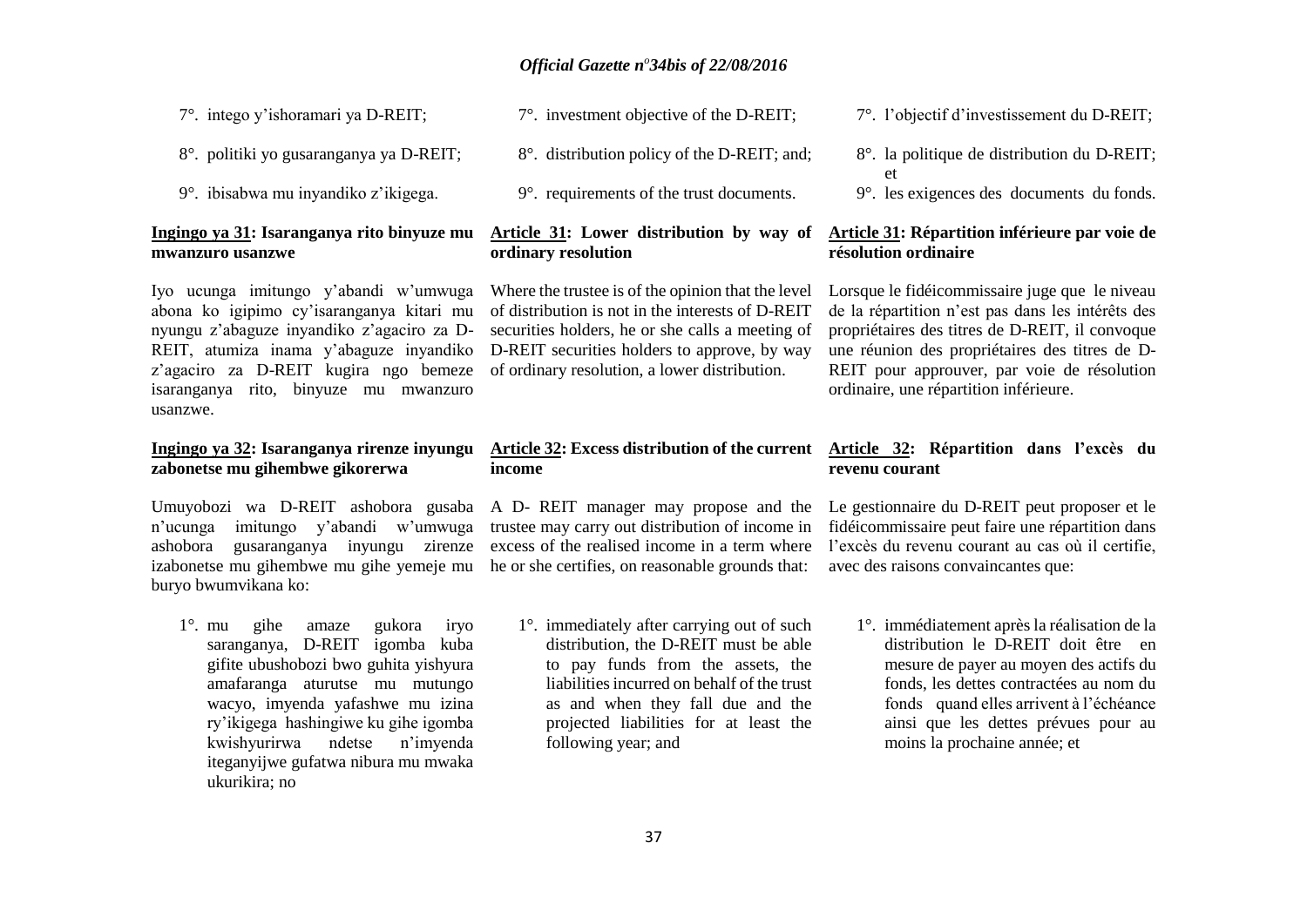2°. kwishyura bitagomba kubangamira ubushobozi bwo kubungabunga no kurinda umutungo wa D-REIT.

hasaranganywa ibirenze inyungu zabonetse agomba:

- 1°. kugaragariza ucunga imitungo y'abandi w'umwuga, ibyashingiweho mu kubara inyungu zisaranganywa nk'uko biteganywa mu gika kibanziriza ik; no
- 2°. gutanga raporo y'iki cyifuzo nk'imwe mu nshingano ihoraho yo gutanga amakuru.

#### **Ingingo ya 33: Isaranganya ry'inyungu zikomoka ku migabane zabonetse muri D-gains by a D-REIT REIT**

Hagendewe ku nyandiko z'ikigega, umuyobozi wa D-REIT ashobora gusaranganya inyungu zose zabonetse ku migabane.

Inyungu zose zabonetse ku migabane, zishobora kudasaranganywa ahubwo zikongera zigashorwa mu kugura, gutunganya cyangwa kubaka imitungo mishya cyangwa kugura amazu hagamijwe kuyakodesha hakaboneka inyungu ziturutse muri iyo mitungo itimukanwa.

Icyakora, inyungu yose yabonetse ku migabane However, any capital gains realised with a Toutefois, les gains provenant du capital qui

2°. the payment must not adversely affect the capacity to maintain and preserve the assets of the D-REIT.

distributions in excess of the current income, he or she must:

- 1°. disclose to the trustee the basis of the calculation of the distribution proposed under the preceding paragraph ; and
- 2°. report such proposal as part of the continuing disclosure requirements.

## **Article 33: Distribution of realized capital**

Subject to the trust documents, the D-REIT manager may distribute any realized capital gains.

be invested in purchasing, constructing, developing new assets or buying new houses with intention to rent them to generate income accruing from the real estate.

2°. le paiement ne doit pas nuire à la capacité de maintenir et de préserver les actifs du D-REIT.

Umuyobozi wa D-REIT iyo asabye ko If the D-REIT manager proposes payment of Le gestionnaire du D-REIT doit, s'il propose le paiement des distributions en excès du revenu courant:

- 1°. révéler au fidéicommissaire la base du calcul de la répartition proposée en vertu de l'alinea premier du présent article; et
- 2°. faire le rapport de cette proposition comme une partie des exigences continues de donner des informations.

### **Article 33: Distribution des gains réalisés provenant du capital par un D-REIT**

En vertu des documents du fonds, le gestionnaire de D-REIT peut distribuer tous les gains réalisés en provenance du capital.

Any capital gains may be retained and instead Tous les gains en capital peuvent être conservés et investis dans de nouvelles acquisitions ou développement et la construction ou l'achat des maisons à louer ainsi produisant des revenus provenant de ces biens immobiliers.

imaze imyaka ibiri uhereye igihe yabonekeye maturity of two (2) years from the date of n'ont pas été investis dans une période de deux

itarashorwa igomba gusaranganywa abaguze realization which are not yet invested must be ans à compter de la date de réalisation doivent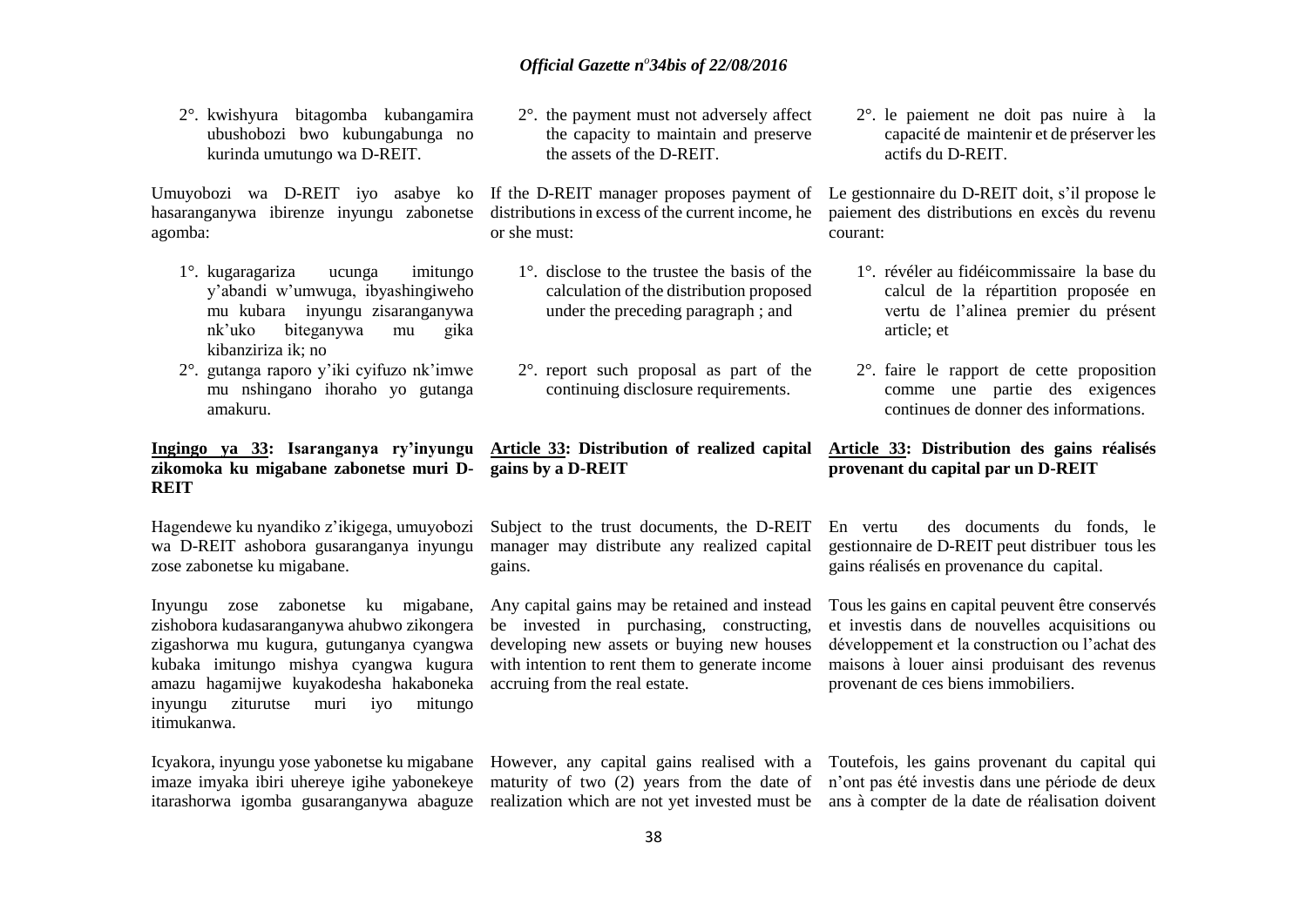inyandiko z'agaciro za D-REIT mu gihe cy'amezi abiri (2) abarwa uhereye ku mwaka wa kabiri (2) w'igihe izo nyungu zabonekeye.

### **ubugenzuzi bwemeza ibibazo bigomba matters to be considered kwigwaho**

Ucunga imitungo y'abandi w'umwuga, iyo isaranganya risabwe mu buryo butandukanye n'isaranganya rya buri mwaka hashingiwe ku makonti y'imari yagenzuwe, ashobora gusaba ko hakorwa ubugenzuzi kugira ngo bwemeze ibibazo bigomba kwigwaho.

#### **Ingingo ya 35: Amafaranga y'ibanze mu ishoramari afitwe n'uwatangije ikigega the promoter and lock-in period n'igihe atemerewe kuyavana mu kigega**

Uwatangije ikigega ugurisha cyangwa A promoter who sells or transfers any real uhererekanya umutungo utimukanwa cyangwa usaba guhererekanya cyangwa kugurisha umutungo utimukanwa ku muyobozi wa D-REIT mu gihe cy'umwaka (1) uhereye igihe D-REIT cyashyiriweho agomba, agendeye ku bisabwa byose mu nyandiko z'ikigega gusaba ko haba ishoramari ryo ku rwego rwisumbuyeho, kubungabunga ishoramari, byibuze icumi ku ijana (10%) ry'agaciro kose k'umutungo mu gihe cy'imyaka ibiri (2) nyuma y'isozwa ry'igurisha ry'ibanze cyangwa uhereye ku itariki inyandiko za za D-REIT zashyiriwe ku isoko bwa mbere.

distributed to D-REIT securities holders within realization.

### **Ingingo ya 34: Gusaba ko habaho Article 34: Request for audit to determine**

proposed other than on an annual basis based est proposée autre que sur une base annuelle on audited financial accounts, require an audit for the purpose of determining matters to be exiger un audit dans le but de déterminer les considered.

# **Article 35: Minimum retained investment by**

estate or proposes to transfer or sell any real estate to the manager of the D-REIT within a period of one (1) year of the establishment of the D-REIT must, subject to any requirements in the scheme documents requiring a higher level of investment, maintain an investment, of at least ten percent (10%) of the net asset value for two (2) years from the close of initial offer first listing of the D-REIT securities.

two (2) months from the second year of such REIT dans un délai de deux mois à compter de être distribués aux propriétaires des titres de Dla deuxième (2ème) année d'une telle réalisation.

#### **Article 34: Demande d'un audit de déterminer les problèmes à examiner**

The trustee may, where the distribution is Le fidéicommissaire peut, quand la distribution fondée sur les comptes financiers audités, problèmes à examiner.

#### **Article 35: Minimum d'investissement retenu par le promoteur et la période de blocage**

or if the issue is to be listed from the date of d'actif pour deux (2) ans à partir de la clôture Un promoteur qui vend ou transfère tout bien immobilier ou propose de transférer ou vendre tout bien immobilier au gestionnaire du D-REIT dans un délai d'une (1) année à partir de la création du D-REIT doit, sous réserve des exigences dans les documents du fonds nécessitant un niveau d'investissement plus élevé, de maintenir un investissement, d'au moins dix pour cent (10%) de la valeur nette de l'offre initiale ou si l'émission doit être cotée à partir de la date de la première cotation des titres de D-REIT.

Inyandiko z'agaciro za D-REIT zifitwe The D-REIT securities held by the D-REIT Les titres de D-REIT détenus par le gestionnaire n'umuyobozi wa D-REIT ntizigurishwa manager must not be sold or transferred during de D-REIT ne sont pas vendus ou transférés au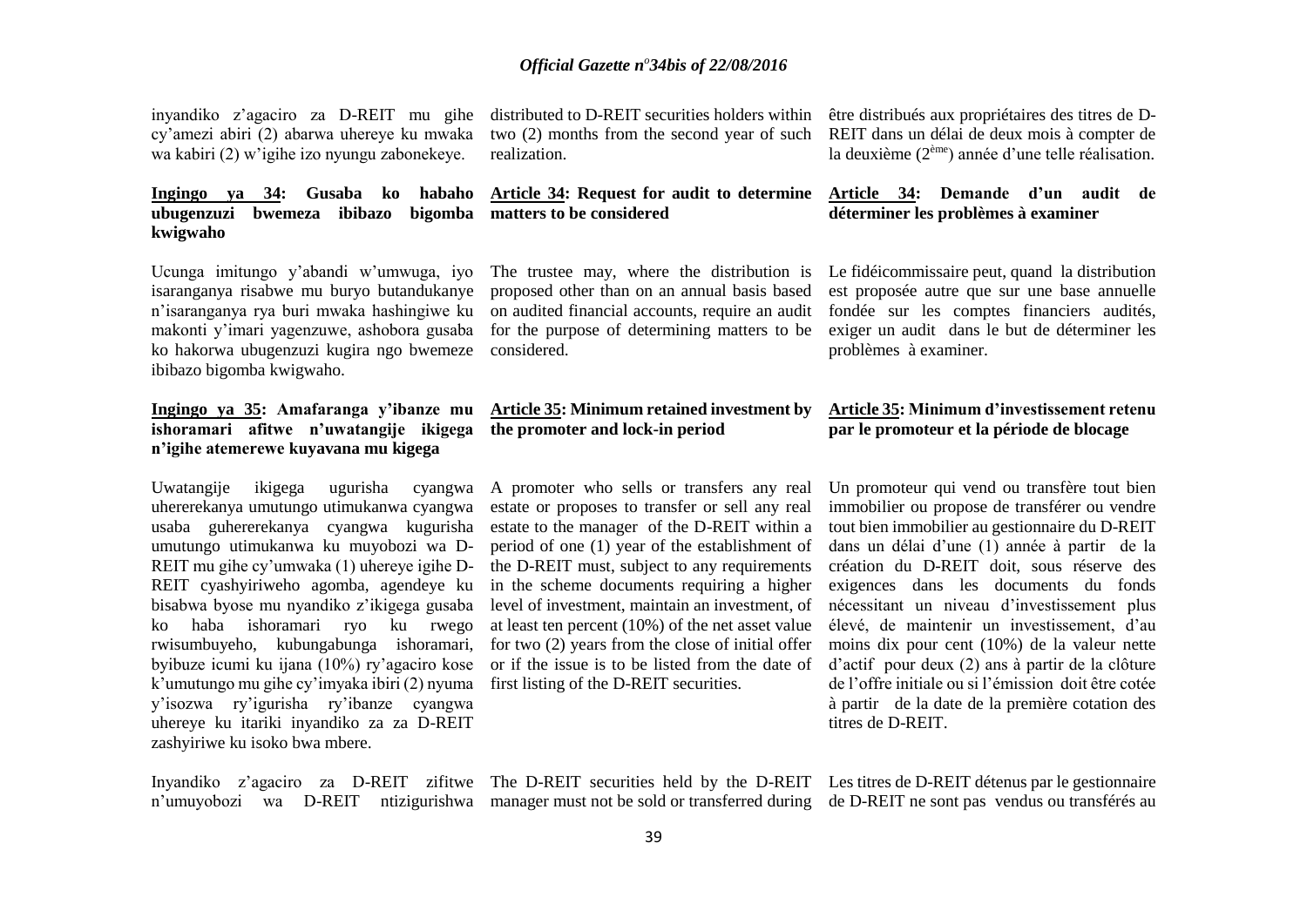rikomotse ku rupfu cyangwa kunanirwa promoter. kwishyura k'uwatangije ikigega.

Umuyobozi wa D-REIT ashobora, nyuma A D-REIT manager may, after the second y'imyaka ibiri y'isozwa ry'igurisha ry'ibanze cyangwa ry'ishyirwa ku isoko ry'inyandiko z'agaciro, kugabanya imigabane afite kugera kuri zero ku ijana (0%).

ihererekanya iryo ari ryo ryose, mu gihe z'agaciro z'ikigega cy'ishoramari mu mutungo utimukanwa zifite agaciro kari hasi ugereranyije n'ako nyir'ikigo akeneye mu gihembwe kiri gukorerwa.

### **idasanzwe y'ubugenzuzi**

Komite idasanzwe y'ubugenzuzi igomba gushyirwaho mu rwego rwo kugenzura no kwemeza isohoka ry'amafaranga mu mishinga ya D-REIT.

Komite idasanzwe y'ubugenzuzi igomba kuba igizwe n'impuguke.

Ikigo gishinzwe Isoko ry'Imari n'Imigabane The Capital Market Authority must appoint L'Office des Marchés des Capitaux nomme les gishyiraho abagize komite idasanzwe y'ubugenzuzi, kikanagena ububasha n'inshingano byayo.

cyangwa ngo zihererekanywe mu gihembwe the lock in period except where the transfer is cours de la période de blocage sauf si le transfert kiri gukorerwa keretse iyo iryo hererekanya as a result of the death or insolvency of the est dû à la mort ou à l'insolvabilité du

> anniversary of the close of the initial offer or issue, reduce its holding to zero percent (0%).

ihererekana rikomoka ku igurwa ry'inyandiko D-REIT securities which are below the titres du D-REIT qui sont inférieurs au niveau transfer, if the transfer is as a result of holding transfert, si le transfert entraîne la tenue des minimum level the promoter is required to retain during the lock in period.

promoteur.

Un gestionnaire de D-REIT peut, après deux ans de la clôture de l'offre initiale ou émission, réduire ses retenus à zéro pour cent (0%).

Umuyobozi wa D-REIT ntiyandika The D-REIT manager must not register any Le gestionnaire du D-REIT n'enregistre pas tout minimum que le promoteur est tenu de conserver pendant la période de blocage.

#### **Ingingo ya 36: Ishyirwaho rya komite Article 36: Establishment of an ad hoc Article 36: Mise en place d'un comité de oversight committee supervision ad hoc**

An ad hoc oversight committee must be established for the purpose of oversight and dans le but de superviser et d'approuver des approval of disbursements of funds on the D-paiements des fonds sur les projets du D-REIT. REIT projects.

The adhoc oversight committee must be Le comité doit être composé par des composed of relevant professionals.

Un comité de supervision ad hoc doit être créé

professionnels concernés.

members of the committee and determine its membres du comité et détermine ses pouvoirs powers and responsibilities of the ad hoc et attributions.

oversight committee.